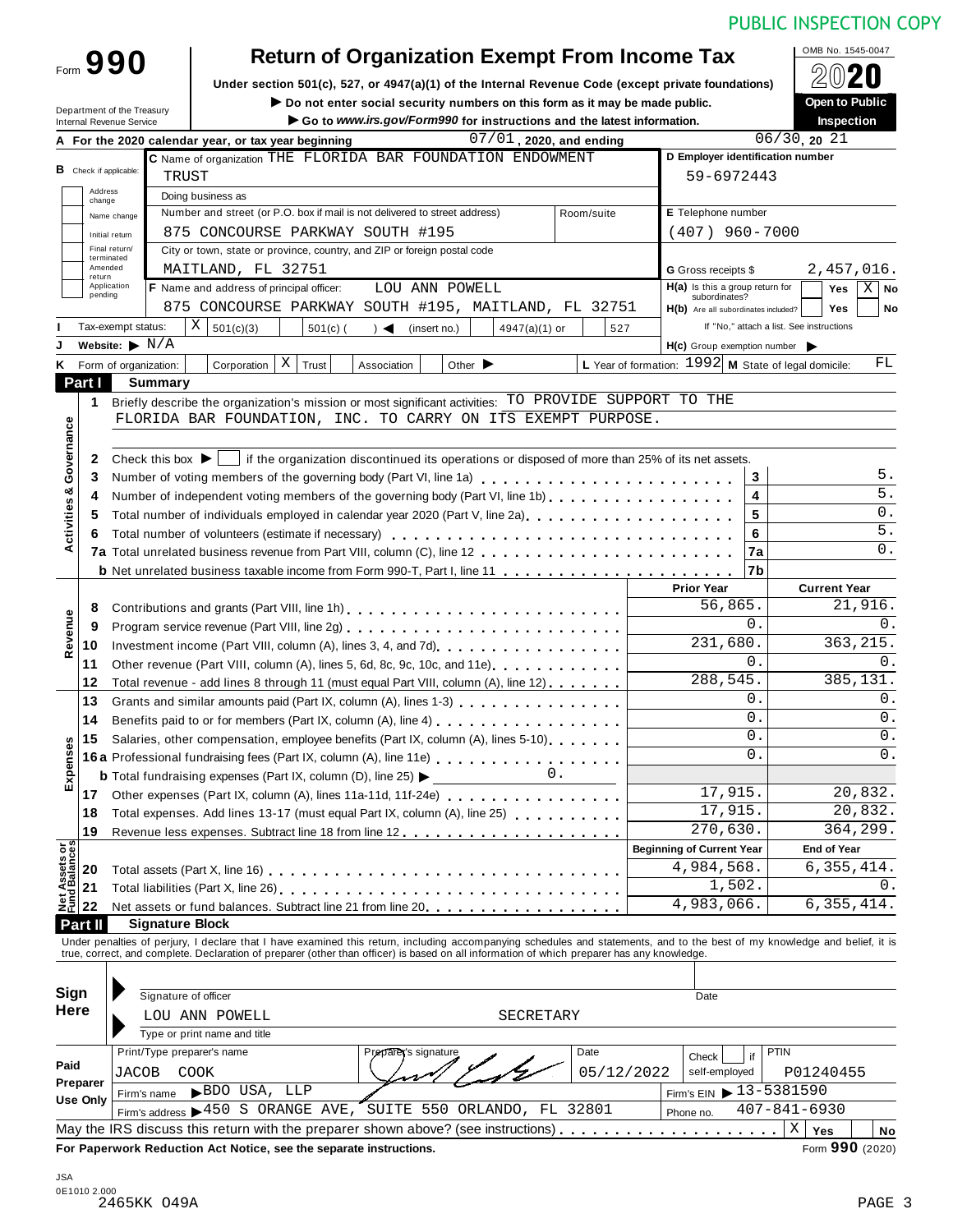### **Application for Automatic Extension of Time To File an Exempt Organization Return** (Rev. January 2020) OMB No. 1545-0047

**EXEMPL OF GET APPLY THE APPLY THE APPLY THE APPLY THE APPLY THE APPLY THE APPLY THE APPLY THE APPLY THE APPLY THE APPLY THE APPLY THE APPLY THE APPLY THE APPLY THE APPLY THE APPLY THE APPLY THE APPLY THE APPLY THE APPLY T** 

▶ Go to www.irs.gov/Form8868 for the latest information.

**Electronic filing** *(e-file)***.** You can electronically file Form 8868 to request a 6-month automatic extension of time to file any of the forms listed below with the exception of Form 8870, Information Return for Transfers Associated With Certain Personal Benefit Contracts, for which an extension request must be sent to the IRS in paper format (see instructions). For more details on the electronic filing of this form, visit *www.irs.gov/e-file-providers/e-file-for-charities-and-non-profits.*

#### **Automatic 6-Month Extension of Time.** Only submit original (no copies needed).

All corporations required to file an income tax return other than Form 990-T (including 1120-C filers), partnerships, REMICs, and trusts must use Form 7004 to request an extension of time to file income tax returns.

|                             | Name of exempt organization or other filer, see instructions.                                                                          | Taxpayer identification number (TIN) |               |  |  |  |  |  |
|-----------------------------|----------------------------------------------------------------------------------------------------------------------------------------|--------------------------------------|---------------|--|--|--|--|--|
| Type or                     | THE FLORIDA BAR FOUNDATION ENDOWMENT                                                                                                   |                                      |               |  |  |  |  |  |
| print                       | TRUST                                                                                                                                  | 59-6972443                           |               |  |  |  |  |  |
| File by the                 | Number, street, and room or suite no. If a P.O. box, see instructions.                                                                 |                                      |               |  |  |  |  |  |
| due date for<br>filing your | 875 CONCOURSE PARKWAY SOUTH #195                                                                                                       |                                      |               |  |  |  |  |  |
| return. See                 | City, town or post office, state, and ZIP code. For a foreign address, see instructions.                                               |                                      |               |  |  |  |  |  |
| instructions.               | MAITLAND, FL 32751                                                                                                                     |                                      |               |  |  |  |  |  |
|                             | Enter the Return Code for the return that this application is for (file a separate application for each return) $\cdots \cdots \cdots$ |                                      |               |  |  |  |  |  |
| <b>Annlication</b>          | <b>Raturn LAnnlication</b>                                                                                                             |                                      | <b>Refurn</b> |  |  |  |  |  |

| <b>Application</b><br>Application<br>Return                                                                                                                                                       |      |                                                                                                                                                          | Return          |    |  |  |
|---------------------------------------------------------------------------------------------------------------------------------------------------------------------------------------------------|------|----------------------------------------------------------------------------------------------------------------------------------------------------------|-----------------|----|--|--|
| <b>Is For</b>                                                                                                                                                                                     | Code | <b>Is For</b><br>Code                                                                                                                                    |                 |    |  |  |
| Form 990 or Form 990-EZ                                                                                                                                                                           | 01   | Form 990-T (corporation)<br>07                                                                                                                           |                 |    |  |  |
| Form 990-BL                                                                                                                                                                                       | 02   | Form 1041-A                                                                                                                                              |                 |    |  |  |
| Form 4720 (individual)                                                                                                                                                                            | 03   | Form 4720 (other than individual)                                                                                                                        | 09              |    |  |  |
| Form 990-PF                                                                                                                                                                                       | 04   | Form 5227                                                                                                                                                | 10              |    |  |  |
| Form 990-T (sec. 401(a) or 408(a) trust)                                                                                                                                                          | 05   | Form 6069                                                                                                                                                | 11              |    |  |  |
| Form 990-T (trust other than above)                                                                                                                                                               | 06   | Form 8870                                                                                                                                                | 12              |    |  |  |
| LOU ANN POWELL<br>• The books are in the care of $\triangleright$ 875 CONCOURSE PARKWAY SOUTH, SUITE 195 MAITLAND FL 32751                                                                        |      |                                                                                                                                                          |                 |    |  |  |
| Telephone No. $\triangleright$ $\underline{407}$ 960-7000                                                                                                                                         |      |                                                                                                                                                          |                 |    |  |  |
| Telephone No. $\triangleright$ 407 960-7000 Fax No. $\triangleright$ Fax No. $\triangleright$ Fax No. $\triangleright$ Fax No. $\triangleright$ Fax No. $\triangleright$ Fax No. $\triangleright$ |      |                                                                                                                                                          |                 |    |  |  |
| • If this is for a Group Return, enter the organization's four digit Group Exemption Number (GEN) __________________. If this is                                                                  |      |                                                                                                                                                          |                 |    |  |  |
| for the whole group, check this box $\Box$ If it is for part of the group, check this box $\Box$                                                                                                  |      |                                                                                                                                                          | and attach      |    |  |  |
| a list with the names and TINs of all members the extension is for.                                                                                                                               |      |                                                                                                                                                          |                 |    |  |  |
| 1 I request an automatic 6-month extension of time until 05/16, 2022, to file the exempt organization return                                                                                      |      |                                                                                                                                                          |                 |    |  |  |
| for the organization named above. The extension is for the organization's return for:                                                                                                             |      |                                                                                                                                                          |                 |    |  |  |
|                                                                                                                                                                                                   |      |                                                                                                                                                          |                 |    |  |  |
|                                                                                                                                                                                                   |      | $\frac{1}{2}$ calendar year 20 ______ or<br>tax year beginning __________________07/01_, 20 <u>20</u> _, and ending _____________06/30_, 20 <u>21</u> _. |                 |    |  |  |
|                                                                                                                                                                                                   |      |                                                                                                                                                          |                 |    |  |  |
| If the tax year entered in line 1 is for less than 12 months, check reason: $\Box$ Initial return<br>$\mathbf{2}$                                                                                 |      | Final return                                                                                                                                             |                 |    |  |  |
| Change in accounting period                                                                                                                                                                       |      |                                                                                                                                                          |                 |    |  |  |
| 3a If this application is for Forms 990-BL, 990-PF, 990-T, 4720, or 6069, enter the tentative tax, less any                                                                                       |      |                                                                                                                                                          |                 |    |  |  |
| nonrefundable credits. See instructions.                                                                                                                                                          |      |                                                                                                                                                          | 3a S            | 0. |  |  |
| b If this application is for Forms 990-PF, 990-T, 4720, or 6069, enter any refundable credits and                                                                                                 |      |                                                                                                                                                          |                 |    |  |  |
| estimated tax payments made. Include any prior year overpayment allowed as a credit.                                                                                                              |      |                                                                                                                                                          | $3b$ $\sqrt{5}$ | 0. |  |  |
|                                                                                                                                                                                                   |      |                                                                                                                                                          |                 |    |  |  |
| c Balance due. Subtract line 3b from line 3a. Include your payment with this form, if required, by using EFTPS<br>(Electronic Federal Tax Payment System). See instructions.                      |      |                                                                                                                                                          |                 |    |  |  |

instructions.

**For Privacy Act and Paperwork Reduction Act Notice, see instructions.** Form **8868** (Rev. 1-2020)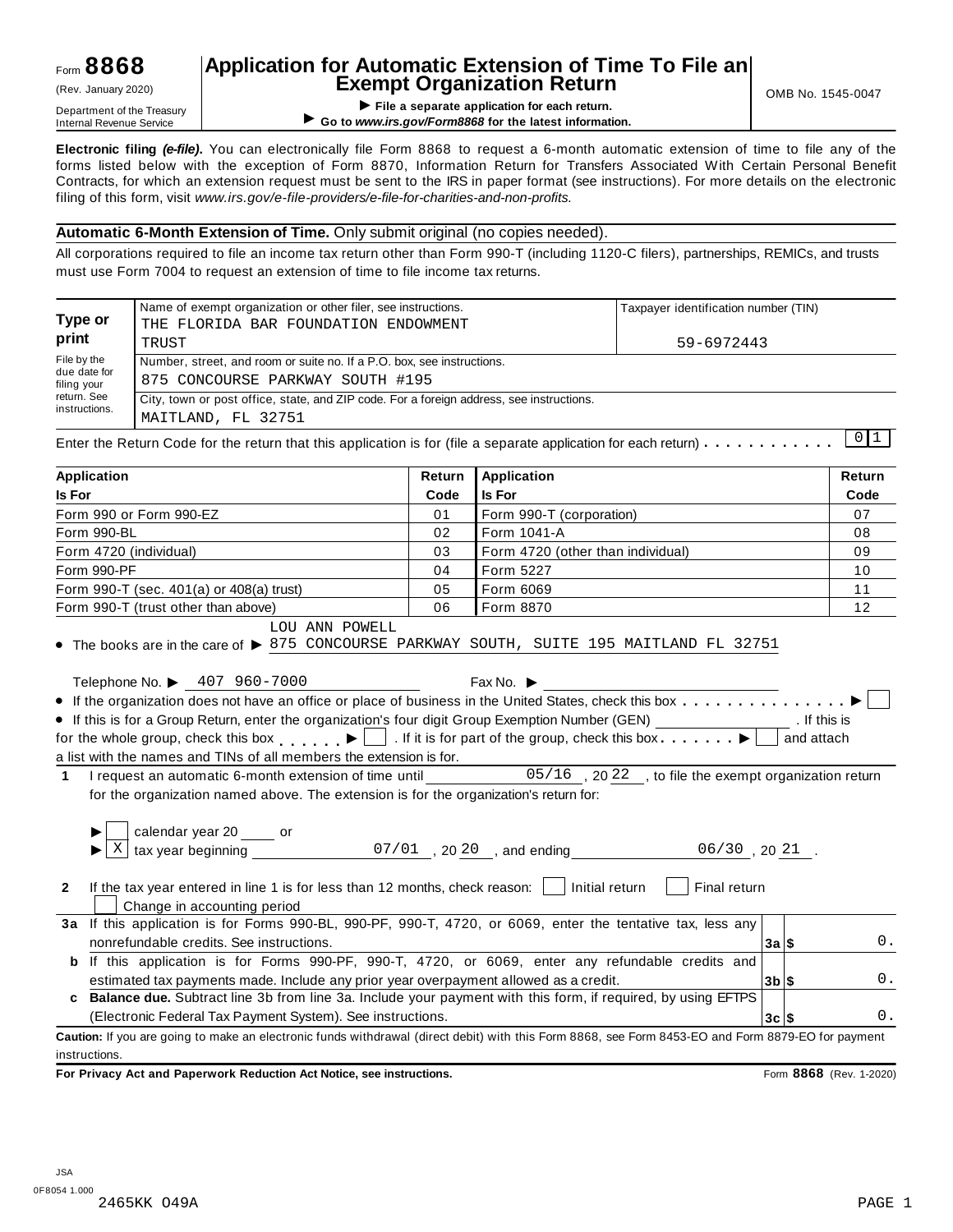| Form 990 (2020) |                                                                      |                                                                                                                                                                                                                                                                                                                                             |               | Page 2                                 |
|-----------------|----------------------------------------------------------------------|---------------------------------------------------------------------------------------------------------------------------------------------------------------------------------------------------------------------------------------------------------------------------------------------------------------------------------------------|---------------|----------------------------------------|
| Part III        | <b>Statement of Program Service Accomplishments</b>                  |                                                                                                                                                                                                                                                                                                                                             |               |                                        |
|                 | 1 Briefly describe the organization's mission:<br>ITS EXEMPT PURPOSE | TO PROVIDE SUPPORT TO THE FLORIDA BAR FOUNDATION, INC. TO CARRY ON                                                                                                                                                                                                                                                                          |               |                                        |
|                 |                                                                      |                                                                                                                                                                                                                                                                                                                                             |               |                                        |
|                 |                                                                      | 2 Did the organization undertake any significant program services during the year which were not listed on the                                                                                                                                                                                                                              |               | $\left\lceil x \right\rceil$ No<br>Yes |
|                 | If "Yes," describe these new services on Schedule O.                 | Did the organization cease conducting, or make significant changes in how it conducts, any program                                                                                                                                                                                                                                          |               | $\lceil x \rceil$ No<br>Yes            |
|                 | If "Yes," describe these changes on Schedule O.                      | Describe the organization's program service accomplishments for each of its three largest program services, as measured by<br>expenses. Section 501(c)(3) and 501(c)(4) organizations are required to report the amount of grants and allocations to others,<br>the total expenses, and revenue, if any, for each program service reported. |               |                                        |
|                 |                                                                      | 4a (Code: ) (Expenses \$ 0. including grants of \$ ) (Revenue \$ )                                                                                                                                                                                                                                                                          |               |                                        |
|                 |                                                                      | CONTRIBUTION TO THE FLORIDA BAR FOUNDATION, INC. TO CARRY ON ITS<br>EXEMPT PURPOSE OF PROVIDING GREATER ACCESS TO JUSTICE.                                                                                                                                                                                                                  |               |                                        |
|                 |                                                                      |                                                                                                                                                                                                                                                                                                                                             |               |                                        |
|                 |                                                                      |                                                                                                                                                                                                                                                                                                                                             |               |                                        |
|                 |                                                                      |                                                                                                                                                                                                                                                                                                                                             |               |                                        |
|                 |                                                                      |                                                                                                                                                                                                                                                                                                                                             |               |                                        |
|                 |                                                                      |                                                                                                                                                                                                                                                                                                                                             |               |                                        |
|                 |                                                                      |                                                                                                                                                                                                                                                                                                                                             |               |                                        |
|                 |                                                                      |                                                                                                                                                                                                                                                                                                                                             |               |                                        |
|                 |                                                                      |                                                                                                                                                                                                                                                                                                                                             |               |                                        |
|                 |                                                                      |                                                                                                                                                                                                                                                                                                                                             |               |                                        |
|                 |                                                                      |                                                                                                                                                                                                                                                                                                                                             |               |                                        |
|                 |                                                                      |                                                                                                                                                                                                                                                                                                                                             |               |                                        |
|                 |                                                                      |                                                                                                                                                                                                                                                                                                                                             |               |                                        |
|                 |                                                                      |                                                                                                                                                                                                                                                                                                                                             |               |                                        |
|                 |                                                                      |                                                                                                                                                                                                                                                                                                                                             |               |                                        |
| 4c (Code:       | ) (Expenses \$                                                       | including grants of \$                                                                                                                                                                                                                                                                                                                      | ) (Revenue \$ |                                        |
|                 |                                                                      |                                                                                                                                                                                                                                                                                                                                             |               |                                        |
|                 |                                                                      |                                                                                                                                                                                                                                                                                                                                             |               |                                        |
|                 |                                                                      |                                                                                                                                                                                                                                                                                                                                             |               |                                        |
|                 |                                                                      |                                                                                                                                                                                                                                                                                                                                             |               |                                        |
|                 |                                                                      |                                                                                                                                                                                                                                                                                                                                             |               |                                        |
|                 |                                                                      |                                                                                                                                                                                                                                                                                                                                             |               |                                        |
|                 | 4d Other program services (Describe on Schedule O.)                  |                                                                                                                                                                                                                                                                                                                                             |               |                                        |
| (Expenses \$    | including grants of \$                                               | ) (Revenue \$                                                                                                                                                                                                                                                                                                                               |               |                                        |
|                 | 4e Total program service expenses >                                  | 0.                                                                                                                                                                                                                                                                                                                                          |               |                                        |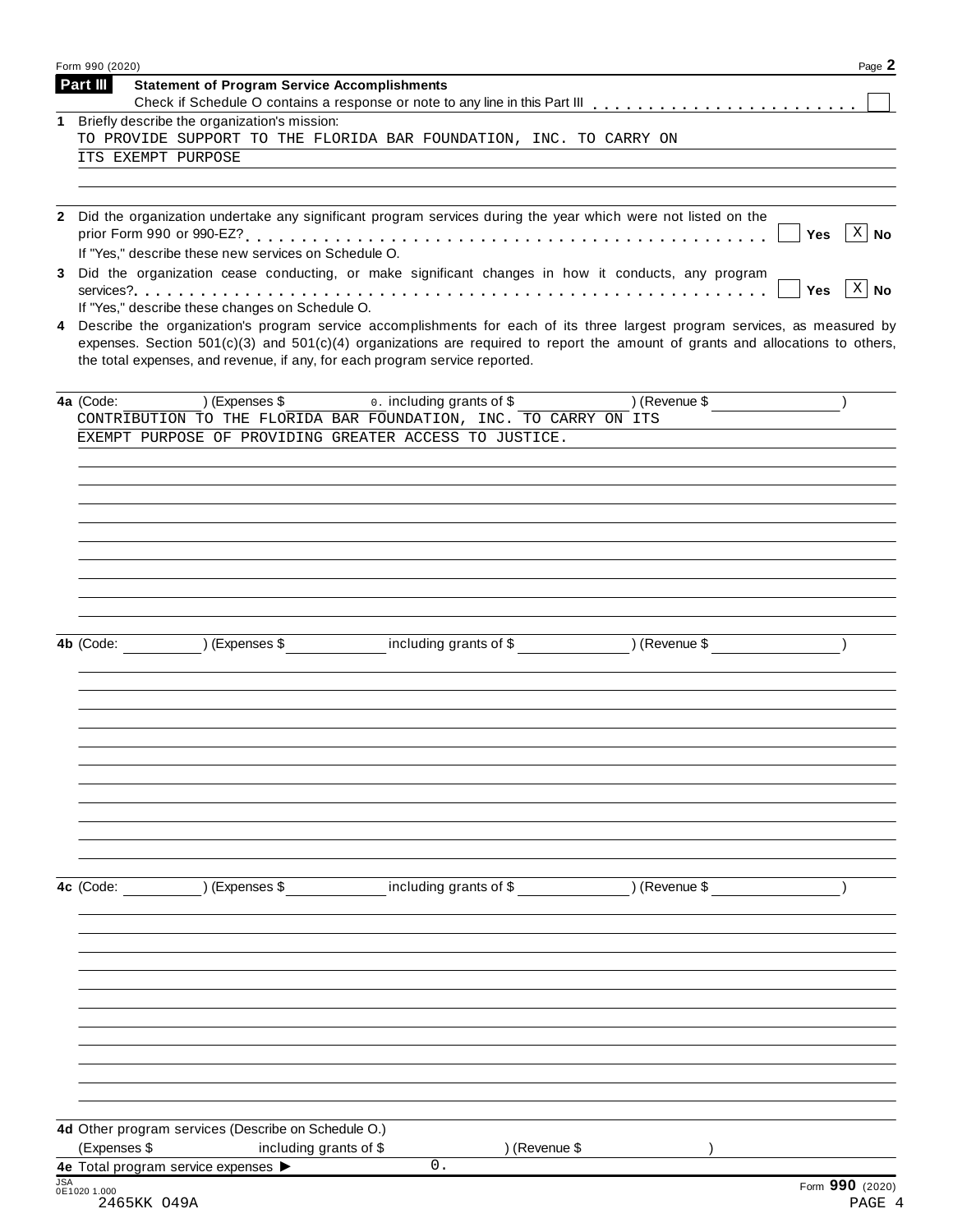|            | Form 990 (2020)                                                                                                                                                                                                  |                   |                       | Page 3 |
|------------|------------------------------------------------------------------------------------------------------------------------------------------------------------------------------------------------------------------|-------------------|-----------------------|--------|
| Part IV    | <b>Checklist of Required Schedules</b>                                                                                                                                                                           |                   |                       |        |
|            |                                                                                                                                                                                                                  |                   | Yes                   | No     |
| 1          | Is the organization described in section $501(c)(3)$ or $4947(a)(1)$ (other than a private foundation)? If "Yes,"                                                                                                |                   | Χ                     |        |
| 2          | Is the organization required to complete Schedule B, Schedule of Contributors See instructions?                                                                                                                  | 1<br>$\mathbf{2}$ | $\mathbf X$           |        |
| 3          | Did the organization engage in direct or indirect political campaign activities on behalf of or in opposition to                                                                                                 |                   |                       |        |
|            | candidates for public office? If "Yes," complete Schedule C, Part I.                                                                                                                                             | 3                 |                       | Χ      |
| 4          | Section 501(c)(3) organizations. Did the organization engage in lobbying activities, or have a section 501(h)                                                                                                    |                   |                       |        |
|            |                                                                                                                                                                                                                  | 4                 |                       | Χ      |
| 5          | Is the organization a section $501(c)(4)$ , $501(c)(5)$ , or $501(c)(6)$ organization that receives membership dues,                                                                                             |                   |                       |        |
|            | assessments, or similar amounts as defined in Revenue Procedure 98-19? If "Yes," complete Schedule C, Part III                                                                                                   | 5                 |                       | Χ      |
| 6          | Did the organization maintain any donor advised funds or any similar funds or accounts for which donors                                                                                                          |                   |                       |        |
|            | have the right to provide advice on the distribution or investment of amounts in such funds or accounts? If                                                                                                      |                   |                       |        |
|            |                                                                                                                                                                                                                  | 6                 |                       | X      |
| 7          | Did the organization receive or hold a conservation easement, including easements to preserve open space,                                                                                                        |                   |                       |        |
|            | the environment, historic land areas, or historic structures? If "Yes," complete Schedule D, Part II.                                                                                                            | $\overline{7}$    |                       | Χ      |
| 8          | Did the organization maintain collections of works of art, historical treasures, or other similar assets? If "Yes,"                                                                                              |                   |                       |        |
|            |                                                                                                                                                                                                                  | 8                 |                       | Χ      |
| 9          | Did the organization report an amount in Part X, line 21, for escrow or custodial account liability, serve as a                                                                                                  |                   |                       |        |
|            | custodian for amounts not listed in Part X; or provide credit counseling, debt management, credit repair, or                                                                                                     |                   |                       | Χ      |
| 10         | Did the organization, directly or through a related organization, hold assets in donor-restricted endowments                                                                                                     | 9                 |                       |        |
|            |                                                                                                                                                                                                                  | 10                | Χ                     |        |
| 11         | If the organization's answer to any of the following questions is "Yes," then complete Schedule D, Parts VI,                                                                                                     |                   |                       |        |
|            | VII, VIII, IX, or X as applicable.                                                                                                                                                                               |                   |                       |        |
|            | a Did the organization report an amount for land, buildings, and equipment in Part X, line 10? If "Yes,"                                                                                                         |                   |                       |        |
|            |                                                                                                                                                                                                                  | 11a               |                       | Χ      |
|            | <b>b</b> Did the organization report an amount for investments-other securities in Part X, line 12, that is 5% or more                                                                                           |                   |                       |        |
|            | of its total assets reported in Part X, line 16? If "Yes," complete Schedule D, Part VII                                                                                                                         | 11 <sub>b</sub>   |                       | Χ      |
|            | c Did the organization report an amount for investments-program related in Part X, line 13, that is 5% or more                                                                                                   |                   |                       |        |
|            | of its total assets reported in Part X, line 16? If "Yes," complete Schedule D, Part VIII                                                                                                                        | 11c               |                       | Χ      |
|            | d Did the organization report an amount for other assets in Part X, line 15, that is 5% or more of its total assets                                                                                              |                   |                       |        |
|            | reported in Part X, line 16? If "Yes," complete Schedule D, Part IX.                                                                                                                                             | 11d               |                       | Χ      |
|            | e Did the organization report an amount for other liabilities in Part X, line 25? If "Yes," complete Schedule D, Part X                                                                                          | 11e               |                       | X      |
|            | f Did the organization's separate or consolidated financial statements for the tax year include a footnote that addresses                                                                                        |                   |                       |        |
|            | the organization's liability for uncertain tax positions under FIN 48 (ASC 740)? If "Yes," complete Schedule D, Part X                                                                                           | 11f               | Χ                     |        |
|            | 12a Did the organization obtain separate, independent audited financial statements for the tax year? If "Yes," complete                                                                                          |                   |                       | Χ      |
|            | <b>b</b> Was the organization included in consolidated, independent audited financial statements for the tax year? If                                                                                            | 12a               |                       |        |
|            | "Yes," and if the organization answered "No" to line 12a, then completing Schedule D, Parts XI and XII is optional                                                                                               | 12 <sub>b</sub>   | Χ                     |        |
| 13         | Is the organization a school described in section $170(b)(1)(A)(ii)?$ If "Yes," complete Schedule E.                                                                                                             | 13                |                       | Χ      |
|            | 14a Did the organization maintain an office, employees, or agents outside of the United States?.                                                                                                                 | 14a               |                       | X      |
|            | <b>b</b> Did the organization have aggregate revenues or expenses of more than \$10,000 from grantmaking,                                                                                                        |                   |                       |        |
|            | fundraising, business, investment, and program service activities outside the United States, or aggregate                                                                                                        |                   |                       |        |
|            | foreign investments valued at \$100,000 or more? If "Yes," complete Schedule F, Parts I and IV                                                                                                                   | 14b               |                       | Χ      |
| 15         | Did the organization report on Part IX, column (A), line 3, more than \$5,000 of grants or other assistance to or                                                                                                |                   |                       |        |
|            |                                                                                                                                                                                                                  | 15                |                       | Χ      |
| 16         | Did the organization report on Part IX, column (A), line 3, more than \$5,000 of aggregate grants or other                                                                                                       |                   |                       |        |
|            | assistance to or for foreign individuals? If "Yes," complete Schedule F, Parts III and IV                                                                                                                        | 16                |                       | Χ      |
| 17         | Did the organization report a total of more than \$15,000 of expenses for professional fundraising services on                                                                                                   |                   |                       |        |
|            | Part IX, column (A), lines 6 and 11e? If "Yes," complete Schedule G, Part I See instructions                                                                                                                     | 17                |                       | Χ      |
| 18         | Did the organization report more than \$15,000 total of fundraising event gross income and contributions on                                                                                                      |                   |                       |        |
|            |                                                                                                                                                                                                                  | 18                |                       | Χ      |
| 19         | Did the organization report more than \$15,000 of gross income from gaming activities on Part VIII, line 9a?                                                                                                     |                   |                       |        |
|            |                                                                                                                                                                                                                  | 19                |                       | Χ<br>X |
|            | 20a Did the organization operate one or more hospital facilities? If "Yes," complete Schedule H                                                                                                                  | 20a               |                       |        |
|            | <b>b</b> If "Yes" to line 20a, did the organization attach a copy of its audited financial statements to this return?                                                                                            | 20 <sub>b</sub>   |                       |        |
| 21         | Did the organization report more than \$5,000 of grants or other assistance to any domestic organization or<br>domestic government on Part IX, column (A), line 1? If "Yes," complete Schedule I, Parts I and II | 21                |                       | Χ      |
| <b>JSA</b> |                                                                                                                                                                                                                  |                   | $0.00 \times 10^{-1}$ |        |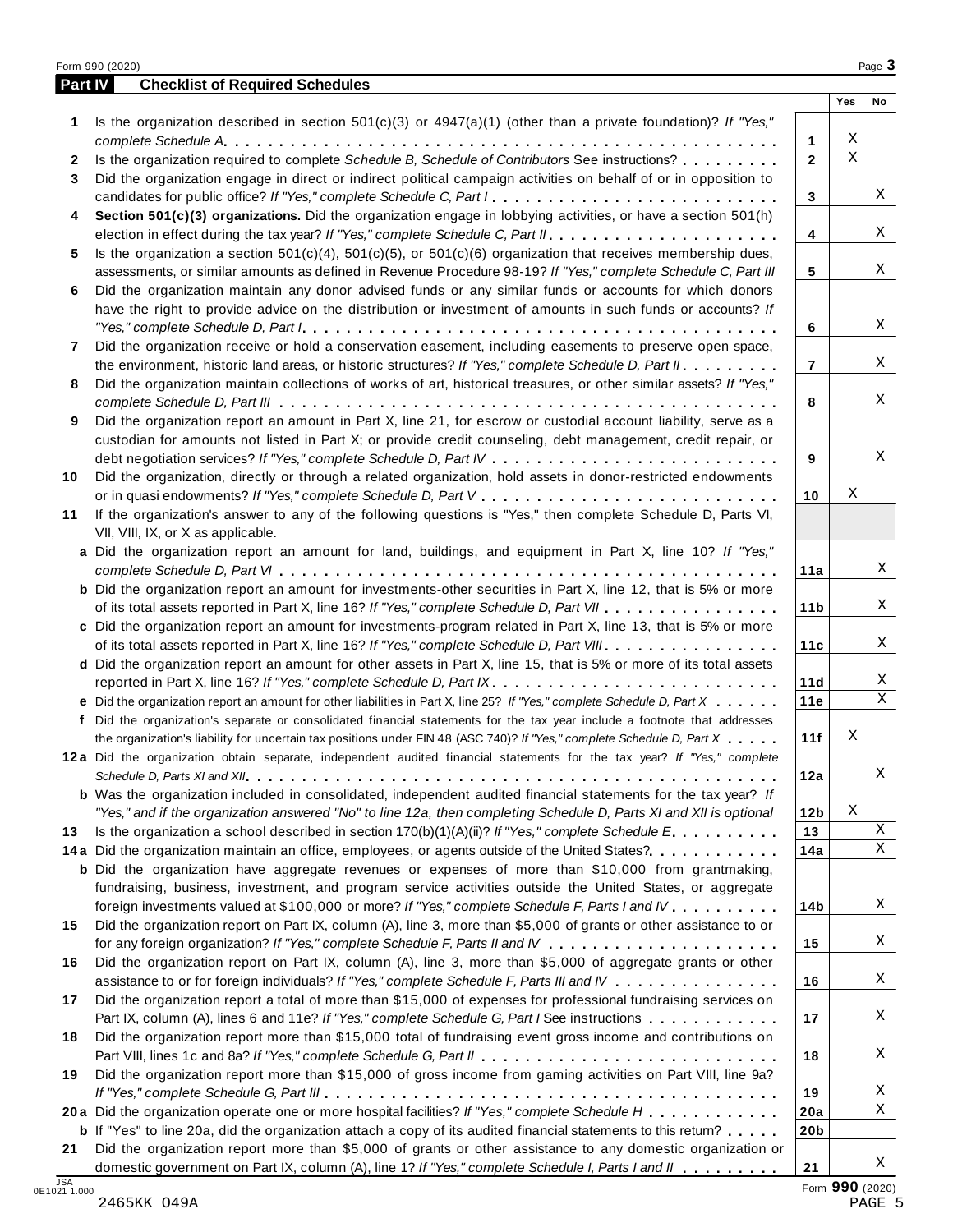|               |                                                                                                                                                                                  |                 | Yes             | No |
|---------------|----------------------------------------------------------------------------------------------------------------------------------------------------------------------------------|-----------------|-----------------|----|
| 22            | Did the organization report more than \$5,000 of grants or other assistance to or for domestic individuals on                                                                    |                 |                 |    |
|               |                                                                                                                                                                                  | 22              |                 | X  |
| 23            | Did the organization answer "Yes" to Part VII, Section A, line 3, 4, or 5 about compensation of the                                                                              |                 |                 |    |
|               | organization's current and former officers, directors, trustees, key employees, and highest compensated                                                                          |                 |                 |    |
|               |                                                                                                                                                                                  | 23              | Χ               |    |
|               | 24a Did the organization have a tax-exempt bond issue with an outstanding principal amount of more than                                                                          |                 |                 |    |
|               | \$100,000 as of the last day of the year, that was issued after December 31, 2002? If "Yes," answer lines 24b                                                                    |                 |                 |    |
|               | through 24d and complete Schedule K. If "No," go to line 25a                                                                                                                     | 24a             |                 | X  |
|               | <b>b</b> Did the organization invest any proceeds of tax-exempt bonds beyond a temporary period exception?                                                                       | 24 <sub>b</sub> |                 |    |
|               | c Did the organization maintain an escrow account other than a refunding escrow at any time during the year                                                                      |                 |                 |    |
|               | d Did the organization act as an "on behalf of" issuer for bonds outstanding at any time during the year?                                                                        | 24c<br>24d      |                 |    |
|               | 25a Section 501(c)(3), 501(c)(4), and 501(c)(29) organizations. Did the organization engage in an excess benefit                                                                 |                 |                 |    |
|               | transaction with a disqualified person during the year? If "Yes," complete Schedule L, Part I.                                                                                   | 25a             |                 | X  |
|               | <b>b</b> Is the organization aware that it engaged in an excess benefit transaction with a disqualified person in a prior                                                        |                 |                 |    |
|               | year, and that the transaction has not been reported on any of the organization's prior Forms 990 or 990-EZ?                                                                     |                 |                 |    |
|               |                                                                                                                                                                                  | 25b             |                 | X  |
| 26            | Did the organization report any amount on Part X, line 5 or 22, for receivables from or payables to any current                                                                  |                 |                 |    |
|               | or former officer, director, trustee, key employee, creator or founder, substantial contributor, or 35%                                                                          |                 |                 |    |
|               | controlled entity or family member of any of these persons? If "Yes," complete Schedule L, Part II.                                                                              | 26              |                 | X  |
| 27            | Did the organization provide a grant or other assistance to any current or former officer, director, trustee, key                                                                |                 |                 |    |
|               | employee, creator or founder, substantial contributor or employee thereof, a grant selection committee                                                                           |                 |                 |    |
|               | member, or to a 35% controlled entity (including an employee thereof) or family member of any of these                                                                           |                 |                 | Χ  |
| 28            | Was the organization a party to a business transaction with one of the following parties (see Schedule L,                                                                        | 27              |                 |    |
|               | Part IV instructions, for applicable filing thresholds, conditions, and exceptions):                                                                                             |                 |                 |    |
|               | a A current or former officer, director, trustee, key employee, creator or founder, or substantial contributor? If                                                               |                 |                 |    |
|               |                                                                                                                                                                                  | 28a             |                 | Χ  |
|               | <b>b</b> A family member of any individual described in line 28a? If "Yes," complete Schedule L, Part IV.                                                                        | 28b             |                 | X  |
|               | c A 35% controlled entity of one or more individuals and/or organizations described in lines 28a or 28b? If                                                                      |                 |                 |    |
|               |                                                                                                                                                                                  | 28c             |                 | X  |
| 29            | Did the organization receive more than \$25,000 in non-cash contributions? If "Yes," complete Schedule M                                                                         | 29              |                 | X  |
| 30            | Did the organization receive contributions of art, historical treasures, or other similar assets, or qualified                                                                   |                 |                 |    |
|               |                                                                                                                                                                                  | 30              |                 | Χ  |
| 31            | Did the organization liquidate, terminate, or dissolve and cease operations? If "Yes," complete Schedule N, Part I                                                               | 31              |                 | X  |
| 32            | Did the organization sell, exchange, dispose of, or transfer more than 25% of its net assets? If "Yes,"                                                                          | 32              |                 | Χ  |
| 33            | Did the organization own 100% of an entity disregarded as separate from the organization under Regulations                                                                       |                 |                 |    |
|               | sections 301.7701-2 and 301.7701-3? If "Yes," complete Schedule R, Part $l_1, \ldots, \ldots, \ldots, \ldots, \ldots, \ldots$                                                    | 33              |                 | Χ  |
| 34            | Was the organization related to any tax-exempt or taxable entity? If "Yes," complete Schedule R, Part II, III,                                                                   |                 |                 |    |
|               |                                                                                                                                                                                  | 34              | Χ               |    |
|               | 35a Did the organization have a controlled entity within the meaning of section 512(b)(13)?                                                                                      | 35a             |                 | X  |
|               | <b>b</b> If "Yes" to line 35a, did the organization receive any payment from or engage in any transaction with a                                                                 |                 |                 |    |
|               | controlled entity within the meaning of section 512(b)(13)? If "Yes," complete Schedule R, Part V, line 2                                                                        | 35 <sub>b</sub> |                 |    |
| 36            | Section 501(c)(3) organizations. Did the organization make any transfers to an exempt non-charitable                                                                             |                 |                 |    |
|               | related organization? If "Yes," complete Schedule R, Part V, line 2.                                                                                                             | 36              |                 | X  |
| 37            | Did the organization conduct more than 5% of its activities through an entity that is not a related organization                                                                 |                 |                 | Χ  |
|               | and that is treated as a partnership for federal income tax purposes? If "Yes," complete Schedule R, Part VI                                                                     | 37              |                 |    |
| 38            | Did the organization complete Schedule O and provide explanations in Schedule O for Part VI, lines 11b and<br>19? Note: All Form 990 filers are required to complete Schedule O. | 38              | Χ               |    |
| <b>Part V</b> | <b>Statements Regarding Other IRS Filings and Tax Compliance</b>                                                                                                                 |                 |                 |    |
|               | Check if Schedule O contains a response or note to any line in this Part $V_1, \ldots, \ldots, \ldots, \ldots$                                                                   |                 |                 |    |
|               |                                                                                                                                                                                  |                 | Yes             | No |
|               | 0.<br>1a Enter the number reported in Box 3 of Form 1096. Enter -0- if not applicable<br>1a                                                                                      |                 |                 |    |
|               | 0.<br><b>b</b> Enter the number of Forms W-2G included in line 1a. Enter -0- if not applicable<br>1 <sub>b</sub>                                                                 |                 |                 |    |
|               | c Did the organization comply with backup withholding rules for reportable payments to vendors and                                                                               |                 |                 |    |
| JSA           |                                                                                                                                                                                  | 1 <sub>c</sub>  |                 |    |
| 0E1030 1.000  |                                                                                                                                                                                  |                 | Form 990 (2020) |    |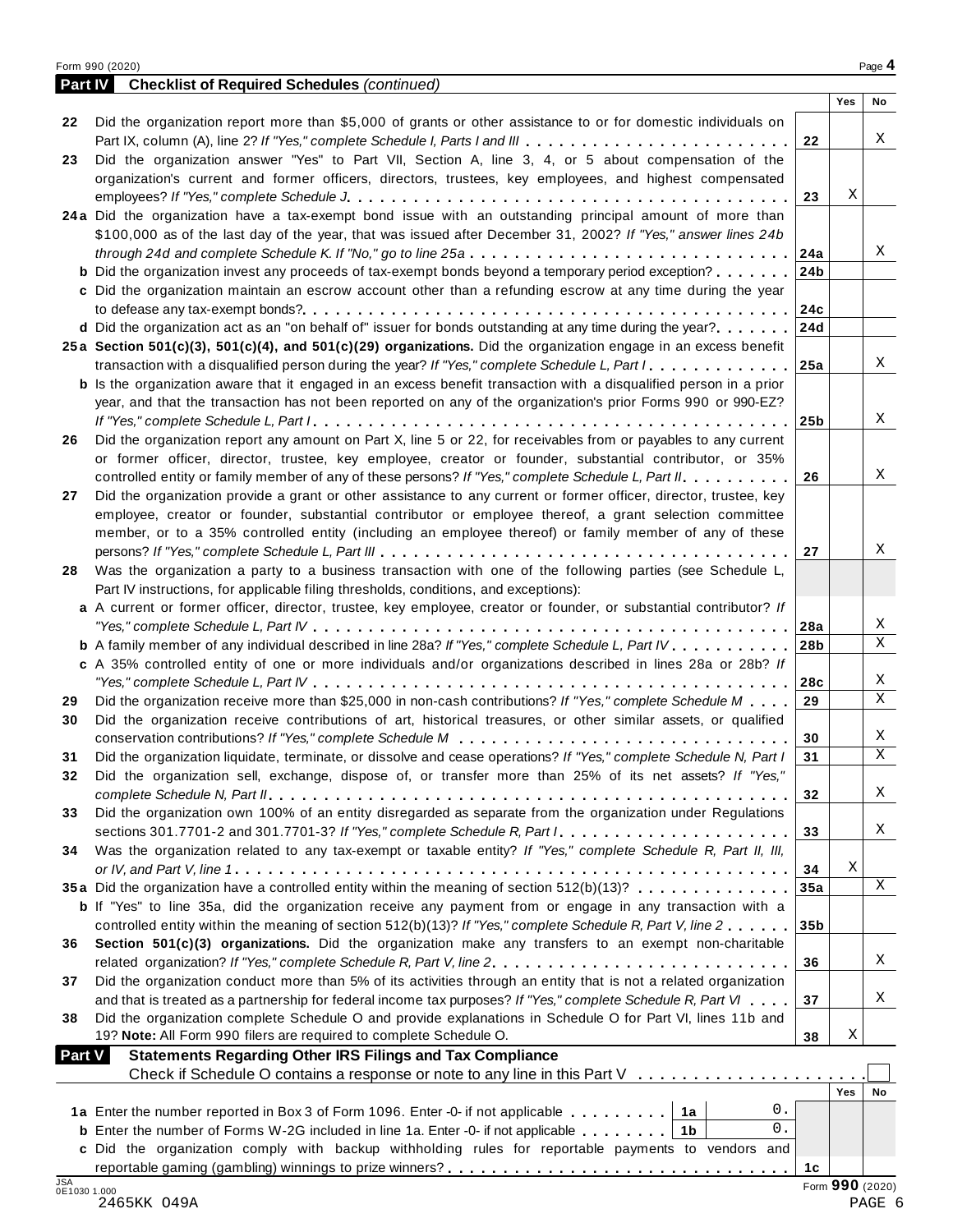|        | Form 990 (2020)                                                                                                                                              |     |     | Page 5 |
|--------|--------------------------------------------------------------------------------------------------------------------------------------------------------------|-----|-----|--------|
| Part V | Statements Regarding Other IRS Filings and Tax Compliance (continued)                                                                                        |     |     |        |
|        |                                                                                                                                                              |     | Yes | No     |
|        | 2a Enter the number of employees reported on Form W-3, Transmittal of Wage and Tax                                                                           |     |     |        |
|        | 0.<br>Statements, filed for the calendar year ending with or within the year covered by this return. [2a]                                                    |     |     |        |
|        | <b>b</b> If at least one is reported on line 2a, did the organization file all required federal employment tax returns?                                      | 2b  |     |        |
|        | <b>Note:</b> If the sum of lines 1a and 2a is greater than 250, you may be required to e-file (see instructions).                                            |     |     |        |
|        | 3a Did the organization have unrelated business gross income of \$1,000 or more during the year?                                                             | 3a  |     | Χ      |
|        | <b>b</b> If "Yes," has it filed a Form 990-T for this year? If "No" to line 3b, provide an explanation on Schedule O                                         | 3b  |     |        |
|        | 4a At any time during the calendar year, did the organization have an interest in, or a signature or other authority over,                                   |     |     |        |
|        | a financial account in a foreign country (such as a bank account, securities account, or other financial account)?                                           | 4a  |     | Χ      |
|        | <b>b</b> If "Yes," enter the name of the foreign country $\blacktriangleright$                                                                               |     |     |        |
|        | See instructions for filing requirements for FinCEN Form 114, Report of Foreign Bank and Financial Accounts (FBAR).                                          |     |     |        |
|        | 5a Was the organization a party to a prohibited tax shelter transaction at any time during the tax year?                                                     | 5a  |     | Χ      |
|        | <b>b</b> Did any taxable party notify the organization that it was or is a party to a prohibited tax shelter transaction?                                    | 5b  |     | Χ      |
|        |                                                                                                                                                              | 5c  |     |        |
|        | 6a Does the organization have annual gross receipts that are normally greater than \$100,000, and did the                                                    |     |     |        |
|        | organization solicit any contributions that were not tax deductible as charitable contributions?                                                             | 6a  |     | Χ      |
|        | <b>b</b> If "Yes," did the organization include with every solicitation an express statement that such contributions or                                      |     |     |        |
|        |                                                                                                                                                              | 6b  |     |        |
|        | Organizations that may receive deductible contributions under section 170(c).                                                                                |     |     |        |
| 7      |                                                                                                                                                              |     |     |        |
|        | a Did the organization receive a payment in excess of \$75 made partly as a contribution and partly for goods                                                | 7а  |     | Χ      |
|        |                                                                                                                                                              | 7b  |     |        |
|        | <b>b</b> If "Yes," did the organization notify the donor of the value of the goods or services provided?                                                     |     |     |        |
|        | c Did the organization sell, exchange, or otherwise dispose of tangible personal property for which it was                                                   |     |     | Χ      |
|        |                                                                                                                                                              | 7с  |     |        |
|        |                                                                                                                                                              |     |     |        |
|        | e Did the organization receive any funds, directly or indirectly, to pay premiums on a personal benefit contract?                                            | 7е  |     | Χ      |
|        | f Did the organization, during the year, pay premiums, directly or indirectly, on a personal benefit contract?                                               | 7f  |     | Χ      |
|        | If the organization received a contribution of qualified intellectual property, did the organization file Form 8899 as required?                             | 7g  |     |        |
|        | h If the organization received a contribution of cars, boats, airplanes, or other vehicles, did the organization file a Form 1098-C?                         | 7h  |     |        |
| 8      | Sponsoring organizations maintaining donor advised funds. Did a donor advised fund maintained by the                                                         |     |     |        |
|        | sponsoring organization have excess business holdings at any time during the year?                                                                           | 8   |     |        |
| 9      | Sponsoring organizations maintaining donor advised funds.                                                                                                    |     |     |        |
|        | a Did the sponsoring organization make any taxable distributions under section 4966?                                                                         | 9а  |     |        |
|        | <b>b</b> Did the sponsoring organization make a distribution to a donor, donor advisor, or related person?                                                   | 9b  |     |        |
|        | 10 Section 501(c)(7) organizations. Enter:                                                                                                                   |     |     |        |
|        | 10a <br>a Initiation fees and capital contributions included on Part VIII, line 12                                                                           |     |     |        |
|        | <b>b</b> Gross receipts, included on Form 990, Part VIII, line 12, for public use of club facilities 10b                                                     |     |     |        |
| 11     | Section 501(c)(12) organizations. Enter:                                                                                                                     |     |     |        |
|        | 11a<br>a Gross income from members or shareholders                                                                                                           |     |     |        |
|        | <b>b</b> Gross income from other sources (Do not net amounts due or paid to other sources                                                                    |     |     |        |
|        | 11b                                                                                                                                                          |     |     |        |
|        | 12a Section 4947(a)(1) non-exempt charitable trusts. Is the organization filing Form 990 in lieu of Form 1041?                                               | 12a |     |        |
|        | 12b<br><b>b</b> If "Yes," enter the amount of tax-exempt interest received or accrued during the year                                                        |     |     |        |
| 13.    |                                                                                                                                                              |     |     |        |
|        | Section 501(c)(29) qualified nonprofit health insurance issuers.                                                                                             | 13а |     |        |
|        | a Is the organization licensed to issue qualified health plans in more than one state?                                                                       |     |     |        |
|        | Note: See the instructions for additional information the organization must report on Schedule O.                                                            |     |     |        |
|        | <b>b</b> Enter the amount of reserves the organization is required to maintain by the states in which                                                        |     |     |        |
|        | the organization is licensed to issue qualified health plans $\ldots \ldots \ldots \ldots \ldots \ldots \ldots$                                              |     |     |        |
|        |                                                                                                                                                              |     |     | Χ      |
|        | 14a Did the organization receive any payments for indoor tanning services during the tax year?                                                               | 14a |     |        |
|        | <b>b</b> If "Yes," has it filed a Form 720 to report these payments? If "No," provide an explanation on Schedule O                                           | 14b |     |        |
| 15     | Is the organization subject to the section 4960 tax on payment(s) of more than \$1,000,000 in remuneration or                                                |     |     |        |
|        |                                                                                                                                                              | 15  |     | Χ      |
|        | If "Yes," see instructions and file Form 4720, Schedule N.                                                                                                   |     |     |        |
| 16     | Is the organization an educational institution subject to the section 4968 excise tax on net investment income?<br>If "Yes," complete Form 4720, Schedule O. | 16  |     | Χ      |

Form **990** (2020)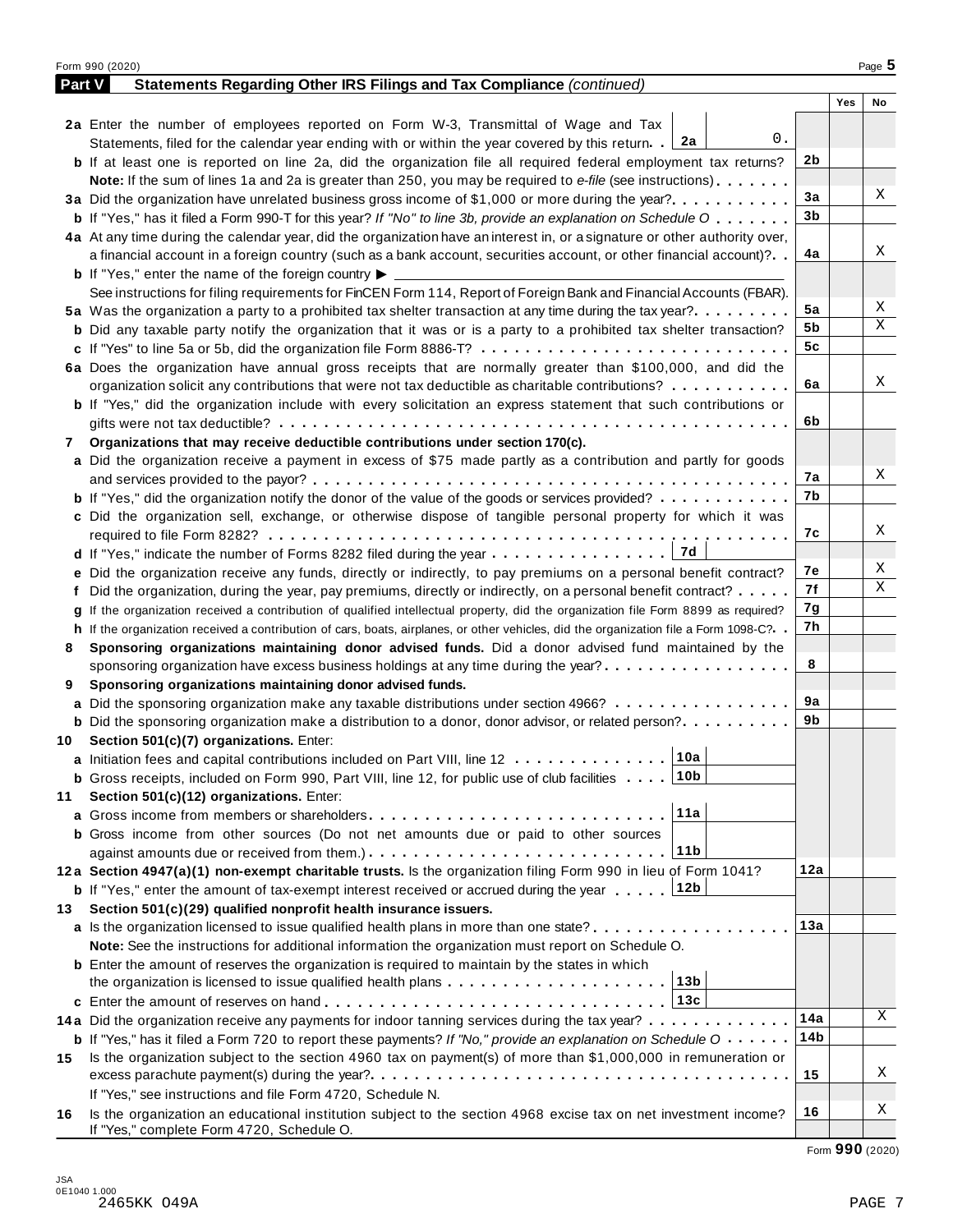|         | Form 990 (2020)                                                                                                                                                                                                             |    |                 |     | Page $6$ |
|---------|-----------------------------------------------------------------------------------------------------------------------------------------------------------------------------------------------------------------------------|----|-----------------|-----|----------|
| Part VI | Governance, Management, and Disclosure For each "Yes" response to lines 2 through 7b below, and for a "No"                                                                                                                  |    |                 |     |          |
|         | response to line 8a, 8b, or 10b below, describe the circumstances, processes, or changes on Schedule O. See instructions.                                                                                                   |    |                 |     |          |
|         |                                                                                                                                                                                                                             |    |                 |     | Χ        |
|         | <b>Section A. Governing Body and Management</b>                                                                                                                                                                             |    |                 | Yes | No       |
|         |                                                                                                                                                                                                                             | 1a | 5               |     |          |
|         | 1a Enter the number of voting members of the governing body at the end of the tax year<br>If there are material differences in voting rights among members of the governing body, or                                        |    |                 |     |          |
|         | if the governing body delegated broad authority to an executive committee or similar                                                                                                                                        |    |                 |     |          |
|         | committée, explain on Schedule O.                                                                                                                                                                                           | 1b | 5               |     |          |
| b       | Enter the number of voting members included on line 1a, above, who are independent $\dots$ .                                                                                                                                |    |                 |     |          |
| 2       | Did any officer, director, trustee, or key employee have a family relationship or a business relationship with                                                                                                              |    | 2               |     | Χ        |
|         |                                                                                                                                                                                                                             |    |                 |     |          |
| 3       | Did the organization delegate control over management duties customarily performed by or under the direct                                                                                                                   |    | 3               |     | Χ        |
| 4       | supervision of officers, directors, trustees, or key employees to a management company or other person?<br>Did the organization make any significant changes to its governing documents since the prior Form 990 was filed? |    | 4               |     | X        |
| 5       | Did the organization become aware during the year of a significant diversion of the organization's assets?                                                                                                                  |    | 5               |     | Χ        |
| 6       |                                                                                                                                                                                                                             |    | 6               |     | Χ        |
| 7a      | Did the organization have members, stockholders, or other persons who had the power to elect or appoint                                                                                                                     |    |                 |     |          |
|         |                                                                                                                                                                                                                             |    | 7a              | X   |          |
| b       | Are any governance decisions of the organization reserved to (or subject to approval by) members,                                                                                                                           |    |                 |     |          |
|         |                                                                                                                                                                                                                             |    | 7b              |     | Χ        |
| 8       | Did the organization contemporaneously document the meetings held or written actions undertaken during                                                                                                                      |    |                 |     |          |
|         | the year by the following:                                                                                                                                                                                                  |    |                 |     |          |
| a       |                                                                                                                                                                                                                             |    | 8a              | X   |          |
| b       |                                                                                                                                                                                                                             |    | 8b              | Χ   |          |
| 9       | Is there any officer, director, trustee, or key employee listed in Part VII, Section A, who cannot be reached at                                                                                                            |    |                 |     |          |
|         | the organization's mailing address? If "Yes," provide the names and addresses on Schedule O.                                                                                                                                |    | 9               |     | Χ        |
|         | Section B. Policies (This Section B requests information about policies not required by the Internal Revenue Code.)                                                                                                         |    |                 |     |          |
|         |                                                                                                                                                                                                                             |    |                 | Yes | No       |
|         | 10a Did the organization have local chapters, branches, or affiliates?                                                                                                                                                      |    | 10a             |     | Χ        |
| b       | If "Yes," did the organization have written policies and procedures governing the activities of such chapters,                                                                                                              |    |                 |     |          |
|         | affiliates, and branches to ensure their operations are consistent with the organization's exempt purposes?                                                                                                                 |    | 10 <sub>b</sub> |     |          |
| 11 a    | Has the organization provided a complete copy of this Form 990 to all members of its governing body before filing the form?                                                                                                 |    | 11a             | Χ   |          |
| b       | Describe in Schedule O the process, if any, used by the organization to review this Form 990.                                                                                                                               |    |                 |     |          |
| 12a     | Did the organization have a written conflict of interest policy? If "No," go to line 13                                                                                                                                     |    | 12a             |     | Χ        |
| b       | Were officers, directors, or trustees, and key employees required to disclose annually interests that could give                                                                                                            |    |                 |     |          |
|         |                                                                                                                                                                                                                             |    | 12 <sub>b</sub> |     |          |
| c       | Did the organization regularly and consistently monitor and enforce compliance with the policy? If "Yes,                                                                                                                    |    |                 |     |          |
|         |                                                                                                                                                                                                                             |    | 12c             |     |          |
| 13      | Did the organization have a written whistleblower policy?                                                                                                                                                                   |    | 13              |     | X        |
| 14      | Did the organization have a written document retention and destruction policy?                                                                                                                                              |    | 14              |     | Χ        |
| 15      | Did the process for determining compensation of the following persons include a review and approval by                                                                                                                      |    |                 |     |          |
|         | independent persons, comparability data, and contemporaneous substantiation of the deliberation and decision?                                                                                                               |    |                 |     |          |
| a       |                                                                                                                                                                                                                             |    | 15a             |     | Χ        |
| b       |                                                                                                                                                                                                                             |    | 15b             |     | X        |
|         | If "Yes" to line 15a or 15b, describe the process in Schedule O (see instructions).                                                                                                                                         |    |                 |     |          |
|         | 16a Did the organization invest in, contribute assets to, or participate in a joint venture or similar arrangement                                                                                                          |    |                 |     |          |
|         |                                                                                                                                                                                                                             |    | 16a             |     | Χ        |
|         | <b>b</b> If "Yes," did the organization follow a written policy or procedure requiring the organization to evaluate its                                                                                                     |    |                 |     |          |
|         | participation in joint venture arrangements under applicable federal tax law, and take steps to safeguard the                                                                                                               |    |                 |     |          |
|         |                                                                                                                                                                                                                             |    | 16 <sub>b</sub> |     |          |
|         | <b>Section C. Disclosure</b>                                                                                                                                                                                                |    |                 |     |          |
| 17      | List the states with which a copy of this Form 990 is required to be filed $\blacktriangleright$                                                                                                                            |    |                 |     |          |
| 18      | Section 6104 requires an organization to make its Forms 1023 (1024 or 1024-A, if applicable), 990, and 990-T (Section 501(c)                                                                                                |    |                 |     |          |
|         | (3)s only) available for public inspection. Indicate how you made these available. Check all that apply.                                                                                                                    |    |                 |     |          |
|         | $ X $ Upon request<br>Own website<br>$X$ Another's website<br>Other (explain on Schedule O)                                                                                                                                 |    |                 |     |          |
| 19      | Describe on Schedule O whether (and if so, how) the organization made its governing documents, conflict of interest policy,                                                                                                 |    |                 |     |          |
|         | and financial statements available to the public during the tax year.                                                                                                                                                       |    |                 |     |          |

**20** and financial statements available to the public during the tax year.<br>State the name, address, and telephone number of the person who possesses the organization's books and records<br>LOU ANN POWELL 875 CONCOURSE PARKWAY SOU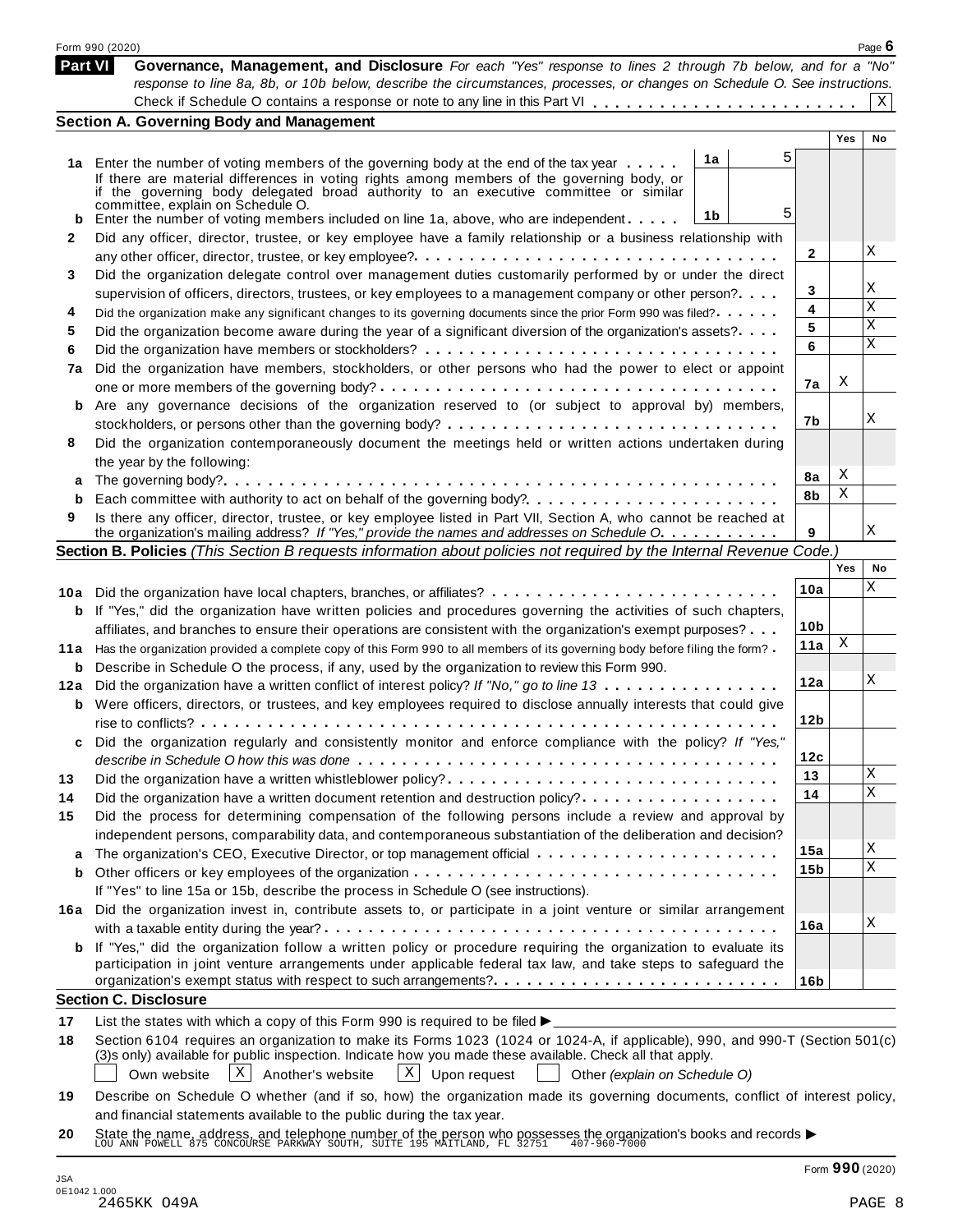**Compensation of Officers, Directors, Trustees, Key Employees, Highest Compensated Employees, and Part VII Independent Contractors** Check if Schedule O contains a response or note to any line in this Part VII  $\ldots \ldots \ldots \ldots \ldots \ldots \ldots \ldots$ 

**Section A. Officers, Directors, Trustees, Key Employees, and Highest Compensated Employees**

**1a** Complete this table for all persons required to be listed. Report compensation for the calendar year ending with or within the organization's tax year.

anization's lax year.<br>● List all of the organization's **current** officers, directors, trustees (whether individuals or organizations), regardless of amount of<br>nnensation Enter -0- in columns (D) (E) and (E) if no compensa compensation. Enter -0- in columns (D), (E), and (F) if no compensation was paid.

• List all of the organization's current key employees, if any. See instructions for definition of "key employee."

■ List all of the organization's current key employees, if any. See instructions for definition of "key employee."<br>■ List the organization's five current highest compensated employees (other than an officer, director, tru who received reportable compensation (Box 5 of Form W-2 and/or Box 7 of Form 1099-MISC) of more than \$100,000 from the

organization and any related organizations.<br>• List all of the organization's **former** officers, key employees, and highest compensated employees who received more than<br>\$1.00.000 of reportable componention from the erganiza \$100,000 of reportable compensation from the organization and any related organizations.

% List all of the organization's **former directors or trustees** that received, in the capacity as a former director or trustee of the organization, more than \$10,000 of reportable compensation from the organization and any related organizations. See instructions for the order in which to list the persons above.

Check this box if neither the organization nor any related organization compensated any current officer, director, or trustee.

|                                          |                        |                                                                  |                       |                           | (C)          |                                 |        |                          |                               |                          |
|------------------------------------------|------------------------|------------------------------------------------------------------|-----------------------|---------------------------|--------------|---------------------------------|--------|--------------------------|-------------------------------|--------------------------|
| (A)                                      | (B)                    | Position                                                         |                       |                           |              |                                 |        | (D)                      | (E)                           | (F)                      |
| Name and title                           | Average                | (do not check more than one                                      |                       |                           |              |                                 |        | Reportable               | Reportable                    | Estimated amount         |
|                                          | hours                  | box, unless person is both an<br>officer and a director/trustee) |                       |                           |              |                                 |        | compensation             | compensation                  | of other                 |
|                                          | per week<br>(list any  |                                                                  |                       |                           |              |                                 |        | from the<br>organization | from related<br>organizations | compensation<br>from the |
|                                          | hours for              | Individual trustee<br>or director                                | Institutional trustee | Officer                   | Key employee |                                 | Former | (W-2/1099-MISC)          | (W-2/1099-MISC)               | organization and         |
|                                          | related                |                                                                  |                       |                           |              |                                 |        |                          |                               | related organizations    |
|                                          | organizations<br>below |                                                                  |                       |                           |              |                                 |        |                          |                               |                          |
|                                          | dotted line)           |                                                                  |                       |                           |              |                                 |        |                          |                               |                          |
|                                          |                        |                                                                  |                       |                           |              | Highest compensated<br>employee |        |                          |                               |                          |
|                                          |                        |                                                                  |                       |                           |              |                                 |        |                          |                               |                          |
| (1) LOU ANN POWELL                       | .50                    |                                                                  |                       |                           |              |                                 |        |                          |                               |                          |
| SECRETARY                                | 50.00                  |                                                                  |                       | $\boldsymbol{\mathrm{X}}$ |              |                                 |        | $0$ .                    | 164,256.                      | 36,785.                  |
| (2) MARIA E. HENDERSON                   | .50                    |                                                                  |                       |                           |              |                                 |        |                          |                               |                          |
| TRUSTEE                                  | 0.                     | Χ                                                                |                       |                           |              |                                 |        | 0                        | 0                             | 0.                       |
| (3) HON. EMERSON R THOMPSON, JR.         | .50                    |                                                                  |                       |                           |              |                                 |        |                          |                               |                          |
| TRUSTEE                                  | $0$ .                  | $\mathbf X$                                                      |                       |                           |              |                                 |        | $\mathsf 0$              | 0                             | $\mathsf 0$ .            |
| (4) JEWEL WHITE                          | .50                    |                                                                  |                       |                           |              |                                 |        |                          |                               |                          |
| TRUSTEE                                  | $0$ .                  | $\mathbf X$                                                      |                       |                           |              |                                 |        | $\mathsf 0$              | 0                             | $\mathsf{0}$ .           |
| (5) JULIETTE E. LIPPMAN                  | .50                    |                                                                  |                       |                           |              |                                 |        |                          |                               |                          |
| TRUSTEE                                  | 0.                     | Χ                                                                |                       |                           |              |                                 |        | 0                        | $\mathsf{O}$                  | $\mathsf 0$ .            |
| $(6)$ HALA $\overline{A}$ .<br>SANDRIDGE | .50                    |                                                                  |                       |                           |              |                                 |        |                          |                               |                          |
| TRUSTEE                                  | 0.                     | $\mathbf X$                                                      |                       |                           |              |                                 |        | 0                        | $0$ .                         | $\mathsf 0$ .            |
| (7)                                      |                        |                                                                  |                       |                           |              |                                 |        |                          |                               |                          |
| (8)                                      |                        |                                                                  |                       |                           |              |                                 |        |                          |                               |                          |
|                                          |                        |                                                                  |                       |                           |              |                                 |        |                          |                               |                          |
| (9)                                      |                        |                                                                  |                       |                           |              |                                 |        |                          |                               |                          |
| (10)                                     |                        |                                                                  |                       |                           |              |                                 |        |                          |                               |                          |
|                                          |                        |                                                                  |                       |                           |              |                                 |        |                          |                               |                          |
| (11)                                     |                        |                                                                  |                       |                           |              |                                 |        |                          |                               |                          |
|                                          |                        |                                                                  |                       |                           |              |                                 |        |                          |                               |                          |
| (12)                                     |                        |                                                                  |                       |                           |              |                                 |        |                          |                               |                          |
| (13)                                     |                        |                                                                  |                       |                           |              |                                 |        |                          |                               |                          |
|                                          |                        |                                                                  |                       |                           |              |                                 |        |                          |                               |                          |
| (14)                                     |                        |                                                                  |                       |                           |              |                                 |        |                          |                               |                          |
|                                          |                        |                                                                  |                       |                           |              |                                 |        |                          |                               |                          |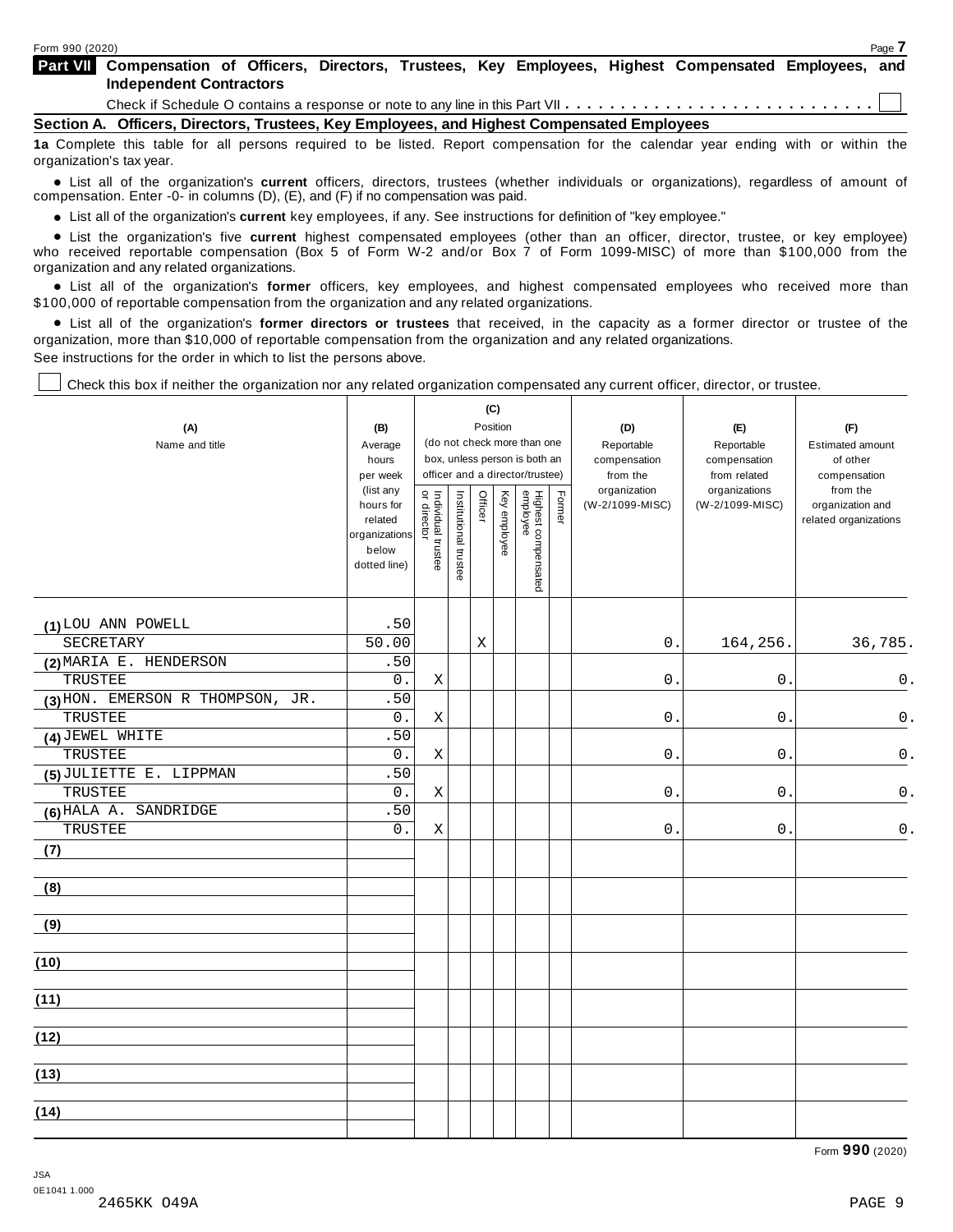|             | (A)<br>Name and business address                                                                                                                                                                      | (B)<br>Description of services | (C)<br>Compensation                                                      |
|-------------|-------------------------------------------------------------------------------------------------------------------------------------------------------------------------------------------------------|--------------------------------|--------------------------------------------------------------------------|
|             |                                                                                                                                                                                                       |                                |                                                                          |
|             |                                                                                                                                                                                                       |                                |                                                                          |
|             |                                                                                                                                                                                                       |                                |                                                                          |
|             |                                                                                                                                                                                                       |                                |                                                                          |
|             |                                                                                                                                                                                                       |                                |                                                                          |
| $2^{\circ}$ | Total number of independent contractors (including but not limited to those listed above) who received<br>more than \$100,000 in compensation from the organization $\blacktriangleright$<br>$\Omega$ |                                |                                                                          |
| 10A         |                                                                                                                                                                                                       |                                | $\begin{array}{ccc}\n\bullet & \bullet & \bullet & \bullet\n\end{array}$ |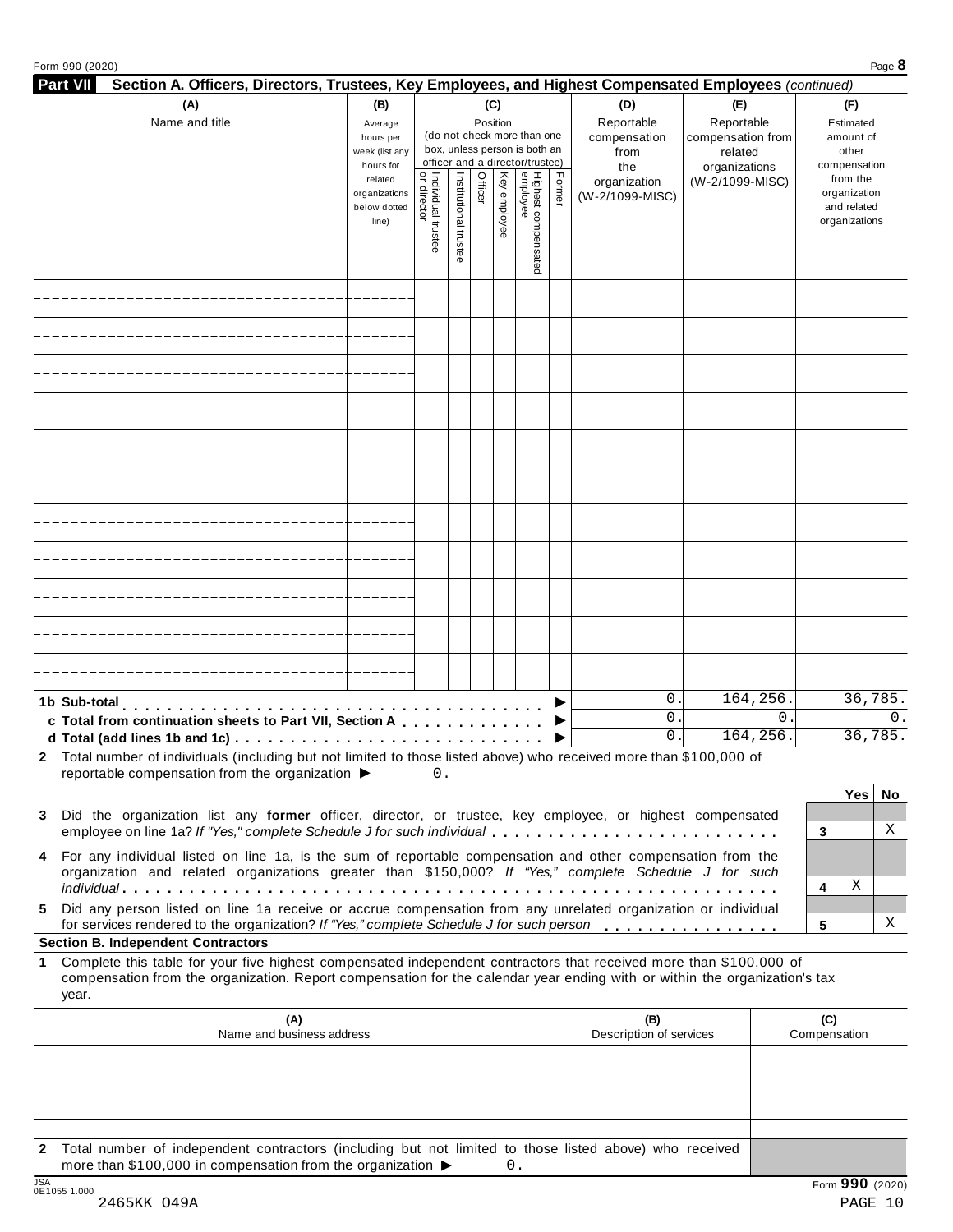| Form 990 (2020) | Page $\rightarrow$ |
|-----------------|--------------------|
|                 |                    |

**Part VIII Statement of Revenue**

|                                                           | <b>Part VIII</b> | Statement of Revenue                                                                                                                                                                                                                                 |                      |                                              |                                                 |                                                               |
|-----------------------------------------------------------|------------------|------------------------------------------------------------------------------------------------------------------------------------------------------------------------------------------------------------------------------------------------------|----------------------|----------------------------------------------|-------------------------------------------------|---------------------------------------------------------------|
|                                                           |                  |                                                                                                                                                                                                                                                      | (A)<br>Total revenue | (B)<br>Related or exempt<br>function revenue | $\overline{C}$<br>Unrelated<br>business revenue | (D)<br>Revenue excluded<br>from tax under<br>sections 512-514 |
|                                                           | 1a               | Federated campaigns <b>Federated</b><br>1а                                                                                                                                                                                                           |                      |                                              |                                                 |                                                               |
|                                                           | b                | Membership dues <b>All Accords</b> Membership dues<br>1b                                                                                                                                                                                             |                      |                                              |                                                 |                                                               |
|                                                           | c                | Fundraising events <b>Exercises Exercises</b><br>1c                                                                                                                                                                                                  |                      |                                              |                                                 |                                                               |
|                                                           | a                | Related organizations <b>and the set of the set of the set of the set of the set of the set of the set of the set of the set of the set of the set of the set of the set of the set of the set of the set of the set of the set </b><br>1d<br>9,180. |                      |                                              |                                                 |                                                               |
| Contributions, Gifts, Grants<br>and Other Similar Amounts | е                | Government grants (contributions).<br>1е                                                                                                                                                                                                             |                      |                                              |                                                 |                                                               |
|                                                           | t.               | All other contributions, gifts, grants,                                                                                                                                                                                                              |                      |                                              |                                                 |                                                               |
|                                                           |                  | and similar amounts not included above<br>1f<br>12,736.                                                                                                                                                                                              |                      |                                              |                                                 |                                                               |
|                                                           | g                | Noncash contributions included in                                                                                                                                                                                                                    |                      |                                              |                                                 |                                                               |
|                                                           |                  | $1g$ \$<br>$lines 1a-1f$                                                                                                                                                                                                                             |                      |                                              |                                                 |                                                               |
|                                                           |                  | h Total. Add lines 1a-1f $\ldots$ , $\ldots$ , $\ldots$ , $\blacktriangleright$                                                                                                                                                                      | 21,916               |                                              |                                                 |                                                               |
|                                                           |                  | <b>Business Code</b>                                                                                                                                                                                                                                 |                      |                                              |                                                 |                                                               |
|                                                           | 2a               | the control of the control of the control of the control of the control of the control of                                                                                                                                                            |                      |                                              |                                                 |                                                               |
|                                                           | b                |                                                                                                                                                                                                                                                      |                      |                                              |                                                 |                                                               |
|                                                           | c                |                                                                                                                                                                                                                                                      |                      |                                              |                                                 |                                                               |
|                                                           | d                |                                                                                                                                                                                                                                                      |                      |                                              |                                                 |                                                               |
| Program Service<br>Revenue                                |                  |                                                                                                                                                                                                                                                      |                      |                                              |                                                 |                                                               |
|                                                           | f<br>g           | All other program service revenue                                                                                                                                                                                                                    | $\mathsf{0}$ .       |                                              |                                                 |                                                               |
|                                                           | 3                | Investment income (including dividends, interest, and                                                                                                                                                                                                |                      |                                              |                                                 |                                                               |
|                                                           |                  |                                                                                                                                                                                                                                                      | 162,724.             |                                              |                                                 | 162,724.                                                      |
|                                                           | 4                | Income from investment of tax-exempt bond proceeds $\blacksquare$                                                                                                                                                                                    | $0$ .                |                                              |                                                 |                                                               |
|                                                           | 5                |                                                                                                                                                                                                                                                      | $\mathsf{0}$ .       |                                              |                                                 |                                                               |
|                                                           |                  | (i) Real<br>(ii) Personal                                                                                                                                                                                                                            |                      |                                              |                                                 |                                                               |
|                                                           | 6a               | Gross rents<br>6а                                                                                                                                                                                                                                    |                      |                                              |                                                 |                                                               |
|                                                           | b                | Less: rental expenses<br>6b                                                                                                                                                                                                                          |                      |                                              |                                                 |                                                               |
|                                                           | c                | Rental income or (loss)<br>6с                                                                                                                                                                                                                        |                      |                                              |                                                 |                                                               |
|                                                           | d                | Net rental income or (loss) $\cdots$ $\cdots$ $\cdots$ $\cdots$                                                                                                                                                                                      | $0$ .                |                                              |                                                 |                                                               |
|                                                           | 7а               | (i) Securities<br>(ii) Other<br>Gross amount from                                                                                                                                                                                                    |                      |                                              |                                                 |                                                               |
|                                                           |                  | sales<br>of<br>assets                                                                                                                                                                                                                                |                      |                                              |                                                 |                                                               |
|                                                           |                  | 2, 272, 376.<br>other than inventory<br>7a                                                                                                                                                                                                           |                      |                                              |                                                 |                                                               |
|                                                           | b                | Less: cost or other basis                                                                                                                                                                                                                            |                      |                                              |                                                 |                                                               |
| evenue                                                    |                  | 2,071,885.<br>and sales expenses<br>7b                                                                                                                                                                                                               |                      |                                              |                                                 |                                                               |
|                                                           |                  | 200,491.<br>7c<br><b>c</b> Gain or (loss) <b>c</b>                                                                                                                                                                                                   |                      |                                              |                                                 |                                                               |
| Other <sub>R</sub>                                        | d                |                                                                                                                                                                                                                                                      | 200,491.             |                                              |                                                 | 200,491.                                                      |
|                                                           | 8а               | income from fundraising<br>Gross                                                                                                                                                                                                                     |                      |                                              |                                                 |                                                               |
|                                                           |                  | events (not including \$                                                                                                                                                                                                                             |                      |                                              |                                                 |                                                               |
|                                                           |                  | of contributions reported on line                                                                                                                                                                                                                    |                      |                                              |                                                 |                                                               |
|                                                           |                  | 0.<br>1c). See Part IV, line 18<br>8а                                                                                                                                                                                                                |                      |                                              |                                                 |                                                               |
|                                                           | b                | $0$ .<br>8b<br>Less: direct expenses                                                                                                                                                                                                                 |                      |                                              |                                                 |                                                               |
|                                                           | с                | Net income or (loss) from fundraising events.<br>▸                                                                                                                                                                                                   | $0$ .                |                                              |                                                 |                                                               |
|                                                           | 9а               | gaming<br>Gross<br>income<br>from                                                                                                                                                                                                                    |                      |                                              |                                                 |                                                               |
|                                                           |                  | activities. See Part IV, line 19 9a<br>0.                                                                                                                                                                                                            |                      |                                              |                                                 |                                                               |
|                                                           | b                | $0$ .<br>9b<br>Less: direct expenses L                                                                                                                                                                                                               |                      |                                              |                                                 |                                                               |
|                                                           | c                | Net income or (loss) from gaming activities<br>▸                                                                                                                                                                                                     | $0$ .                |                                              |                                                 |                                                               |
|                                                           | 10a              | Gross sales of inventory, less                                                                                                                                                                                                                       |                      |                                              |                                                 |                                                               |
|                                                           |                  | 0.<br>returns and allowances 10a<br>0.                                                                                                                                                                                                               |                      |                                              |                                                 |                                                               |
|                                                           | b<br>c           | Less: cost of goods sold 10b<br>Net income or (loss) from sales of inventory                                                                                                                                                                         | $\mathbf{0}$ .       |                                              |                                                 |                                                               |
|                                                           |                  | <b>Business Code</b>                                                                                                                                                                                                                                 |                      |                                              |                                                 |                                                               |
|                                                           |                  |                                                                                                                                                                                                                                                      |                      |                                              |                                                 |                                                               |
|                                                           | 11a              | the contract of the contract of the contract of the contract of the contract of                                                                                                                                                                      |                      |                                              |                                                 |                                                               |
|                                                           | b                | <u> 1989 - Johann Stein, marwolaethau a bhann an t-Amhainn an t-Amhainn an t-Amhainn an t-Amhainn an t-Amhainn an</u>                                                                                                                                |                      |                                              |                                                 |                                                               |
| Miscellaneous<br>Revenue                                  | c                | <u> 1989 - Johann Barbara, martxa alemaniar amerikan a</u><br>All other revenue experience and the state of the state of the state of the state of the state of the state of                                                                         |                      |                                              |                                                 |                                                               |
|                                                           | е                |                                                                                                                                                                                                                                                      | $0$ .                |                                              |                                                 |                                                               |
|                                                           | 12               |                                                                                                                                                                                                                                                      | 385,131.             |                                              |                                                 | 363,215.                                                      |
| 10A                                                       |                  |                                                                                                                                                                                                                                                      |                      |                                              |                                                 |                                                               |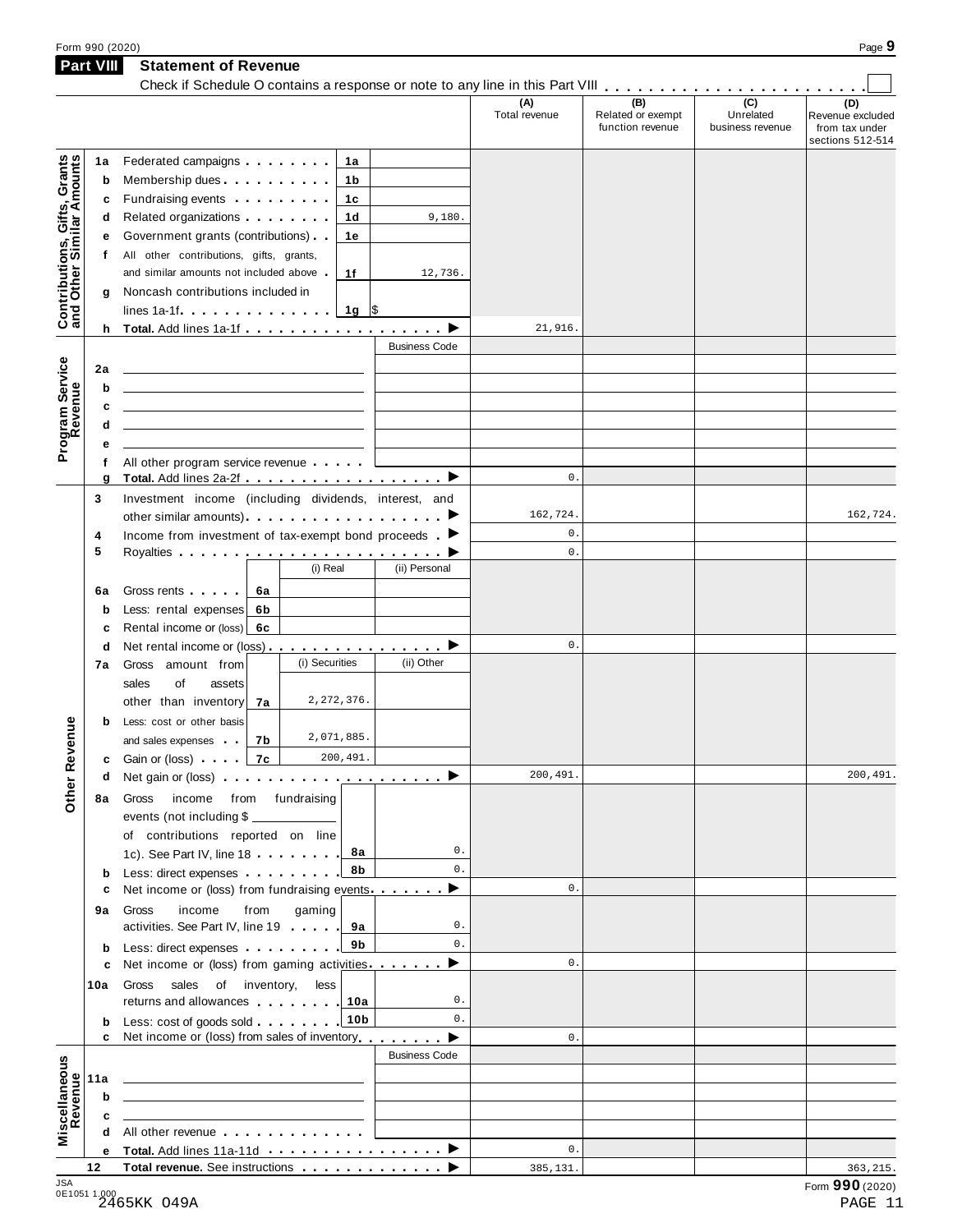**Part IX Statement of Functional Expenses**

|    | Section 501(c)(3) and 501(c)(4) organizations must complete all columns. All other organizations must complete column (A).                                                                                                     |                       |                                    |                                           |                                |
|----|--------------------------------------------------------------------------------------------------------------------------------------------------------------------------------------------------------------------------------|-----------------------|------------------------------------|-------------------------------------------|--------------------------------|
|    |                                                                                                                                                                                                                                |                       |                                    |                                           |                                |
|    | Do not include amounts reported on lines 6b, 7b,<br>8b, 9b, and 10b of Part VIII.                                                                                                                                              | (A)<br>Total expenses | (B)<br>Program service<br>expenses | (C)<br>Management and<br>general expenses | (D)<br>Fundraising<br>expenses |
|    | 1 Grants and other assistance to domestic organizations                                                                                                                                                                        |                       |                                    |                                           |                                |
|    | and domestic governments. See Part IV, line 21                                                                                                                                                                                 | 0                     |                                    |                                           |                                |
|    | 2 Grants and other assistance to domestic                                                                                                                                                                                      |                       |                                    |                                           |                                |
|    | individuals. See Part IV, line 22                                                                                                                                                                                              | 0                     |                                    |                                           |                                |
|    | 3 Grants and other assistance to foreign                                                                                                                                                                                       |                       |                                    |                                           |                                |
|    | organizations,<br>foreign<br>governments,<br>and                                                                                                                                                                               |                       |                                    |                                           |                                |
|    | foreign individuals. See Part IV, lines 15 and 16                                                                                                                                                                              | 0                     |                                    |                                           |                                |
|    | Benefits paid to or for members                                                                                                                                                                                                | $\Omega$              |                                    |                                           |                                |
| 5  | Compensation of current officers, directors,<br>trustees, and key employees                                                                                                                                                    | 0                     |                                    |                                           |                                |
| 6. | Compensation not included above to disqualified                                                                                                                                                                                |                       |                                    |                                           |                                |
|    | persons (as defined under section 4958(f)(1)) and                                                                                                                                                                              |                       |                                    |                                           |                                |
|    | persons described in section 4958(c)(3)(B)                                                                                                                                                                                     | 0                     |                                    |                                           |                                |
| 7  | Other salaries and wages                                                                                                                                                                                                       | $\Omega$              |                                    |                                           |                                |
| 8  | Pension plan accruals and contributions (include                                                                                                                                                                               |                       |                                    |                                           |                                |
|    | section 401(k) and 403(b) employer contributions)                                                                                                                                                                              | 0                     |                                    |                                           |                                |
| 9  | Other employee benefits                                                                                                                                                                                                        | $\Omega$ .            |                                    |                                           |                                |
| 10 |                                                                                                                                                                                                                                | $\Omega$ .            |                                    |                                           |                                |
| 11 | Fees for services (nonemployees):                                                                                                                                                                                              |                       |                                    |                                           |                                |
|    | a Management                                                                                                                                                                                                                   | 0                     |                                    |                                           |                                |
|    |                                                                                                                                                                                                                                | $\Omega$ .            |                                    | 9,179                                     |                                |
|    | c Accounting                                                                                                                                                                                                                   | 9,179.<br>0           |                                    |                                           |                                |
|    |                                                                                                                                                                                                                                | $\Omega$ .            |                                    |                                           |                                |
|    | e Professional fundraising services. See Part IV, line 17                                                                                                                                                                      | 11,653.               |                                    | 11,653.                                   |                                |
|    | f Investment management fees                                                                                                                                                                                                   |                       |                                    |                                           |                                |
|    | <b>g</b> Other. (If line 11g amount exceeds 10% of line 25, column                                                                                                                                                             | 0                     |                                    |                                           |                                |
|    | (A) amount, list line 11g expenses on Schedule O.)                                                                                                                                                                             | $\Omega$ .            |                                    |                                           |                                |
|    | 12 Advertising and promotion                                                                                                                                                                                                   | $\Omega$ .            |                                    |                                           |                                |
| 13 | Office expenses example and the set of the set of the set of the set of the set of the set of the set of the set of the set of the set of the set of the set of the set of the set of the set of the set of the set of the set | $\Omega$ .            |                                    |                                           |                                |
| 14 | Information technology                                                                                                                                                                                                         | $\Omega$ .            |                                    |                                           |                                |
| 15 |                                                                                                                                                                                                                                | $\mathbf 0$ .         |                                    |                                           |                                |
| 16 | Occupancy                                                                                                                                                                                                                      | $\Omega$ .            |                                    |                                           |                                |
| 17 | Payments of travel or entertainment expenses                                                                                                                                                                                   |                       |                                    |                                           |                                |
|    | for any federal, state, or local public officials                                                                                                                                                                              | $\mathbf 0$ .         |                                    |                                           |                                |
| 19 | Conferences, conventions, and meetings                                                                                                                                                                                         | 0.                    |                                    |                                           |                                |
| 20 | Interest experience and the set of the set of the set of the set of the set of the set of the set of the set of the set of the set of the set of the set of the set of the set of the set of the set of the set of the set of  | $\Omega$ .            |                                    |                                           |                                |
| 21 | Payments to affiliates entertainment and the set of the set of the set of the set of the set of the set of the                                                                                                                 | $0$ .                 |                                    |                                           |                                |
| 22 | Depreciation, depletion, and amortization                                                                                                                                                                                      | $\Omega$ .            |                                    |                                           |                                |
| 23 |                                                                                                                                                                                                                                | $0$ .                 |                                    |                                           |                                |
| 24 | Other expenses. Itemize expenses not covered                                                                                                                                                                                   |                       |                                    |                                           |                                |
|    | above (List miscellaneous expenses on line 24e. If                                                                                                                                                                             |                       |                                    |                                           |                                |
|    | line 24e amount exceeds 10% of line 25, column                                                                                                                                                                                 |                       |                                    |                                           |                                |
|    | (A) amount, list line 24e expenses on Schedule O.)                                                                                                                                                                             |                       |                                    |                                           |                                |
|    |                                                                                                                                                                                                                                |                       |                                    |                                           |                                |
| b  | <u> 1989 - Johann Stoff, deutscher Stoff, der Stoff, der Stoff, der Stoff, der Stoff, der Stoff, der Stoff, der S</u>                                                                                                          |                       |                                    |                                           |                                |
| c  | <u> 1989 - Johann Stoff, deutscher Stoffen und der Stoffen und der Stoffen und der Stoffen und der Stoffen und der</u>                                                                                                         |                       |                                    |                                           |                                |
| d  | the contract of the contract of the contract of the contract of the contract of the                                                                                                                                            |                       |                                    |                                           |                                |
|    | e All other expenses                                                                                                                                                                                                           |                       |                                    |                                           |                                |
|    | 25 Total functional expenses. Add lines 1 through 24e                                                                                                                                                                          | 20,832.               |                                    | 20,832.                                   |                                |
|    | 26 Joint costs. Complete this line only if the<br>organization reported in column (B) joint costs<br>from a combined educational campaign and<br>fundraising solicitation. Check here ><br>lif                                 |                       |                                    |                                           |                                |
|    | following SOP 98-2 (ASC 958-720)                                                                                                                                                                                               | 0.                    |                                    |                                           |                                |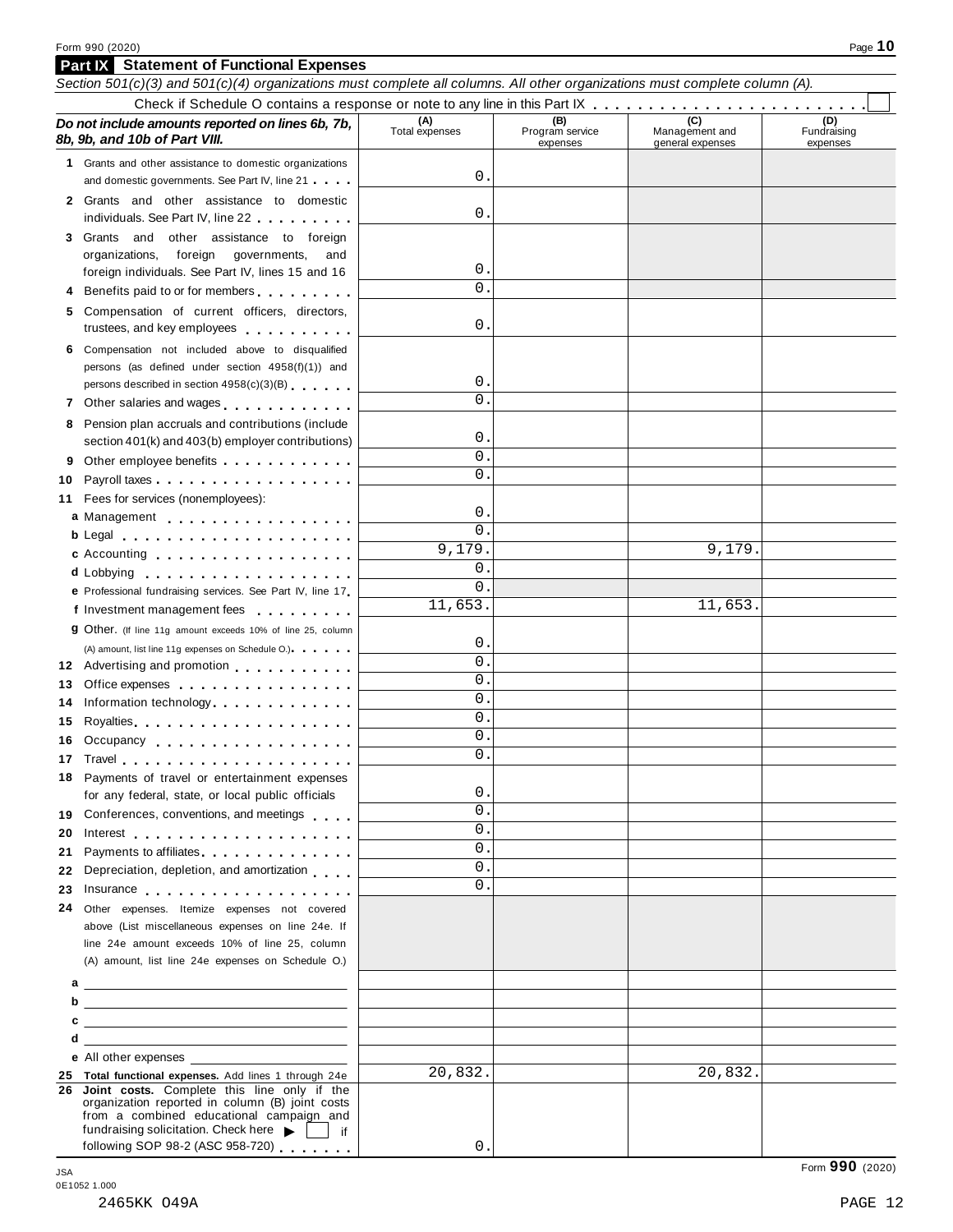Form <sup>990</sup> (2020) Page **11**

|                             | Part X       | <b>Balance Sheet</b>                                                                                                                                                  |                          |                         |                    |
|-----------------------------|--------------|-----------------------------------------------------------------------------------------------------------------------------------------------------------------------|--------------------------|-------------------------|--------------------|
|                             |              |                                                                                                                                                                       |                          |                         |                    |
|                             |              |                                                                                                                                                                       | (A)<br>Beginning of year |                         | (B)<br>End of year |
|                             | 1            |                                                                                                                                                                       | 0.                       | $\mathbf{1}$            | 0.                 |
|                             | $\mathbf{2}$ |                                                                                                                                                                       | 410, 445.                | $\overline{2}$          | 209, 398.          |
|                             | 3            |                                                                                                                                                                       | 43,333.                  | 3                       | 30,694.            |
|                             | 4            |                                                                                                                                                                       | 12,924.                  | 4                       | 599.               |
|                             | 5            | Loans and other receivables from any current or former officer, director,                                                                                             |                          |                         |                    |
|                             |              | trustee, key employee, creator or founder, substantial contributor, or 35%                                                                                            |                          |                         |                    |
|                             |              | controlled entity or family member of any of these persons                                                                                                            | 0.                       | $\overline{\mathbf{5}}$ | 0.                 |
|                             | 6            | Loans and other receivables from other disqualified persons (as defined                                                                                               |                          |                         |                    |
|                             |              | under section $4958(f)(1)$ , and persons described in section $4958(c)(3)(B)$                                                                                         | 0.                       | 6                       | 0.                 |
|                             | 7            |                                                                                                                                                                       | 0.                       | $\overline{7}$          | 0.                 |
| Assets                      | 8            |                                                                                                                                                                       | 0.                       | 8                       | 0.                 |
|                             | 9            |                                                                                                                                                                       | 0.                       | 9                       | 0.                 |
|                             |              | 10a Land, buildings, and equipment: cost or other                                                                                                                     |                          |                         |                    |
|                             |              | basis. Complete Part VI of Schedule D 10a                                                                                                                             |                          |                         |                    |
|                             |              | <b>b</b> Less: accumulated depreciation $\ldots$ , ,    10b                                                                                                           |                          | 0.10c                   | 0.                 |
|                             | 11           |                                                                                                                                                                       | 4,354,668.               | 11                      | 5,925,421.         |
|                             | 12           | Investments - other securities. See Part IV, line 11                                                                                                                  | 163,198.                 | 12                      | 189,302.           |
|                             | 13           |                                                                                                                                                                       | 0.                       | 13                      | 0.                 |
|                             | 14           |                                                                                                                                                                       | 0                        | 14                      | 0.                 |
|                             | 15           | Other assets. See Part IV, line 11                                                                                                                                    | 0.                       | 15                      | 0.                 |
|                             | 16           | Total assets. Add lines 1 through 15 (must equal line 33)                                                                                                             | 4,984,568.               | 16                      | 6, 355, 414.       |
|                             | 17           | Accounts payable and accrued expenses                                                                                                                                 | 1,502.                   | 17                      | 0.                 |
|                             | 18           |                                                                                                                                                                       | 0.                       | 18                      | 0.                 |
|                             | 19           |                                                                                                                                                                       | 0.                       | 19                      | 0.                 |
|                             | 20           |                                                                                                                                                                       | 0.                       | 20                      | 0.                 |
|                             | 21           | Escrow or custodial account liability. Complete Part IV of Schedule D.                                                                                                | 0.                       | 21                      | 0.                 |
| Liabilities                 | 22           | Loans and other payables to any current or former officer, director,                                                                                                  |                          |                         |                    |
|                             |              | trustee, key employee, creator or founder, substantial contributor, or 35%                                                                                            | 0.                       |                         |                    |
|                             |              | controlled entity or family member of any of these persons                                                                                                            | 0.                       | 22                      | 0.<br>0.           |
|                             | 23           | Secured mortgages and notes payable to unrelated third parties                                                                                                        | 0.                       | 23                      | 0.                 |
|                             | 24           | Unsecured notes and loans payable to unrelated third parties                                                                                                          |                          | 24                      |                    |
|                             | 25           | Other liabilities (including federal income tax, payables to related third                                                                                            |                          |                         |                    |
|                             |              | parties, and other liabilities not included on lines 17-24). Complete Part X<br>of Schedule D $\ldots \ldots \ldots \ldots \ldots \ldots \ldots \ldots \ldots \ldots$ | 0.1                      |                         | 0.                 |
|                             | 26           |                                                                                                                                                                       | 1,502.                   | 25<br>26                | 0.                 |
|                             |              | $\mathbf{X}$<br>Organizations that follow FASB ASC 958, check here ▶                                                                                                  |                          |                         |                    |
|                             |              | and complete lines 27, 28, 32, and 33.                                                                                                                                |                          |                         |                    |
|                             | 27           | Net assets without donor restrictions                                                                                                                                 | 0.                       | 27                      | 0.                 |
|                             | 28           |                                                                                                                                                                       | 4,983,066.               | 28                      | 6, 355, 414.       |
| Net Assets or Fund Balances |              | Organizations that do not follow FASB ASC 958, check here ▶<br>and complete lines 29 through 33.                                                                      |                          |                         |                    |
|                             | 29           | Capital stock or trust principal, or current funds entitled and state in the capital stock or trust                                                                   |                          | 29                      |                    |
|                             | 30           | Paid-in or capital surplus, or land, building, or equipment fund.                                                                                                     |                          | 30                      |                    |
|                             | 31           | Retained earnings, endowment, accumulated income, or other funds                                                                                                      |                          | 31                      |                    |
|                             | 32           |                                                                                                                                                                       | 4,983,066.               | 32                      | 6, 355, 414.       |
|                             | 33           |                                                                                                                                                                       | 4,984,568.               | 33                      | 6,355,414.         |

Form **990** (2020)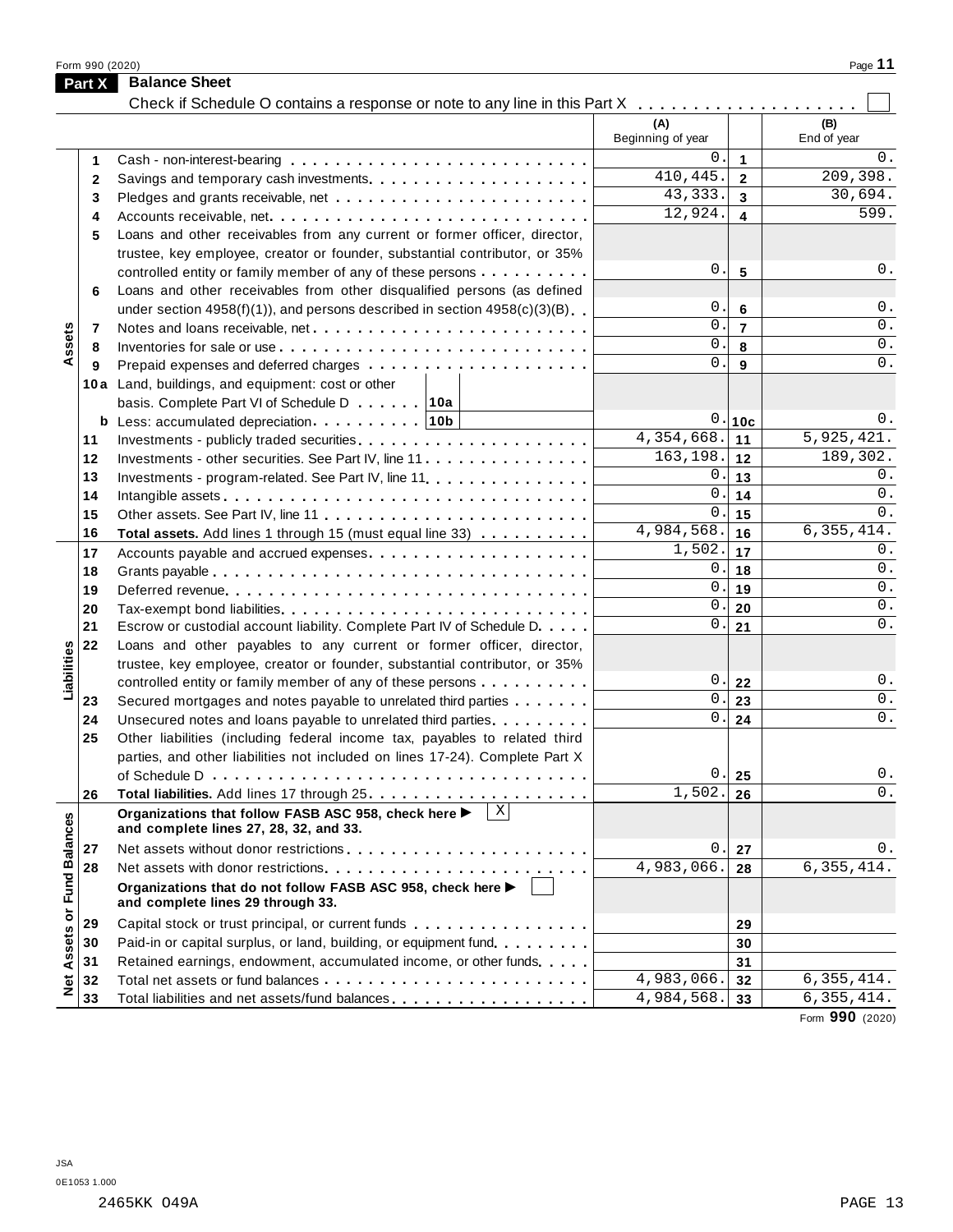|              | Form 990 (2020)                                                                                                       |                |                |                 | Page 12     |
|--------------|-----------------------------------------------------------------------------------------------------------------------|----------------|----------------|-----------------|-------------|
| Part XI      | <b>Reconciliation of Net Assets</b>                                                                                   |                |                |                 |             |
|              |                                                                                                                       |                |                |                 |             |
| 1            |                                                                                                                       | $\mathbf{1}$   |                | 385,131.        |             |
| $\mathbf{2}$ |                                                                                                                       | $\mathbf{2}$   |                | 20,832.         |             |
| 3            |                                                                                                                       | 3              |                | 364,299.        |             |
| 4            | Net assets or fund balances at beginning of year (must equal Part X, line 32, column (A))                             | 4              |                | 4,983,066.      |             |
| 5            | Net unrealized gains (losses) on investments                                                                          | 5              |                | 1,008,049.      |             |
| 6            |                                                                                                                       | 6              |                |                 | 0.          |
| 7            |                                                                                                                       | $\overline{7}$ |                |                 | 0.          |
| 8            |                                                                                                                       | 8              |                |                 | $0$ .       |
| 9            | Other changes in net assets or fund balances (explain on Schedule O).                                                 | 9              |                |                 | 0.          |
| 10           | Net assets or fund balances at end of year. Combine lines 3 through 9 (must equal Part X, line                        |                |                |                 |             |
|              |                                                                                                                       | 10             |                | 6, 355, 414.    |             |
| Part XII     | <b>Financial Statements and Reporting</b>                                                                             |                |                |                 |             |
|              |                                                                                                                       |                |                |                 | $\mathbf X$ |
|              |                                                                                                                       |                |                | <b>Yes</b>      | <b>No</b>   |
| 1.           | $\overline{X}$ Accrual<br>Accounting method used to prepare the Form 990:     Cash<br>Other                           |                |                |                 |             |
|              | If the organization changed its method of accounting from a prior year or checked "Other," explain in                 |                |                |                 |             |
|              | Schedule O.                                                                                                           |                |                |                 |             |
|              | 2a Were the organization's financial statements compiled or reviewed by an independent accountant?                    |                | 2a             |                 | Χ           |
|              | If "Yes," check a box below to indicate whether the financial statements for the year were compiled or                |                |                |                 |             |
|              | reviewed on a separate basis, consolidated basis, or both:                                                            |                |                |                 |             |
|              | Separate basis<br><b>Consolidated basis</b><br>Both consolidated and separate basis                                   |                |                |                 |             |
|              | <b>b</b> Were the organization's financial statements audited by an independent accountant?                           |                | 2 <sub>b</sub> | Χ               |             |
|              | If "Yes," check a box below to indicate whether the financial statements for the year were audited on a               |                |                |                 |             |
|              | separate basis, consolidated basis, or both:                                                                          |                |                |                 |             |
|              | $X \mid$<br><b>Consolidated basis</b><br>Separate basis<br>Both consolidated and separate basis                       |                |                |                 |             |
|              | c If "Yes" to line 2a or 2b, does the organization have a committee that assumes responsibility for oversight of      |                |                |                 |             |
|              | the audit, review, or compilation of its financial statements and selection of an independent accountant?             |                | 2c             |                 | X           |
|              | If the organization changed either its oversight process or selection process during the tax year, explain on         |                |                |                 |             |
|              | Schedule O.                                                                                                           |                |                |                 |             |
|              | 3a As a result of a federal award, was the organization required to undergo an audit or audits as set forth in the    |                |                |                 |             |
|              |                                                                                                                       |                | 3a             |                 | X           |
|              | <b>b</b> If "Yes," did the organization undergo the required audit or audits? If the organization did not undergo the |                |                |                 |             |
|              | required audit or audits, explain why on Schedule O and describe any steps taken to undergo such audits               |                | 3 <sub>b</sub> |                 |             |
|              |                                                                                                                       |                |                | Form 990 (2020) |             |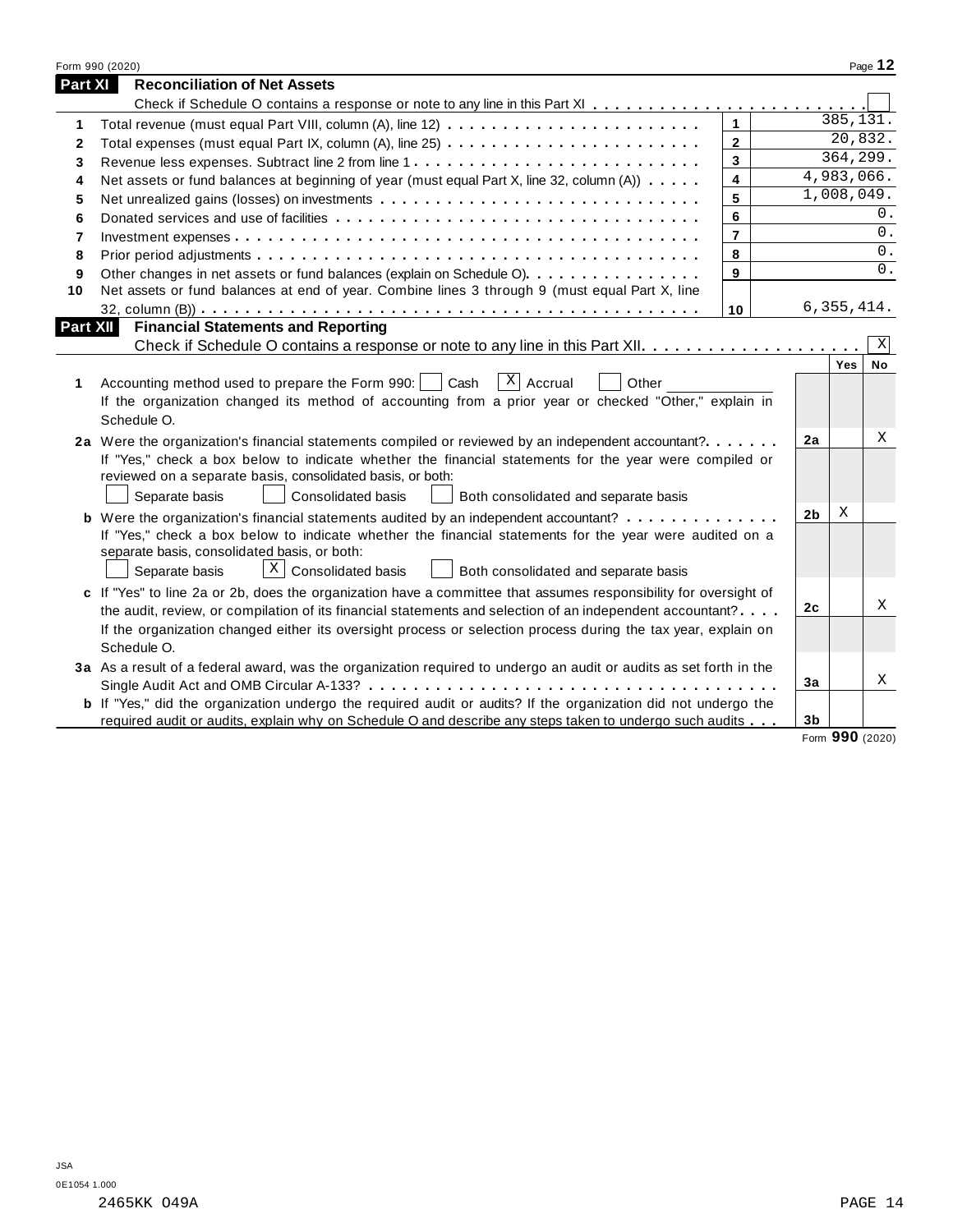SCHEDULE A **Public Charity Status and Public Support**<br>(Form 990 or 990-EZ) complete if the organization is a section 501(c)(3) organization or a section 4947(a)(1) nonexempt charitable trust. (Form 990 or 990-EZ) complete if the organization is a section 501(c)(3) organization or a section 4947(a)(1) nonexempt charitable trust.  $2020$ 

|        |   | Department of the Treasury         |                                                                                  | Attach to Form 990 or Form 990-EZ.                                                                        |     |                                       | Complete if the organization is a section 501(c)(3) organization or a section 4947(a)(1) nonexempt charitable trust.                                                                                                                                                                                                                                                           | BWŁU<br>Open to Public                                                                                                           |
|--------|---|------------------------------------|----------------------------------------------------------------------------------|-----------------------------------------------------------------------------------------------------------|-----|---------------------------------------|--------------------------------------------------------------------------------------------------------------------------------------------------------------------------------------------------------------------------------------------------------------------------------------------------------------------------------------------------------------------------------|----------------------------------------------------------------------------------------------------------------------------------|
|        |   | <b>Internal Revenue Service</b>    |                                                                                  | Go to www.irs.gov/Form990 for instructions and the latest information.                                    |     |                                       |                                                                                                                                                                                                                                                                                                                                                                                | Inspection                                                                                                                       |
|        |   | Name of the organization           |                                                                                  | THE FLORIDA BAR FOUNDATION ENDOWMENT                                                                      |     |                                       | <b>Employer identification number</b>                                                                                                                                                                                                                                                                                                                                          |                                                                                                                                  |
| TRUST  |   |                                    |                                                                                  |                                                                                                           |     |                                       | 59-6972443                                                                                                                                                                                                                                                                                                                                                                     |                                                                                                                                  |
| Part I |   |                                    |                                                                                  | The organization is not a private foundation because it is: (For lines 1 through 12, check only one box.) |     |                                       | Reason for Public Charity Status. (All organizations must complete this part.) See instructions.                                                                                                                                                                                                                                                                               |                                                                                                                                  |
| 1      |   |                                    |                                                                                  | A church, convention of churches, or association of churches described in section 170(b)(1)(A)(i).        |     |                                       |                                                                                                                                                                                                                                                                                                                                                                                |                                                                                                                                  |
| 2      |   |                                    |                                                                                  | A school described in section 170(b)(1)(A)(ii). (Attach Schedule E (Form 990 or 990-EZ).)                 |     |                                       |                                                                                                                                                                                                                                                                                                                                                                                |                                                                                                                                  |
| 3      |   |                                    |                                                                                  | A hospital or a cooperative hospital service organization described in section 170(b)(1)(A)(iii).         |     |                                       |                                                                                                                                                                                                                                                                                                                                                                                |                                                                                                                                  |
| 4      |   |                                    |                                                                                  |                                                                                                           |     |                                       | A medical research organization operated in conjunction with a hospital described in section 170(b)(1)(A)(iii). Enter the                                                                                                                                                                                                                                                      |                                                                                                                                  |
|        |   | hospital's name, city, and state:  |                                                                                  |                                                                                                           |     |                                       |                                                                                                                                                                                                                                                                                                                                                                                |                                                                                                                                  |
| 5      |   |                                    |                                                                                  |                                                                                                           |     |                                       |                                                                                                                                                                                                                                                                                                                                                                                | An organization operated for the benefit of a college or university owned or operated by a governmental unit described in        |
|        |   |                                    | section 170(b)(1)(A)(iv). (Complete Part II.)                                    |                                                                                                           |     |                                       |                                                                                                                                                                                                                                                                                                                                                                                |                                                                                                                                  |
| 6      |   |                                    |                                                                                  | A federal, state, or local government or governmental unit described in section 170(b)(1)(A)(v).          |     |                                       |                                                                                                                                                                                                                                                                                                                                                                                |                                                                                                                                  |
| 7      |   |                                    |                                                                                  |                                                                                                           |     |                                       |                                                                                                                                                                                                                                                                                                                                                                                | An organization that normally receives a substantial part of its support from a governmental unit or from the general public     |
|        |   |                                    | described in section 170(b)(1)(A)(vi). (Complete Part II.)                       |                                                                                                           |     |                                       |                                                                                                                                                                                                                                                                                                                                                                                |                                                                                                                                  |
| 8      |   |                                    |                                                                                  | A community trust described in section 170(b)(1)(A)(vi). (Complete Part II.)                              |     |                                       |                                                                                                                                                                                                                                                                                                                                                                                |                                                                                                                                  |
| 9      |   |                                    |                                                                                  |                                                                                                           |     |                                       | An agricultural research organization described in section 170(b)(1)(A)(ix) operated in conjunction with a land-grant college                                                                                                                                                                                                                                                  |                                                                                                                                  |
|        |   |                                    |                                                                                  |                                                                                                           |     |                                       | or university or a non-land-grant college of agriculture (see instructions). Enter the name, city, and state of the college or                                                                                                                                                                                                                                                 |                                                                                                                                  |
|        |   | university:                        |                                                                                  |                                                                                                           |     |                                       |                                                                                                                                                                                                                                                                                                                                                                                |                                                                                                                                  |
| 10     |   |                                    |                                                                                  | acquired by the organization after June 30, 1975. See section 509(a)(2). (Complete Part III.)             |     |                                       | An organization that normally receives (1) more than 331/3% of its support from contributions, membership fees, and gross<br>receipts from activities related to its exempt functions, subject to certain exceptions; and (2) no more than 331/3 % of its<br>support from gross investment income and unrelated business taxable income (less section 511 tax) from businesses |                                                                                                                                  |
| 11     |   |                                    |                                                                                  | An organization organized and operated exclusively to test for public safety. See section 509(a)(4).      |     |                                       |                                                                                                                                                                                                                                                                                                                                                                                |                                                                                                                                  |
| 12     | X |                                    |                                                                                  |                                                                                                           |     |                                       |                                                                                                                                                                                                                                                                                                                                                                                | An organization organized and operated exclusively for the benefit of, to perform the functions of, or to carry out the purposes |
|        |   |                                    |                                                                                  |                                                                                                           |     |                                       |                                                                                                                                                                                                                                                                                                                                                                                | of one or more publicly supported organizations described in section 509(a)(1) or section 509(a)(2). See section 509(a)(3).      |
|        |   |                                    |                                                                                  |                                                                                                           |     |                                       |                                                                                                                                                                                                                                                                                                                                                                                | Check the box in lines 12a through 12d that describes the type of supporting organization and complete lines 12e, 12f, and 12g.  |
| a      |   | X                                  |                                                                                  |                                                                                                           |     |                                       | Type I. A supporting organization operated, supervised, or controlled by its supported organization(s), typically by giving                                                                                                                                                                                                                                                    |                                                                                                                                  |
|        |   |                                    |                                                                                  |                                                                                                           |     |                                       | the supported organization(s) the power to regularly appoint or elect a majority of the directors or trustees of the                                                                                                                                                                                                                                                           |                                                                                                                                  |
|        |   |                                    |                                                                                  | supporting organization. You must complete Part IV, Sections A and B.                                     |     |                                       |                                                                                                                                                                                                                                                                                                                                                                                |                                                                                                                                  |
| b      |   |                                    |                                                                                  |                                                                                                           |     |                                       | Type II. A supporting organization supervised or controlled in connection with its supported organization(s), by having                                                                                                                                                                                                                                                        |                                                                                                                                  |
|        |   |                                    |                                                                                  |                                                                                                           |     |                                       | control or management of the supporting organization vested in the same persons that control or manage the supported                                                                                                                                                                                                                                                           |                                                                                                                                  |
|        |   |                                    |                                                                                  | organization(s). You must complete Part IV, Sections A and C.                                             |     |                                       |                                                                                                                                                                                                                                                                                                                                                                                |                                                                                                                                  |
| c      |   |                                    |                                                                                  |                                                                                                           |     |                                       | Type III functionally integrated. A supporting organization operated in connection with, and functionally integrated with,                                                                                                                                                                                                                                                     |                                                                                                                                  |
|        |   |                                    |                                                                                  | its supported organization(s) (see instructions). You must complete Part IV, Sections A, D, and E.        |     |                                       |                                                                                                                                                                                                                                                                                                                                                                                |                                                                                                                                  |
| d      |   |                                    |                                                                                  |                                                                                                           |     |                                       | Type III non-functionally integrated. A supporting organization operated in connection with its supported organization(s)<br>that is not functionally integrated. The organization generally must satisfy a distribution requirement and an attentiveness                                                                                                                      |                                                                                                                                  |
|        |   |                                    |                                                                                  | requirement (see instructions). You must complete Part IV, Sections A and D, and Part V.                  |     |                                       |                                                                                                                                                                                                                                                                                                                                                                                |                                                                                                                                  |
| е      |   |                                    |                                                                                  |                                                                                                           |     |                                       | Check this box if the organization received a written determination from the IRS that it is a Type I, Type II, Type III                                                                                                                                                                                                                                                        |                                                                                                                                  |
|        |   |                                    |                                                                                  | functionally integrated, or Type III non-functionally integrated supporting organization.                 |     |                                       |                                                                                                                                                                                                                                                                                                                                                                                |                                                                                                                                  |
| t      |   |                                    |                                                                                  | Enter the number of supported organizations                                                               |     |                                       |                                                                                                                                                                                                                                                                                                                                                                                | 1                                                                                                                                |
| g      |   |                                    |                                                                                  | Provide the following information about the supported organization(s).                                    |     |                                       |                                                                                                                                                                                                                                                                                                                                                                                |                                                                                                                                  |
|        |   | (i) Name of supported organization | (ii) EIN                                                                         | (iii) Type of organization                                                                                |     | (iv) Is the organization              | (v) Amount of monetary                                                                                                                                                                                                                                                                                                                                                         | (vi) Amount of                                                                                                                   |
|        |   |                                    |                                                                                  | (described on lines 1-10<br>above (see instructions))                                                     |     | listed in your governing<br>document? | support (see<br>instructions)                                                                                                                                                                                                                                                                                                                                                  | other support (see<br>instructions)                                                                                              |
|        |   | ATTACHMENT 1                       |                                                                                  |                                                                                                           | Yes | No                                    |                                                                                                                                                                                                                                                                                                                                                                                |                                                                                                                                  |
| (A)    |   |                                    |                                                                                  |                                                                                                           |     |                                       |                                                                                                                                                                                                                                                                                                                                                                                |                                                                                                                                  |
|        |   |                                    |                                                                                  |                                                                                                           |     |                                       |                                                                                                                                                                                                                                                                                                                                                                                |                                                                                                                                  |
| (B)    |   |                                    |                                                                                  |                                                                                                           |     |                                       |                                                                                                                                                                                                                                                                                                                                                                                |                                                                                                                                  |
| (C)    |   |                                    |                                                                                  |                                                                                                           |     |                                       |                                                                                                                                                                                                                                                                                                                                                                                |                                                                                                                                  |
| (D)    |   |                                    |                                                                                  |                                                                                                           |     |                                       |                                                                                                                                                                                                                                                                                                                                                                                |                                                                                                                                  |
| (E)    |   |                                    |                                                                                  |                                                                                                           |     |                                       |                                                                                                                                                                                                                                                                                                                                                                                |                                                                                                                                  |
|        |   |                                    |                                                                                  |                                                                                                           |     |                                       |                                                                                                                                                                                                                                                                                                                                                                                |                                                                                                                                  |
| Total  |   |                                    |                                                                                  |                                                                                                           |     |                                       |                                                                                                                                                                                                                                                                                                                                                                                |                                                                                                                                  |
|        |   |                                    | For Paperwork Reduction Act Notice, see the Instructions for Form 990 or 990-EZ. |                                                                                                           |     |                                       |                                                                                                                                                                                                                                                                                                                                                                                | Schedule A (Form 990 or 990-EZ) 2020                                                                                             |

 $\overline{a}$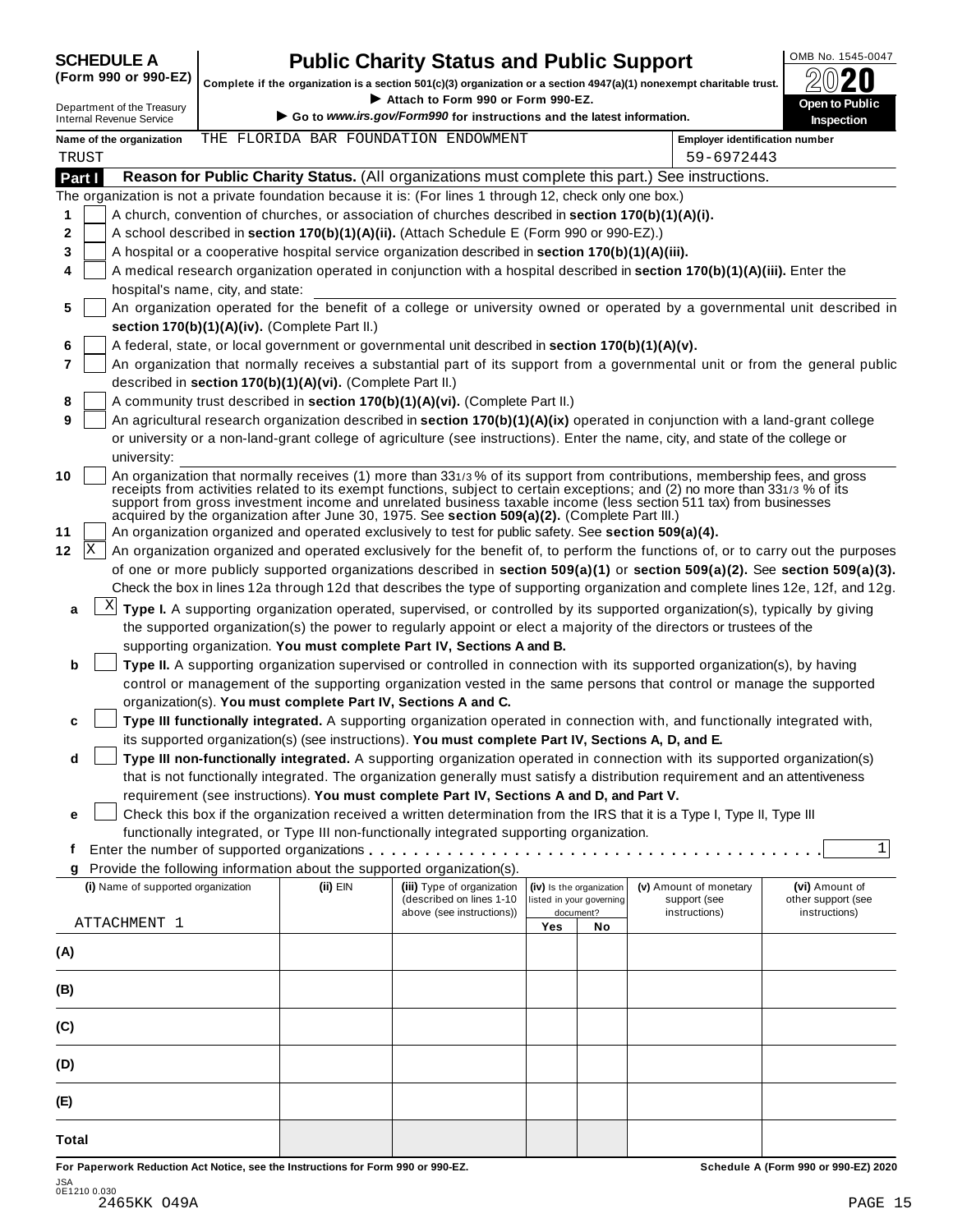**Support Schedule for Organizations Described in Sections 170(b)(1)(A)(iv) and 170(b)(1)(A)(vi)** (Complete only if you checked the box on line 5, 7, or 8 of Part I or if the organization failed to qualify under Part III. If the organization fails to qualify under the tests listed below, please complete Part III.) **Part II**

|              | <b>Section A. Public Support</b>                                                                                                                                                                                                                                                    |          |            |            |            |            |           |
|--------------|-------------------------------------------------------------------------------------------------------------------------------------------------------------------------------------------------------------------------------------------------------------------------------------|----------|------------|------------|------------|------------|-----------|
|              | Calendar year (or fiscal year beginning in) ▶                                                                                                                                                                                                                                       | (a) 2016 | (b) $2017$ | (c) 2018   | $(d)$ 2019 | (e) 2020   | (f) Total |
| 1.           | Gifts, grants, contributions, and<br>membership fees received. (Do not<br>include any "unusual grants.")                                                                                                                                                                            |          |            |            |            |            |           |
| $\mathbf{2}$ | Tax revenues levied for the<br>organization's benefit and either paid to<br>or expended on its behalf                                                                                                                                                                               |          |            |            |            |            |           |
| 3            | The value of services or facilities<br>furnished by a governmental unit to the<br>organization without charge                                                                                                                                                                       |          |            |            |            |            |           |
| 4            | Total. Add lines 1 through 3                                                                                                                                                                                                                                                        |          |            |            |            |            |           |
| 5<br>6       | The portion of total contributions by<br>each person (other than a<br>governmental unit or publicly<br>supported organization) included on<br>line 1 that exceeds 2% of the amount<br>shown on line 11, column (f)<br>Public support. Subtract line 5 from line 4                   |          |            |            |            |            |           |
|              | <b>Section B. Total Support</b>                                                                                                                                                                                                                                                     |          |            |            |            |            |           |
|              | Calendar year (or fiscal year beginning in)                                                                                                                                                                                                                                         | (a) 2016 | (b) 2017   | $(c)$ 2018 | $(d)$ 2019 | (e) $2020$ | (f) Total |
| 7            | Amounts from line 4                                                                                                                                                                                                                                                                 |          |            |            |            |            |           |
| 8            | Gross income from interest, dividends,<br>payments received on securities loans,<br>rents, royalties, and income from<br>similar sources experiences                                                                                                                                |          |            |            |            |            |           |
| 9            | Net income from unrelated business<br>activities, whether or not the business<br>is regularly carried on the control of the set of the set of the set of the set of the set of the set of the s                                                                                     |          |            |            |            |            |           |
| 10           | Other income. Do not include gain or<br>loss from the sale of capital assets<br>(Explain in Part VI.)                                                                                                                                                                               |          |            |            |            |            |           |
| 11           | Total support. Add lines 7 through 10                                                                                                                                                                                                                                               |          |            |            |            |            |           |
| 12           |                                                                                                                                                                                                                                                                                     |          |            |            |            |            |           |
| 13           | First 5 years. If the Form 990 is for the organization's first, second, third, fourth, or fifth tax year as a section 501(c)(3)<br>organization, check this box and stop here entitled as a series of the series of the series of the series of the series of $\blacktriangleright$ |          |            |            |            |            |           |
|              | <b>Section C. Computation of Public Support Percentage</b>                                                                                                                                                                                                                          |          |            |            |            |            |           |
| 14           | Public support percentage for 2020 (line 6, column (f), divided by line 11, column (f) $\ldots \ldots$                                                                                                                                                                              |          |            |            |            | 14         | %         |
| 15           |                                                                                                                                                                                                                                                                                     |          |            |            |            |            | %         |
|              | 16a 331/3% support test - 2020. If the organization did not check the box on line 13, and line 14 is 331/3% or more, check this                                                                                                                                                     |          |            |            |            |            |           |
|              | box and stop here. The organization qualifies as a publicly supported organization                                                                                                                                                                                                  |          |            |            |            |            |           |
|              | b 331/3% support test - 2019. If the organization did not check a box on line 13 or 16a, and line 15 is 331/3% or more, check                                                                                                                                                       |          |            |            |            |            |           |
|              |                                                                                                                                                                                                                                                                                     |          |            |            |            |            |           |
|              | 17a 10%-facts-and-circumstances test - 2020. If the organization did not check a box on line 13, 16a, or 16b, and line 14 is                                                                                                                                                        |          |            |            |            |            |           |
|              | 10% or more, and if the organization meets the facts-and-circumstances test, check this box and stop here. Explain in                                                                                                                                                               |          |            |            |            |            |           |
|              | Part VI how the organization meets the facts-and-circumstances test. The organization qualifies as a publicly supported                                                                                                                                                             |          |            |            |            |            |           |
|              |                                                                                                                                                                                                                                                                                     |          |            |            |            |            |           |
|              | b 10%-facts-and-circumstances test - 2019. If the organization did not check a box on line 13, 16a, 16b, or 17a, and line                                                                                                                                                           |          |            |            |            |            |           |
|              | 15 is 10% or more, and if the organization meets the facts-and-circumstances test, check this box and stop here. Explain                                                                                                                                                            |          |            |            |            |            |           |
|              | in Part VI how the organization meets the facts-and-circumstances test. The organization qualifies as a publicly supported                                                                                                                                                          |          |            |            |            |            |           |
|              |                                                                                                                                                                                                                                                                                     |          |            |            |            |            |           |
| 18           | Private foundation. If the organization did not check a box on line 13, 16a, 16b, 17a, or 17b, check this box and see                                                                                                                                                               |          |            |            |            |            |           |
|              |                                                                                                                                                                                                                                                                                     |          |            |            |            |            |           |

**Schedule A (Form 990 or 990-EZ) 2020**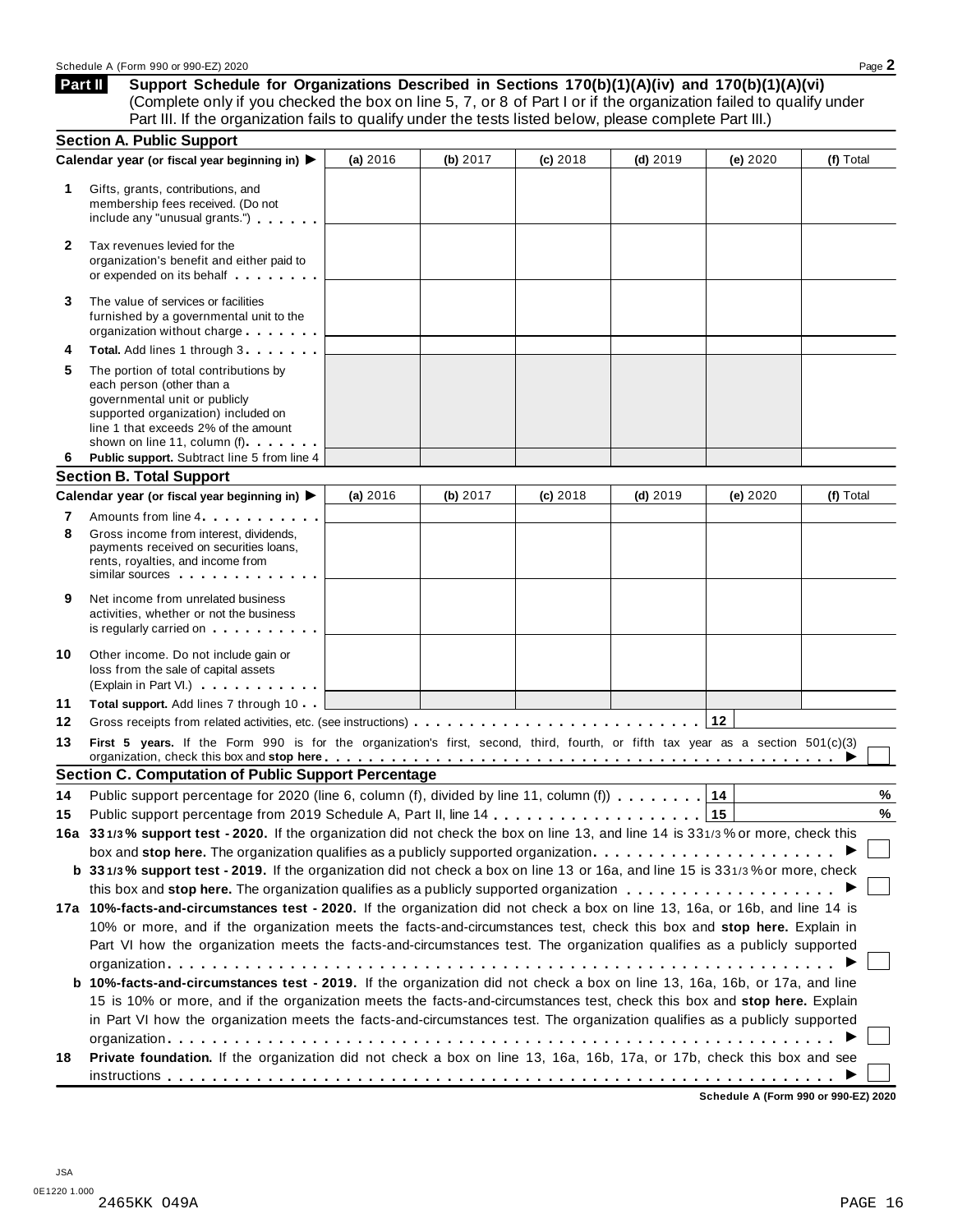#### **Support Schedule for Organizations Described in Section 509(a)(2) Part III**

(Complete only if you checked the box on line 10 of Part I or if the organization failed to qualify under Part II. If the organization fails to qualify under the tests listed below, please complete Part II.)

|    | <b>Section A. Public Support</b>                                                                                                                                                                                                                           |          |          |            |            |          |           |
|----|------------------------------------------------------------------------------------------------------------------------------------------------------------------------------------------------------------------------------------------------------------|----------|----------|------------|------------|----------|-----------|
|    | Calendar year (or fiscal year beginning in) $\blacktriangleright$                                                                                                                                                                                          | (a) 2016 | (b) 2017 | $(c)$ 2018 | $(d)$ 2019 | (e) 2020 | (f) Total |
| 1  | Gifts, grants, contributions, and membership fees                                                                                                                                                                                                          |          |          |            |            |          |           |
|    | received. (Do not include any "unusual grants.")                                                                                                                                                                                                           |          |          |            |            |          |           |
| 2  | Gross receipts from admissions, merchandise                                                                                                                                                                                                                |          |          |            |            |          |           |
|    | sold or services performed, or facilities                                                                                                                                                                                                                  |          |          |            |            |          |           |
|    | furnished in any activity that is related to the                                                                                                                                                                                                           |          |          |            |            |          |           |
|    | organization's tax-exempt purpose                                                                                                                                                                                                                          |          |          |            |            |          |           |
| 3  | Gross receipts from activities that are not an                                                                                                                                                                                                             |          |          |            |            |          |           |
|    | unrelated trade or business under section 513                                                                                                                                                                                                              |          |          |            |            |          |           |
| 4  | Tax revenues levied for the                                                                                                                                                                                                                                |          |          |            |            |          |           |
|    | organization's benefit and either paid to                                                                                                                                                                                                                  |          |          |            |            |          |           |
|    | or expended on its behalf <b>contained</b> by the set of the set of the set of the set of the set of the set of the set of the set of the set of the set of the set of the set of the set of the set of the set of the set of the s                        |          |          |            |            |          |           |
| 5  | The value of services or facilities                                                                                                                                                                                                                        |          |          |            |            |          |           |
|    | furnished by a governmental unit to the                                                                                                                                                                                                                    |          |          |            |            |          |           |
|    | organization without charge                                                                                                                                                                                                                                |          |          |            |            |          |           |
| 6  | <b>Total.</b> Add lines 1 through 5                                                                                                                                                                                                                        |          |          |            |            |          |           |
|    | 7a Amounts included on lines 1, 2, and 3                                                                                                                                                                                                                   |          |          |            |            |          |           |
|    | received from disqualified persons                                                                                                                                                                                                                         |          |          |            |            |          |           |
|    | <b>b</b> Amounts included on lines 2 and 3                                                                                                                                                                                                                 |          |          |            |            |          |           |
|    | received from other than disqualified                                                                                                                                                                                                                      |          |          |            |            |          |           |
|    | persons that exceed the greater of \$5,000                                                                                                                                                                                                                 |          |          |            |            |          |           |
|    | or 1% of the amount on line 13 for the year                                                                                                                                                                                                                |          |          |            |            |          |           |
| 8  | c Add lines 7a and 7b.<br><b>Public support.</b> (Subtract line 7c from                                                                                                                                                                                    |          |          |            |            |          |           |
|    |                                                                                                                                                                                                                                                            |          |          |            |            |          |           |
|    | $line 6.)$<br><b>Section B. Total Support</b>                                                                                                                                                                                                              |          |          |            |            |          |           |
|    |                                                                                                                                                                                                                                                            | (a) 2016 | (b) 2017 | $(c)$ 2018 | $(d)$ 2019 | (e) 2020 | (f) Total |
|    | Calendar year (or fiscal year beginning in)                                                                                                                                                                                                                |          |          |            |            |          |           |
| 9  | Amounts from line 6<br>10 a Gross income from interest, dividends,                                                                                                                                                                                         |          |          |            |            |          |           |
|    | payments received on securities loans,                                                                                                                                                                                                                     |          |          |            |            |          |           |
|    | rents, royalties, and income from similar                                                                                                                                                                                                                  |          |          |            |            |          |           |
|    | sources                                                                                                                                                                                                                                                    |          |          |            |            |          |           |
|    | <b>b</b> Unrelated business taxable income (less                                                                                                                                                                                                           |          |          |            |            |          |           |
|    | section 511 taxes) from businesses                                                                                                                                                                                                                         |          |          |            |            |          |           |
|    | acquired after June 30, 1975                                                                                                                                                                                                                               |          |          |            |            |          |           |
|    | c Add lines 10a and 10b                                                                                                                                                                                                                                    |          |          |            |            |          |           |
| 11 | Net income from unrelated business                                                                                                                                                                                                                         |          |          |            |            |          |           |
|    | activities not included in line 10b, whether                                                                                                                                                                                                               |          |          |            |            |          |           |
|    | or not the business is regularly carried on                                                                                                                                                                                                                |          |          |            |            |          |           |
| 12 | Other income. Do not include gain or                                                                                                                                                                                                                       |          |          |            |            |          |           |
|    | loss from the sale of capital assets                                                                                                                                                                                                                       |          |          |            |            |          |           |
|    | (Explain in Part VI.)                                                                                                                                                                                                                                      |          |          |            |            |          |           |
| 13 | Total support. (Add lines 9, 10c, 11,                                                                                                                                                                                                                      |          |          |            |            |          |           |
|    | and $12$ .) $\cdots$ $\cdots$ $\cdots$ $\cdots$ $\cdots$                                                                                                                                                                                                   |          |          |            |            |          |           |
| 14 | First 5 years. If the Form 990 is for the organization's first, second, third, fourth, or fifth tax year as a section 501(c)(3)                                                                                                                            |          |          |            |            |          |           |
|    |                                                                                                                                                                                                                                                            |          |          |            |            |          |           |
|    | <b>Section C. Computation of Public Support Percentage</b>                                                                                                                                                                                                 |          |          |            |            |          |           |
| 15 | Public support percentage for 2020 (line 8, column (f), divided by line 13, column (f) entitled in the set of the set of the set of the set of the set of the set of the set of the set of the set of the set of the set of th                             |          |          |            |            | 15       | %         |
| 16 | Public support percentage from 2019 Schedule A, Part III, line 15                                                                                                                                                                                          |          |          |            |            | 16       | %         |
|    | Section D. Computation of Investment Income Percentage                                                                                                                                                                                                     |          |          |            |            |          |           |
| 17 | Investment income percentage for 2020 (line 10c, column (f), divided by line 13, column (f)).                                                                                                                                                              |          |          |            |            | 17       | %         |
| 18 |                                                                                                                                                                                                                                                            |          |          |            |            | 18       | %         |
|    | 19a 331/3% support tests - 2020. If the organization did not check the box on line 14, and line 15 is more than 331/3%, and line                                                                                                                           |          |          |            |            |          |           |
|    | 17 is not more than 331/3%, check this box and stop here. The organization qualifies as a publicly supported organization.                                                                                                                                 |          |          |            |            |          |           |
|    |                                                                                                                                                                                                                                                            |          |          |            |            |          |           |
|    |                                                                                                                                                                                                                                                            |          |          |            |            |          |           |
|    | <b>b</b> 331/3% support tests - 2019. If the organization did not check a box on line 14 or line 19a, and line 16 is more than 331/3%, and                                                                                                                 |          |          |            |            |          |           |
| 20 | line 18 is not more than 331/3%, check this box and stop here. The organization qualifies as a publicly supported organization<br>Private foundation. If the organization did not check a box on line 14, 19a, or 19b, check this box and see instructions |          |          |            |            |          |           |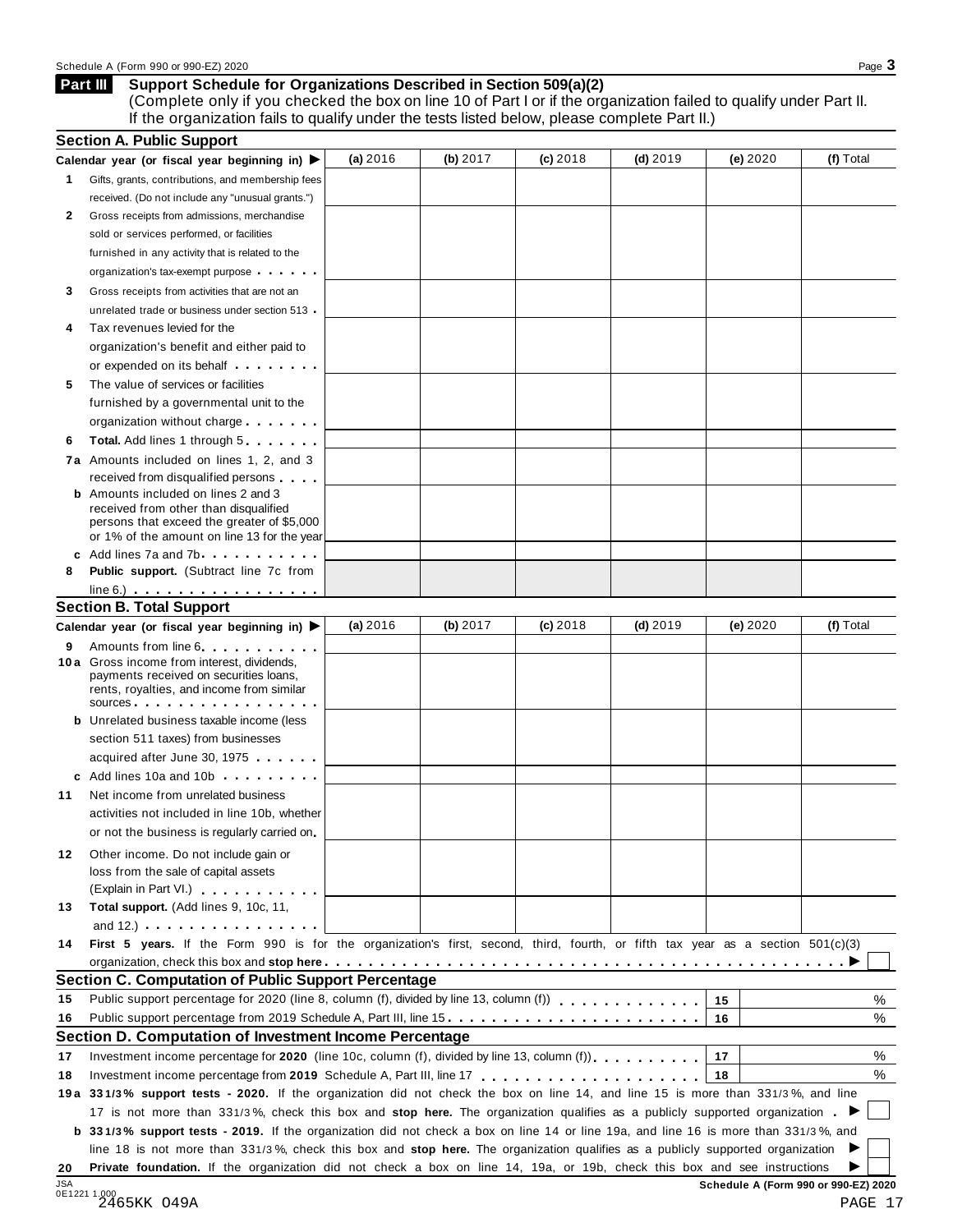#### **Part IV Supporting Organizations**

(Complete only if you checked a box in line 12 on Part I. If you checked box 12a, Part I, complete Sections A and B. If you checked box 12b, Part I, complete Sections A and C. If you checked box 12c, Part I, complete Sections A, D, and E. If you checked box 12d, Part I, complete Sections A and D, and complete Part V.)

#### **Section A. All Supporting Organizations**

- **1** Are all of the organization's supported organizations listed by name in the organization's governing documents? *If "No," describe in Part VI how the supported organizations are designated. If designated by class or purpose, describe the designation. If historic and continuing relationship, explain.* **1**
- **2** Did the organization have any supported organization that does not have an IRS determination of status under section 509(a)(1) or (2)? *If"Yes," explain in Part VI how the organization determined that the supported organization was described in section 509(a)(1) or (2).*
- **3 a** Did the organization have a supported organization described in section 501(c)(4), (5), or (6)? *If "Yes," answer lines 3b and 3c below.*
- **b** Did the organization confirm that each supported organization qualified under section 501(c)(4), (5), or (6) and | satisfied the public support tests under section 509(a)(2)? *If "Yes," describe in Part VI when and how the organization made the determination.*
- **c** Did the organization ensure that all support to such organizations was used exclusively for section 170(c)(2)(B) purposes? *If"Yes," explain in Part VI what controls the organization put in place to ensure such use.*
- **4 a** Was any supported organization not organized in the United States ("foreign supported organization")? *If "Yes," and if you checked box 12a or 12b in Part I, answer lines 4b and 4c below.*
- **b** Did the organization have ultimate control and discretion in deciding whether to make grants to the foreign | supported organization? *If "Yes," describe in Part VI how the organization had such control and discretion despite being controlled or supervised by or in connection with its supported organizations.*
- **c** Did the organization support any foreign supported organization that does not have an IRS determination | under sections 501(c)(3) and 509(a)(1) or (2)? *If "Yes," explain in Part VI what controls the organization used to ensure that all support to the foreign supported organization was used exclusively for section 170(c)(2)(B) purposes.*
- **5 a** Did the organization add, substitute, or remove any supported organizations during the tax year? *If "Yes,"* answer lines 5b and 5c below (if applicable). Also, provide detail in Part VI, including (i) the names and EIN *numbers of the supported organizations added, substituted, or removed; (ii) the reasons for each such action;* (iii) the authority under the organization's organizing document authorizing such action; and (iv) how the action *was accomplished (such as by amendment to the organizing document).*
- **b Type I or Type II only.** Was any added or substituted supported organization part of a class already designated in the organization's organizing document?
- **c Substitutions only.** Was the substitution the result of an event beyond the organization's control?
- **6** Did the organization provide support (whether in the form of grants or the provision of services or facilities) to anyone other than (i) its supported organizations, (ii) individuals that are part of the charitable class benefited by one or more of its supported organizations, or (iii) other supporting organizations that also support or benefit one or more of the filing organization's supported organizations? *If"Yes," provide detail in Part VI.*
- **7** Did the organization provide a grant, loan, compensation, or other similar payment to a substantial contributor (as defined in section 4958(c)(3)(C)), a family member of a substantial contributor, or a 35% controlled entity with regard to a substantial contributor? *If"Yes," complete Part I of Schedule L (Form 990 or 990-EZ).*
- **8** Did the organization make a loan to a disqualified person (as defined in section 4958) not described in line 7? *If "Yes," complete Part I of Schedule L (Form 990 or 990-EZ).*
- **9a** Was the organization controlled directly or indirectly at any time during the tax year by one or more | disqualified persons, as defined in section 4946 (other than foundation managers and organizations described in section 509(a)(1) or (2))? *If"Yes," provide detail in Part VI.*
- **b** Did one or more disqualified persons (as defined in line 9a) hold a controlling interest in any entity in which | the supporting organization had an interest? *If"Yes," provide detail in Part VI.*
- **c** Did a disqualified person (as defined in line 9a) have an ownership interest in, or derive any personal benefit from, assets in which the supporting organization also had an interest? *If"Yes," provide detail in Part VI.*
- **10a** Was the organization subject to the excess business holdings rules of section 4943 because of section | 4943(f) (regarding certain Type II supporting organizations, and all Type III non-functionally integrated supporting organizations)? *If"Yes," answer line 10b below.*
	- **b** Did the organization have any excess business holdings in the tax year? *(Use Schedule C, Form 4720, to determine whether the organization had excess business holdings.)*

**Yes No**

X

X

X

X

X

X

X

X

X

X

X

X

**2**

**3a**

**3b**

**3c**

**4a**

**4b**

**4c**

**5a**

**5b 5c**

**6**

**7**

**8**

**9a**

**9b**

**9c**

**10a**

**10b** JSA **Schedule A (Form 990 or 990-EZ) 2020**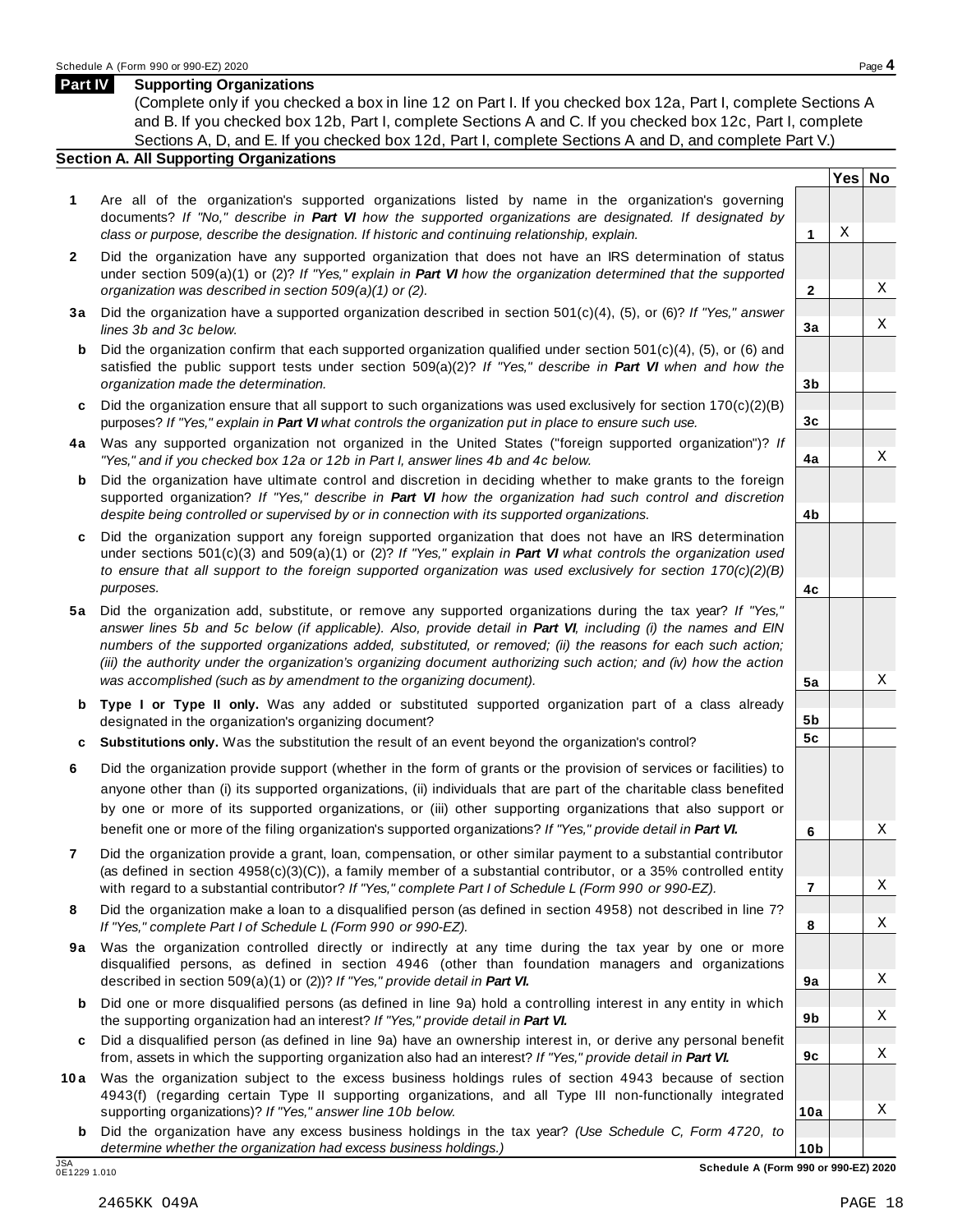|    |                                                                                                                    |                 | Yes⊺ | No |
|----|--------------------------------------------------------------------------------------------------------------------|-----------------|------|----|
| 11 | Has the organization accepted a gift or contribution from any of the following persons?                            |                 |      |    |
|    | a A person who directly or indirectly controls, either alone or together with persons described in lines 11b and   |                 |      |    |
|    | 11c below, the governing body of a supported organization?                                                         | 11a             |      |    |
| b  | A family member of a person described in line 11a above?                                                           | 11 <sub>b</sub> |      |    |
| c  | A 35% controlled entity of a person described in line 11a or 11b above? If "Yes" to line 11a, 11b, or 11c, provide |                 |      |    |
|    | detail in <b>Part VI.</b>                                                                                          | 11c             |      |    |

|              |                                                                                                                                                                                                                                                                                                                                                                                                                                                                                                                                                                                                                                                                                                                                                                                 | Yes |  |
|--------------|---------------------------------------------------------------------------------------------------------------------------------------------------------------------------------------------------------------------------------------------------------------------------------------------------------------------------------------------------------------------------------------------------------------------------------------------------------------------------------------------------------------------------------------------------------------------------------------------------------------------------------------------------------------------------------------------------------------------------------------------------------------------------------|-----|--|
|              | Did the governing body, members of the governing body, officers acting in their official capacity, or membership of one or<br>more supported organizations have the power to regularly appoint or elect at least a majority of the organization's officers,<br>directors, or trustees at all times during the tax year? If "No," describe in <b>Part VI</b> how the supported organization(s)<br>effectively operated, supervised, or controlled the organization's activities. If the organization had more than one supported<br>organization, describe how the powers to appoint and/or remove officers, directors, or trustees were allocated among the<br>supported organizations and what conditions or restrictions, if any, applied to such powers during the tax year. | Χ   |  |
| $\mathbf{2}$ | Did the organization operate for the benefit of any supported organization other than the supported<br>organization(s) that operated, supervised, or controlled the supporting organization? If "Yes," explain in Part<br>VI how providing such benefit carried out the purposes of the supported organization(s) that operated,<br>supervised, or controlled the supporting organization.                                                                                                                                                                                                                                                                                                                                                                                      |     |  |

### **Section C. Type II Supporting Organizations**

|                                                                                                                                                                                                                                                                                                                                                                               | <sup>∖</sup> Yes∣ No |  |
|-------------------------------------------------------------------------------------------------------------------------------------------------------------------------------------------------------------------------------------------------------------------------------------------------------------------------------------------------------------------------------|----------------------|--|
| Were a majority of the organization's directors or trustees during the tax year also a majority of the directors<br>or trustees of each of the organization's supported organization(s)? If "No," describe in Part VI how control<br>or management of the supporting organization was vested in the same persons that controlled or managed<br>the supported organization(s). |                      |  |

### **Section D. All Type III Supporting Organizations**

|   |                                                                                                                                                                                                                                                                                                                                                                                                                                                                                          | Yes⊺ |  |
|---|------------------------------------------------------------------------------------------------------------------------------------------------------------------------------------------------------------------------------------------------------------------------------------------------------------------------------------------------------------------------------------------------------------------------------------------------------------------------------------------|------|--|
|   | Did the organization provide to each of its supported organizations, by the last day of the fifth month of the<br>organization's tax year, (i) a written notice describing the type and amount of support provided during the prior<br>tax year, (ii) a copy of the Form 990 that was most recently filed as of the date of notification, and (iii) copies of<br>the organization's governing documents in effect on the date of notification, to the extent not previously<br>provided? |      |  |
| 2 | Were any of the organization's officers, directors, or trustees either (i) appointed or elected by the supported<br>organization(s) or (ii) serving on the governing body of a supported organization? If "No," explain in Part VI how<br>the organization maintained a close and continuous working relationship with the supported organization(s).                                                                                                                                    |      |  |
| 3 | By reason of the relationship described in line 2, above, did the organization's supported organizations have<br>a significant voice in the organization's investment policies and in directing the use of the organization's<br>income or assets at all times during the tax year? If "Yes," describe in Part VI the role the organization's                                                                                                                                            |      |  |
|   | supported organizations played in this regard.                                                                                                                                                                                                                                                                                                                                                                                                                                           |      |  |

### **Section E. Type III Functionally Integrated Supporting Organizations**

| The organization satisfied the Activities Test. Complete line 2 below.                        |                                                                                                                                                                                                                                                                                            |
|-----------------------------------------------------------------------------------------------|--------------------------------------------------------------------------------------------------------------------------------------------------------------------------------------------------------------------------------------------------------------------------------------------|
| The organization is the parent of each of its supported organizations. Complete line 3 below. |                                                                                                                                                                                                                                                                                            |
|                                                                                               |                                                                                                                                                                                                                                                                                            |
| Activities Test Approved lines 20 and 24 below                                                | Nο                                                                                                                                                                                                                                                                                         |
|                                                                                               | Check the box next to the method that the organization used to satisfy the Integral Part Test during the year (see instructions).<br>The organization supported a governmental entity. Describe in Part VI how you supported a governmental entity (see instructions).<br>Yes <sub>1</sub> |

| $\mathcal{P}$ | Activities Test. Answer lines 2a and 2b below.                                                                                                                                                                                                                                                                                                                                                                                                                                                                                             |    |  |
|---------------|--------------------------------------------------------------------------------------------------------------------------------------------------------------------------------------------------------------------------------------------------------------------------------------------------------------------------------------------------------------------------------------------------------------------------------------------------------------------------------------------------------------------------------------------|----|--|
| a             | Did substantially all of the organization's activities during the tax year directly further the exempt purposes of<br>the supported organization(s) to which the organization was responsive? If "Yes," then in <b>Part VI identify</b><br>those supported organizations and explain how these activities directly furthered their exempt purposes.<br>how the organization was responsive to those supported organizations, and how the organization determined<br>that these activities constituted substantially all of its activities. | 2a |  |
| b             | Did the activities described in line 2a, above, constitute activities that, but for the organization's involvement,<br>one or more of the organization's supported organization(s) would have been engaged in? If "Yes," explain in<br><b>Part VI</b> the reasons for the organization's position that its supported organization(s) would have engaged in<br>these activities but for the organization's involvement.                                                                                                                     | 2b |  |
| 3<br>a        | Parent of Supported Organizations. Answer lines 3a and 3b below.<br>Did the organization have the power to regularly appoint or elect a majority of the officers, directors, or<br>trustees of each of the supported organizations? If "Yes" or "No." provide details in Part VI.                                                                                                                                                                                                                                                          | 3a |  |
| b             | Did the organization exercise a substantial degree of direction over the policies, programs, and activities of each<br>of its supported organizations? If "Yes," describe in <b>Part VI</b> the role played by the organization in this regard.                                                                                                                                                                                                                                                                                            | 3b |  |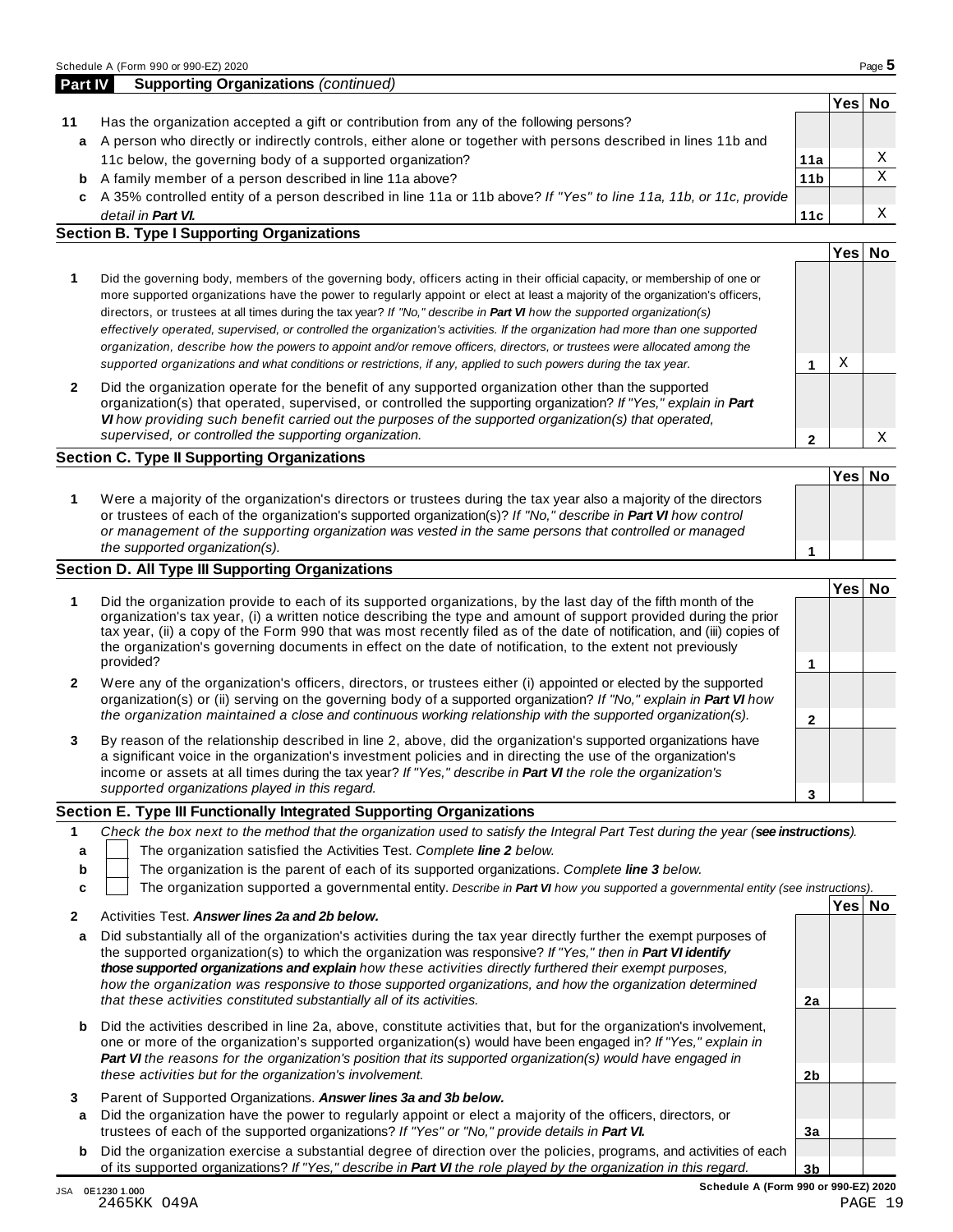| Part V | Type III Non-Functionally Integrated 509(a)(3) Supporting Organizations                                                          |
|--------|----------------------------------------------------------------------------------------------------------------------------------|
|        | Check here if the organization satisfied the Integral Part Test as a qualifying trust on Nov. 20, 1970 (explain in Part VI). See |
|        | instructions. All other Type III non-functionally integrated supporting organizations must complete Sections A through E.        |

|                                         | Section A - Adjusted Net Income                                                                   | (A) Prior Year          | (B) Current Year<br>(optional) |                                |
|-----------------------------------------|---------------------------------------------------------------------------------------------------|-------------------------|--------------------------------|--------------------------------|
| $\mathbf{1}$                            | Net short-term capital gain                                                                       | 1                       |                                |                                |
|                                         | 2 Recoveries of prior-year distributions                                                          | $\mathbf 2$             |                                |                                |
| 3                                       | Other gross income (see instructions)                                                             | 3                       |                                |                                |
| 4                                       | Add lines 1 through 3.                                                                            | 4                       |                                |                                |
|                                         | 5 Depreciation and depletion                                                                      | 5                       |                                |                                |
|                                         | 6 Portion of operating expenses paid or incurred for production or collection of                  |                         |                                |                                |
|                                         | gross income or for management, conservation, or maintenance of property                          |                         |                                |                                |
|                                         | held for production of income (see instructions)                                                  | 6                       |                                |                                |
| 7                                       | Other expenses (see instructions)                                                                 | $\overline{7}$          |                                |                                |
| 8                                       | Adjusted Net Income (subtract lines 5, 6, and 7 from line 4)                                      | 8                       |                                |                                |
| <b>Section B - Minimum Asset Amount</b> |                                                                                                   |                         | (A) Prior Year                 | (B) Current Year<br>(optional) |
|                                         | 1 Aggregate fair market value of all non-exempt-use assets (see                                   |                         |                                |                                |
|                                         | instructions for short tax year or assets held for part of year):                                 |                         |                                |                                |
|                                         | a Average monthly value of securities                                                             | 1a                      |                                |                                |
|                                         | <b>b</b> Average monthly cash balances                                                            | 1 <sub>b</sub>          |                                |                                |
|                                         | c Fair market value of other non-exempt-use assets                                                | 1 <sub>c</sub>          |                                |                                |
|                                         | d Total (add lines 1a, 1b, and 1c)                                                                | 1 <sub>d</sub>          |                                |                                |
|                                         |                                                                                                   |                         |                                |                                |
|                                         | e Discount claimed for blockage or other factors (explain in detail in Part VI):                  | 1е                      |                                |                                |
|                                         | 2 Acquisition indebtedness applicable to non-exempt-use assets                                    | $\overline{2}$          |                                |                                |
| 3.                                      | Subtract line 2 from line 1d.                                                                     | $\overline{3}$          |                                |                                |
|                                         | Cash deemed held for exempt use. Enter 0.015 of line 3 (for greater amount,<br>see instructions). | 4                       |                                |                                |
|                                         | 5 Net value of non-exempt-use assets (subtract line 4 from line 3)                                | 5                       |                                |                                |
| 6                                       | Multiply line 5 by 0.035.                                                                         | 6                       |                                |                                |
| $\mathbf{7}$                            | Recoveries of prior-year distributions                                                            | $\overline{7}$          |                                |                                |
| 8                                       | Minimum Asset Amount (add line 7 to line 6)                                                       | 8                       |                                |                                |
|                                         | <b>Section C - Distributable Amount</b>                                                           |                         |                                | <b>Current Year</b>            |
| 1.                                      | Adjusted net income for prior year (from Section A, line 8, column A)                             | $\mathbf{1}$            |                                |                                |
| $\mathbf{2}$                            | Enter 0.85 of line 1.                                                                             | $\overline{\mathbf{2}}$ |                                |                                |
| 3                                       | Minimum asset amount for prior year (from Section B, line 8, column A)                            | 3                       |                                |                                |
| 4                                       | Enter greater of line 2 or line 3.                                                                | 4                       |                                |                                |
|                                         | 5 Income tax imposed in prior year                                                                | 5                       |                                |                                |
| 6                                       | Distributable Amount. Subtract line 5 from line 4, unless subject to                              |                         |                                |                                |
|                                         | emergency temporary reduction (see instructions).                                                 | 6                       |                                |                                |

**7**  $\Box$  Check here if the current year is the organization's first as a non-functionally integrated Type III supporting organization (see instructions).

**Schedule A (Form 990 or 990-EZ) 2020**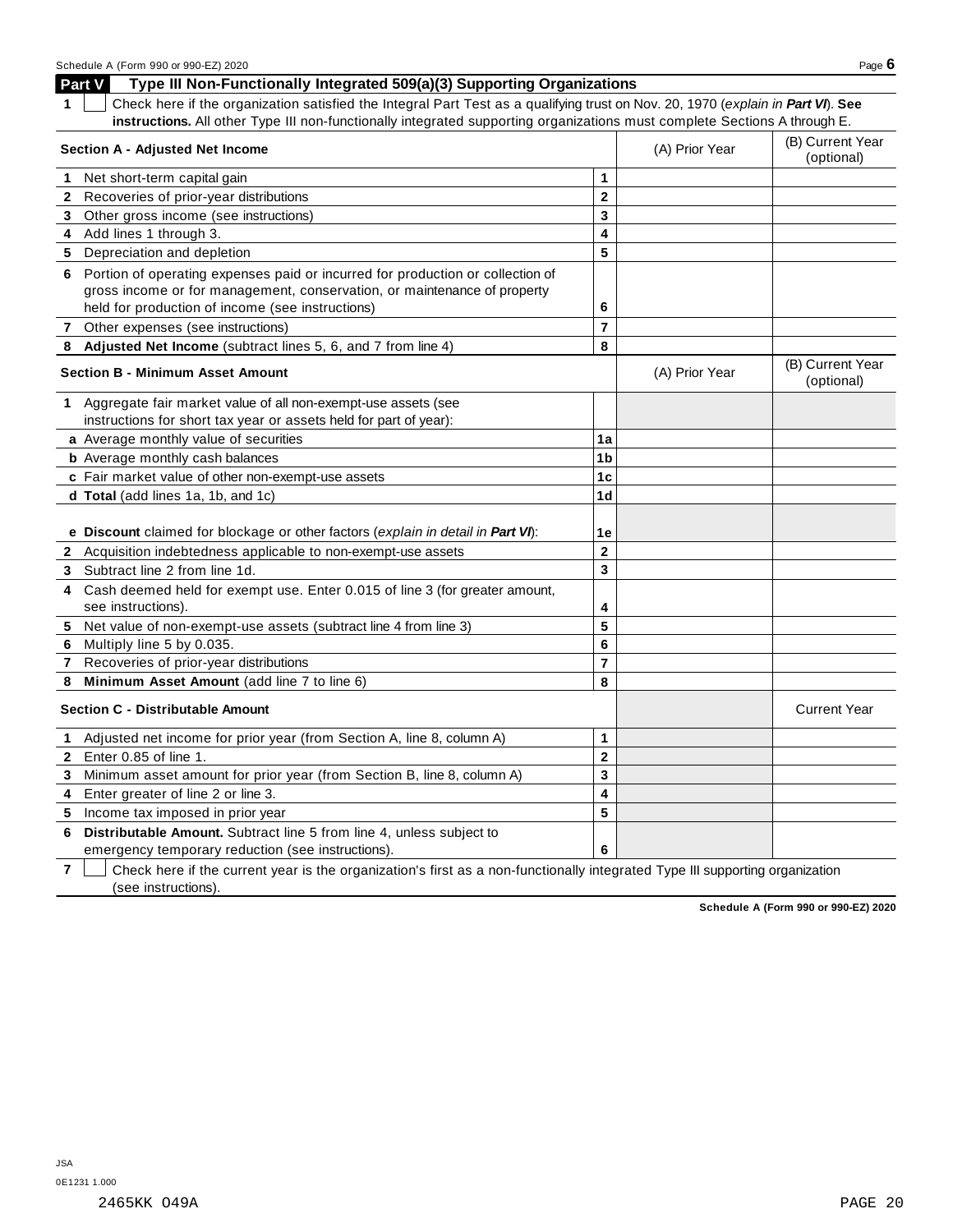|                | Schedule A (Form 990 or 990-EZ) 2020                                                       |                                    |                                       |                | Page 7                                  |
|----------------|--------------------------------------------------------------------------------------------|------------------------------------|---------------------------------------|----------------|-----------------------------------------|
| Part V         | Type III Non-Functionally Integrated 509(a)(3) Supporting Organizations (continued)        |                                    |                                       |                |                                         |
|                | <b>Section D - Distributions</b>                                                           |                                    |                                       |                | <b>Current Year</b>                     |
| 1              | Amounts paid to supported organizations to accomplish exempt purposes                      | 1                                  |                                       |                |                                         |
| $\mathbf{2}$   | Amounts paid to perform activity that directly furthers exempt purposes of supported       |                                    |                                       |                |                                         |
|                | organizations, in excess of income from activity                                           | $\mathbf{2}$                       |                                       |                |                                         |
| 3              | Administrative expenses paid to accomplish exempt purposes of supported organizations      |                                    |                                       | 3              |                                         |
| 4              | Amounts paid to acquire exempt-use assets                                                  |                                    |                                       | 4              |                                         |
| 5              | Qualified set-aside amounts (prior IRS approval required - provide details in Part VI)     |                                    |                                       | 5              |                                         |
| 6              | Other distributions (describe in Part VI). See instructions.                               |                                    |                                       | 6              |                                         |
| 7              | Total annual distributions. Add lines 1 through 6.                                         |                                    |                                       | $\overline{7}$ |                                         |
| 8              | Distributions to attentive supported organizations to which the organization is responsive |                                    |                                       |                |                                         |
|                | (provide details in Part VI). See instructions.                                            |                                    |                                       | 8              |                                         |
| 9              | Distributable amount for 2020 from Section C, line 6                                       |                                    |                                       | 9              |                                         |
| 10             | Line 8 amount divided by line 9 amount                                                     |                                    |                                       | 10             |                                         |
|                |                                                                                            |                                    | (ii)                                  |                | (iii)                                   |
|                | Section E - Distribution Allocations (see instructions)                                    | (i)<br><b>Excess Distributions</b> | <b>Underdistributions</b><br>Pre-2020 |                | <b>Distributable</b><br>Amount for 2020 |
| 1              | Distributable amount for 2020 from Section C, line 6                                       |                                    |                                       |                |                                         |
| $\mathbf{2}$   | Underdistributions, if any, for years prior to 2020                                        |                                    |                                       |                |                                         |
|                | (reasonable cause required - explain in Part VI). See                                      |                                    |                                       |                |                                         |
|                | instructions.                                                                              |                                    |                                       |                |                                         |
| 3              | Excess distributions carryover, if any, to 2020                                            |                                    |                                       |                |                                         |
| a              | From 2015 $\frac{1}{2}$                                                                    |                                    |                                       |                |                                         |
| b              | From 2016 <b>Figure 1.1</b>                                                                |                                    |                                       |                |                                         |
| c              | From 2017 <b>Figure 1.1 (19)</b>                                                           |                                    |                                       |                |                                         |
| d              | $From 2018$                                                                                |                                    |                                       |                |                                         |
| е              | From 2019                                                                                  |                                    |                                       |                |                                         |
| f              | Total of lines 3a through 3e                                                               |                                    |                                       |                |                                         |
| g              | Applied to underdistributions of prior years                                               |                                    |                                       |                |                                         |
| h              | Applied to 2020 distributable amount                                                       |                                    |                                       |                |                                         |
| j.             | Carryover from 2015 not applied (see instructions)                                         |                                    |                                       |                |                                         |
|                | Remainder. Subtract lines 3g, 3h, and 3i from line 3f.                                     |                                    |                                       |                |                                         |
| 4              | Distributions for 2020 from                                                                |                                    |                                       |                |                                         |
|                | Section D, line 7:<br>\$                                                                   |                                    |                                       |                |                                         |
| a              | Applied to underdistributions of prior years                                               |                                    |                                       |                |                                         |
| b              | Applied to 2020 distributable amount                                                       |                                    |                                       |                |                                         |
| c              | Remainder. Subtract lines 4a and 4b from line 4                                            |                                    |                                       |                |                                         |
| 5              | Remaining underdistributions for years prior to 2020, if                                   |                                    |                                       |                |                                         |
|                | any. Subtract lines 3g and 4a from line 2. For result                                      |                                    |                                       |                |                                         |
|                | greater than zero, explain in Part VI. See instructions.                                   |                                    |                                       |                |                                         |
| 6              | Remaining underdistributions for 2020. Subtract lines 3h                                   |                                    |                                       |                |                                         |
|                | and 4b from line 1. For result greater than zero, explain in                               |                                    |                                       |                |                                         |
|                | Part VI. See instructions.                                                                 |                                    |                                       |                |                                         |
| $\overline{7}$ | Excess distributions carryover to 2021. Add lines 3j                                       |                                    |                                       |                |                                         |
|                | and 4c.                                                                                    |                                    |                                       |                |                                         |
| 8              | Breakdown of line 7:                                                                       |                                    |                                       |                |                                         |
| a              | Excess from 2016                                                                           |                                    |                                       |                |                                         |
| b              | Excess from 2017                                                                           |                                    |                                       |                |                                         |
| c              | Excess from 2018                                                                           |                                    |                                       |                |                                         |
| d              | Excess from 2019                                                                           |                                    |                                       |                |                                         |
| e              | Excess from 2020                                                                           |                                    |                                       |                |                                         |

**Schedule A (Form 990 or 990-EZ) 2020**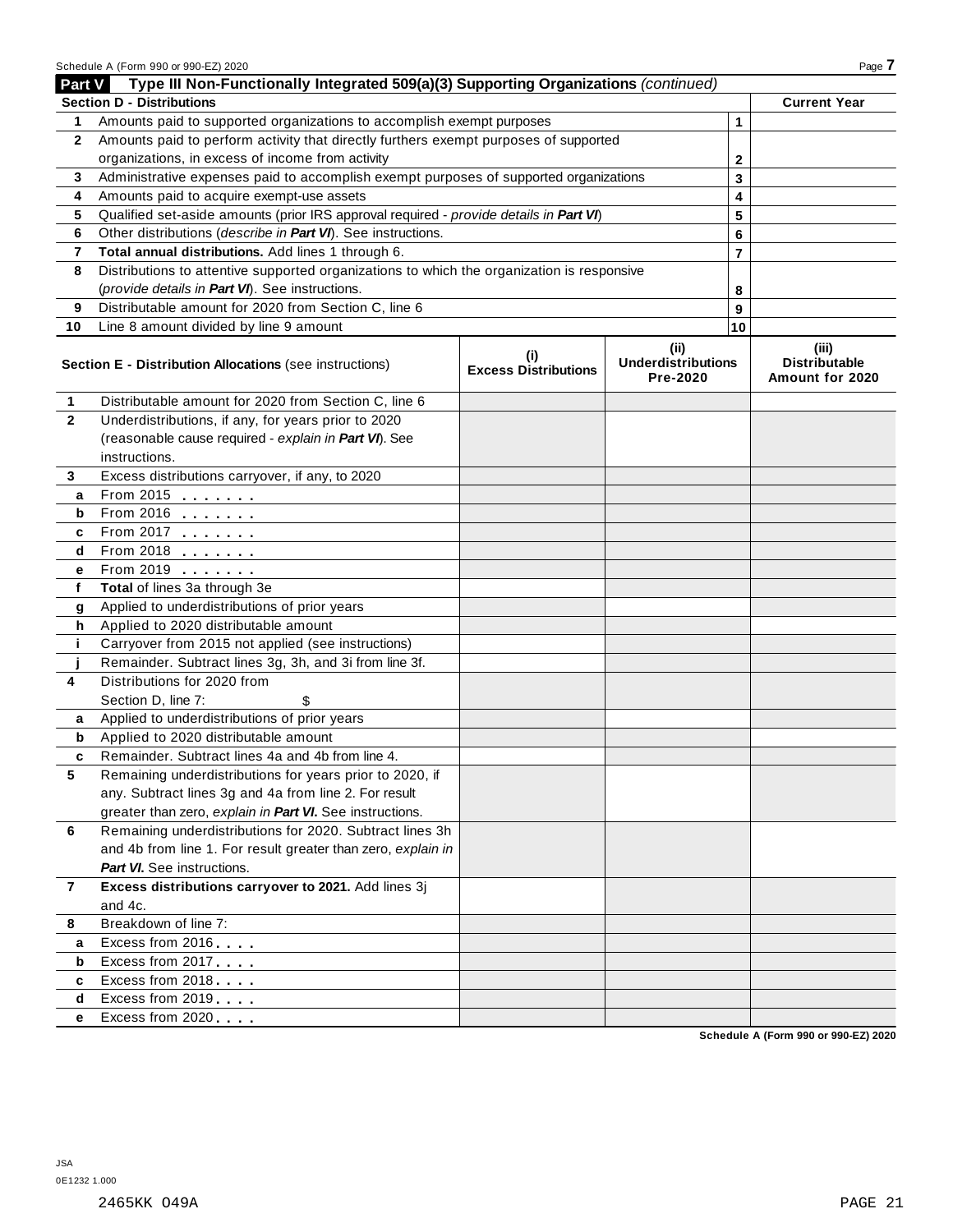**Supplemental Information.** Provide the explanations required by Part II, line 10; Part II, line 17a or 17b; Part **Part VI** III, line 12; Part IV, Section A, lines 1, 2, 3b, 3c, 4b, 4c, 5a, 6, 9a, 9b, 9c, 11a, 11b, and 11c; Part IV, Section B, lines 1 and 2; Part IV, Section C, line 1; Part IV, Section D, lines 2 and 3; Part IV, Section E, lines 1c, 2a, 2b, 3a and 3b; Part V, line 1; Part V, Section B, line 1e; Part V, Section D, lines 5, 6, and 8; and Part V, Section E, lines 2, 5, and 6. Also complete this part for any additional information. (See instructions.)

|                            |                                                                |               | ATTACHMENT    |        |               |                |
|----------------------------|----------------------------------------------------------------|---------------|---------------|--------|---------------|----------------|
|                            | SCHEDULE A, PART I - INFORMATION ABOUT SUPPORTED ORGANIZATIONS |               |               |        |               |                |
|                            |                                                                |               | (III) TYPE OF | (TV)   | (V) AMOUNT OF | (VI) OTHER     |
|                            | (I) NAME OF SUPPORTED ORGANIZATION                             | (II) EIN      | ORGANIZATION  | YES NO | SUPPORT       | SUPPORT AMOUNT |
| THE FLORIDA BAR FOUNDATION |                                                                | 59-1004604 10 |               | X      | 0.            | 0.             |
| TOTAL AMOUNT OF SUPPORT    |                                                                |               |               |        |               |                |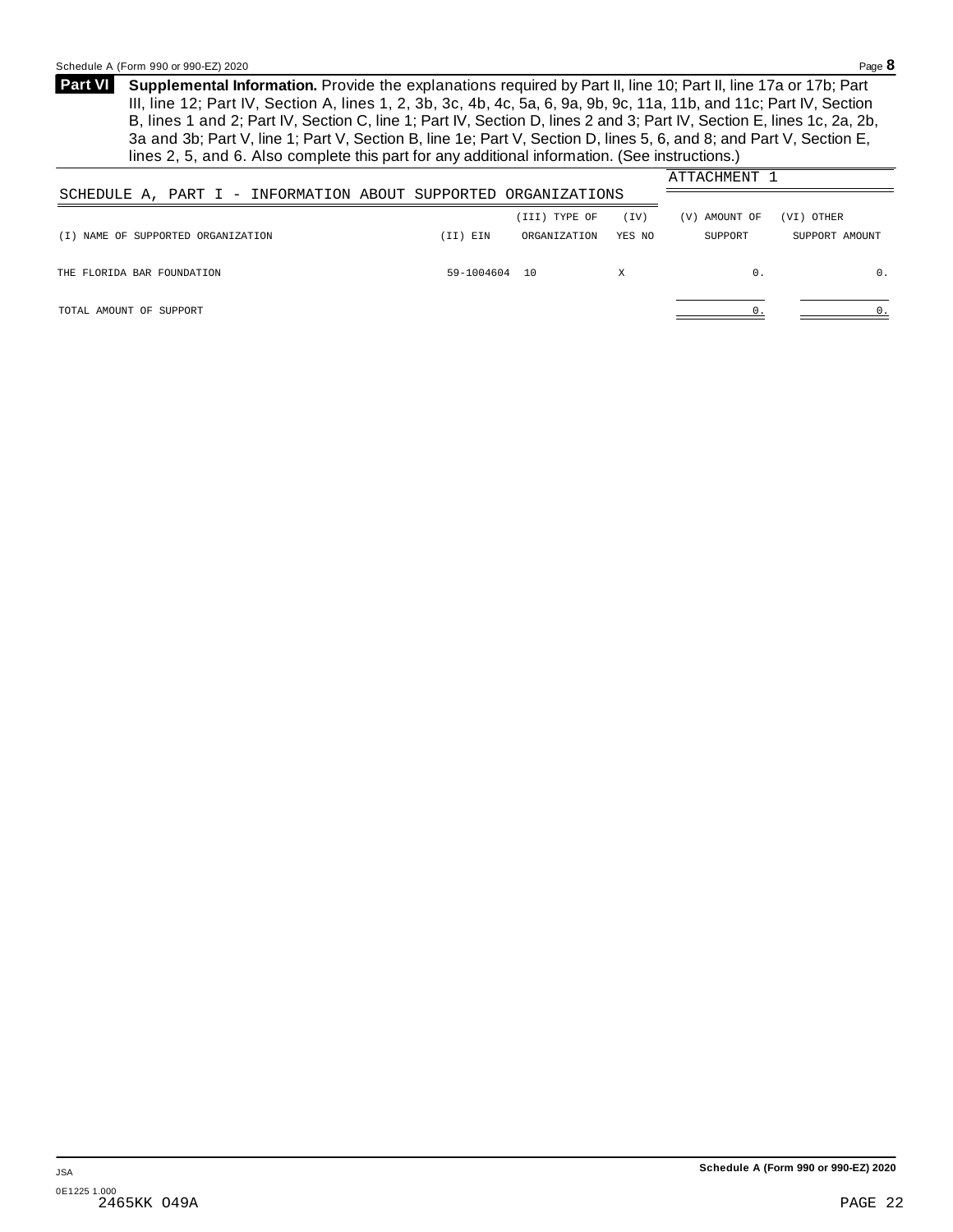|            | <b>SCHEDULE D</b> |
|------------|-------------------|
| (Form 990) |                   |

# SCHEDULE D<br>
Supplemental Financial Statements<br>
Form 990)<br>
Part IV, line 6, 7, 8, 9, 10, 11a, 11b, 11c, 11d, 11e, 11f, 12a, or 12b.<br>
Part IV, line 6, 7, 8, 9, 10, 11a, 11b, 11c, 11d, 11e, 11f, 12a, or 12b.

|        |                                                               |                                                                                                                                                                                                                                                                                                                                                  | Part IV, line 6, 7, 8, 9, 10, 11a, 11b, 11c, 11d, 11e, 11f, 12a, or 12b.                      |                                                |                                                    |
|--------|---------------------------------------------------------------|--------------------------------------------------------------------------------------------------------------------------------------------------------------------------------------------------------------------------------------------------------------------------------------------------------------------------------------------------|-----------------------------------------------------------------------------------------------|------------------------------------------------|----------------------------------------------------|
|        | Department of the Treasury<br><b>Internal Revenue Service</b> |                                                                                                                                                                                                                                                                                                                                                  | Attach to Form 990.<br>Go to www.irs.gov/Form990 for instructions and the latest information. |                                                | <b>Open to Public</b><br><b>Inspection</b>         |
|        | Name of the organization                                      | THE FLORIDA BAR FOUNDATION ENDOWMENT                                                                                                                                                                                                                                                                                                             |                                                                                               | <b>Employer identification number</b>          |                                                    |
| TRUST  |                                                               |                                                                                                                                                                                                                                                                                                                                                  |                                                                                               | 59-6972443                                     |                                                    |
| Part I |                                                               | Organizations Maintaining Donor Advised Funds or Other Similar Funds or Accounts.                                                                                                                                                                                                                                                                |                                                                                               |                                                |                                                    |
|        |                                                               | Complete if the organization answered "Yes" on Form 990, Part IV, line 6.                                                                                                                                                                                                                                                                        |                                                                                               |                                                |                                                    |
|        |                                                               |                                                                                                                                                                                                                                                                                                                                                  | (a) Donor advised funds                                                                       |                                                | (b) Funds and other accounts                       |
| 1      |                                                               | Total number at end of year <b>that the state of the state of the state of the state of the state of the state of the state of the state of the state of the state of the state of the state of the state of the state of the st</b>                                                                                                             |                                                                                               |                                                |                                                    |
| 2      |                                                               | Aggregate value of contributions to (during year)                                                                                                                                                                                                                                                                                                |                                                                                               |                                                |                                                    |
| 3      |                                                               | Aggregate value of grants from (during year)                                                                                                                                                                                                                                                                                                     |                                                                                               |                                                |                                                    |
| 4      |                                                               | Aggregate value at end of year                                                                                                                                                                                                                                                                                                                   |                                                                                               |                                                |                                                    |
| 5      |                                                               | Did the organization inform all donors and donor advisors in writing that the assets held in donor advised                                                                                                                                                                                                                                       |                                                                                               |                                                |                                                    |
|        |                                                               | funds are the organization's property, subject to the organization's exclusive legal control?                                                                                                                                                                                                                                                    |                                                                                               |                                                | Yes<br>No                                          |
| 6      |                                                               | Did the organization inform all grantees, donors, and donor advisors in writing that grant funds can be used                                                                                                                                                                                                                                     |                                                                                               |                                                |                                                    |
|        |                                                               | only for charitable purposes and not for the benefit of the donor or donor advisor, or for any other purpose                                                                                                                                                                                                                                     |                                                                                               |                                                |                                                    |
|        |                                                               |                                                                                                                                                                                                                                                                                                                                                  |                                                                                               |                                                | Yes<br>No                                          |
|        | Part II                                                       | <b>Conservation Easements.</b>                                                                                                                                                                                                                                                                                                                   |                                                                                               |                                                |                                                    |
|        |                                                               | Complete if the organization answered "Yes" on Form 990, Part IV, line 7.                                                                                                                                                                                                                                                                        |                                                                                               |                                                |                                                    |
| 1      |                                                               | Purpose(s) of conservation easements held by the organization (check all that apply).                                                                                                                                                                                                                                                            |                                                                                               |                                                |                                                    |
|        |                                                               | Preservation of land for public use (for example, recreation or education)                                                                                                                                                                                                                                                                       |                                                                                               |                                                | Preservation of a historically important land area |
|        |                                                               | Protection of natural habitat                                                                                                                                                                                                                                                                                                                    |                                                                                               | Preservation of a certified historic structure |                                                    |
|        |                                                               | Preservation of open space                                                                                                                                                                                                                                                                                                                       |                                                                                               |                                                |                                                    |
| 2      |                                                               | Complete lines 2a through 2d if the organization held a qualified conservation contribution in the form of a conservation                                                                                                                                                                                                                        |                                                                                               |                                                |                                                    |
|        |                                                               | easement on the last day of the tax year.                                                                                                                                                                                                                                                                                                        |                                                                                               |                                                | Held at the End of the Tax Year                    |
| a      |                                                               |                                                                                                                                                                                                                                                                                                                                                  |                                                                                               | 2a                                             |                                                    |
| b      |                                                               | Total acreage restricted by conservation easements                                                                                                                                                                                                                                                                                               |                                                                                               | 2b                                             |                                                    |
| c      |                                                               | Number of conservation easements on a certified historic structure included in (a)                                                                                                                                                                                                                                                               |                                                                                               | 2c                                             |                                                    |
| d      |                                                               | Number of conservation easements included in (c) acquired after 7/25/06, and not on a                                                                                                                                                                                                                                                            |                                                                                               |                                                |                                                    |
|        |                                                               |                                                                                                                                                                                                                                                                                                                                                  |                                                                                               | 2d                                             |                                                    |
| 3      |                                                               | Number of conservation easements modified, transferred, released, extinguished, or terminated by the organization during the                                                                                                                                                                                                                     |                                                                                               |                                                |                                                    |
|        | tax year $\blacktriangleright$ $\perp$                        |                                                                                                                                                                                                                                                                                                                                                  |                                                                                               |                                                |                                                    |
| 4      |                                                               | Number of states where property subject to conservation easement is located ▶ _________                                                                                                                                                                                                                                                          |                                                                                               |                                                |                                                    |
| 5      |                                                               | Does the organization have a written policy regarding the periodic monitoring, inspection, handling of                                                                                                                                                                                                                                           |                                                                                               |                                                |                                                    |
|        |                                                               | violations, and enforcement of the conservation easements it holds?                                                                                                                                                                                                                                                                              |                                                                                               |                                                | Yes<br><b>No</b>                                   |
| 6      |                                                               | Staff and volunteer hours devoted to monitoring, inspecting, handling of violations, and enforcing conservation easements during the year                                                                                                                                                                                                        |                                                                                               |                                                |                                                    |
|        |                                                               |                                                                                                                                                                                                                                                                                                                                                  |                                                                                               |                                                |                                                    |
| 7      |                                                               | Amount of expenses incurred in monitoring, inspecting, handling of violations, and enforcing conservation easements during the year                                                                                                                                                                                                              |                                                                                               |                                                |                                                    |
|        |                                                               |                                                                                                                                                                                                                                                                                                                                                  |                                                                                               |                                                |                                                    |
| 8      |                                                               | Does each conservation easement reported on line 2(d) above satisfy the requirements of section 170(h)(4)(B)(i)                                                                                                                                                                                                                                  |                                                                                               |                                                |                                                    |
|        |                                                               |                                                                                                                                                                                                                                                                                                                                                  |                                                                                               |                                                | <b>No</b><br>Yes                                   |
| 9      |                                                               | In Part XIII, describe how the organization reports conservation easements in its revenue and expense statement and                                                                                                                                                                                                                              |                                                                                               |                                                |                                                    |
|        |                                                               | balance sheet, and include, if applicable, the text of the footnote to the organization's financial statements that describes the                                                                                                                                                                                                                |                                                                                               |                                                |                                                    |
|        |                                                               | organization's accounting for conservation easements.                                                                                                                                                                                                                                                                                            |                                                                                               |                                                |                                                    |
|        | Part III                                                      | Organizations Maintaining Collections of Art, Historical Treasures, or Other Similar Assets.                                                                                                                                                                                                                                                     |                                                                                               |                                                |                                                    |
|        |                                                               | Complete if the organization answered "Yes" on Form 990, Part IV, line 8.                                                                                                                                                                                                                                                                        |                                                                                               |                                                |                                                    |
| 1a     |                                                               | If the organization elected, as permitted under FASB ASC 958, not to report in its revenue statement and balance sheet works of art, historical treasures, or other similar assets held for public exhibition, education, or r<br>service, provide in Part XIII the text of the footnote to its financial statements that describes these items. |                                                                                               |                                                |                                                    |
| b      |                                                               | If the organization elected, as permitted under FASB ASC 958, to report in its revenue statement and balance sheet works of<br>art, historical treasures, or other similar assets held for public exhibition, education, or research in furtherance of public service,<br>provide the following amounts relating to these items:                 |                                                                                               |                                                |                                                    |
|        |                                                               |                                                                                                                                                                                                                                                                                                                                                  |                                                                                               |                                                |                                                    |
|        |                                                               |                                                                                                                                                                                                                                                                                                                                                  |                                                                                               |                                                | $\triangleright$ \$                                |
| 2      |                                                               | If the organization received or held works of art, historical treasures, or other similar assets for financial gain, provide the                                                                                                                                                                                                                 |                                                                                               |                                                |                                                    |
|        |                                                               | following amounts required to be reported under FASB ASC 958 relating to these items:                                                                                                                                                                                                                                                            |                                                                                               |                                                |                                                    |
| а      |                                                               |                                                                                                                                                                                                                                                                                                                                                  |                                                                                               |                                                |                                                    |
| b      |                                                               |                                                                                                                                                                                                                                                                                                                                                  |                                                                                               |                                                |                                                    |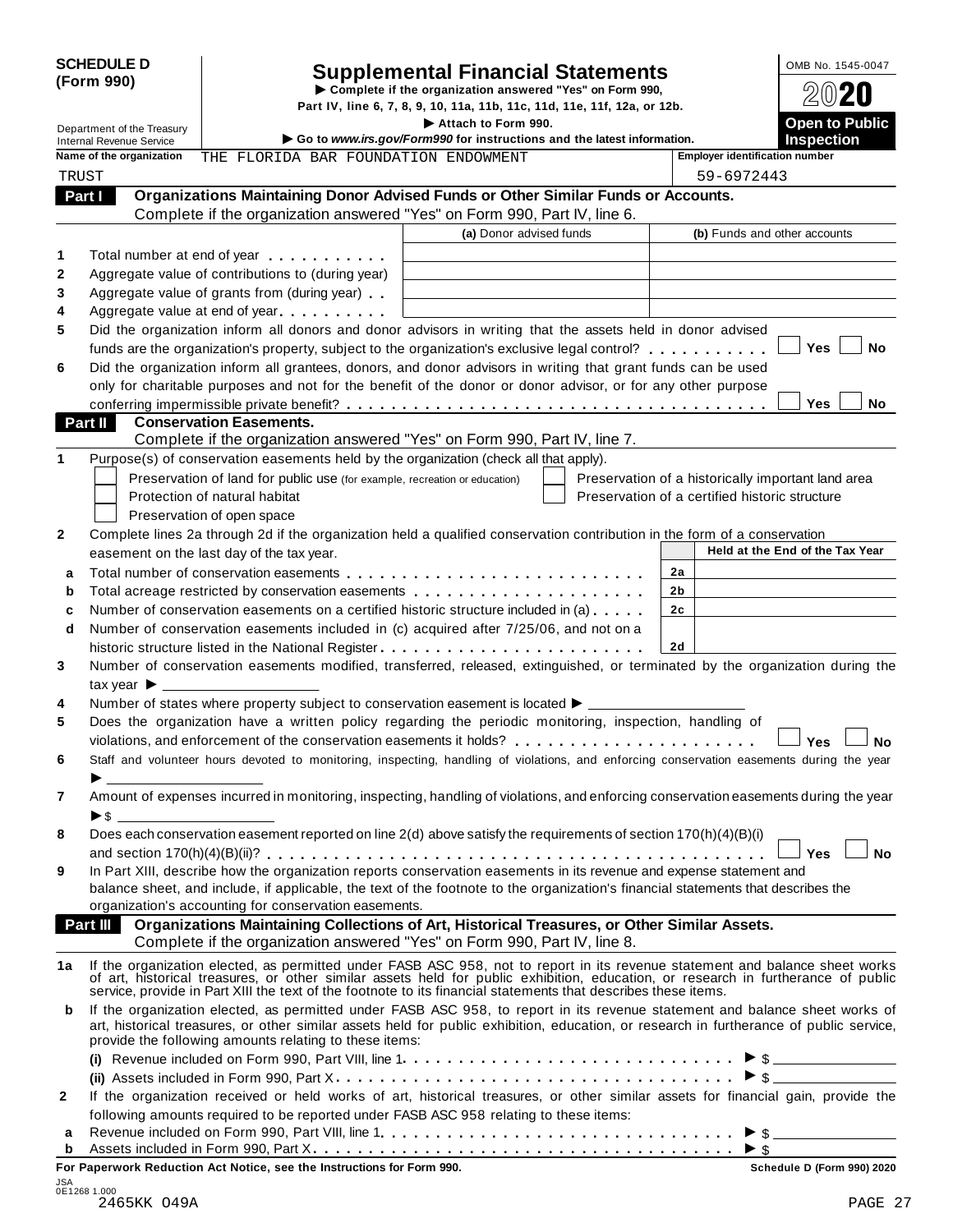|              | Schedule D (Form 990) 2020                                                                                                                                                                                                    |                         |                |             |                         |                                                                                                                                                                                                                               |                      |          |                           |              | Page 2                   |  |
|--------------|-------------------------------------------------------------------------------------------------------------------------------------------------------------------------------------------------------------------------------|-------------------------|----------------|-------------|-------------------------|-------------------------------------------------------------------------------------------------------------------------------------------------------------------------------------------------------------------------------|----------------------|----------|---------------------------|--------------|--------------------------|--|
|              | Organizations Maintaining Collections of Art, Historical Treasures, or Other Similar Assets (continued)<br><b>Part III</b>                                                                                                    |                         |                |             |                         |                                                                                                                                                                                                                               |                      |          |                           |              |                          |  |
| 3            | Using the organization's acquisition, accession, and other records, check any of the following that make significant use of its                                                                                               |                         |                |             |                         |                                                                                                                                                                                                                               |                      |          |                           |              |                          |  |
|              | collection items (check all that apply):                                                                                                                                                                                      |                         |                |             |                         |                                                                                                                                                                                                                               |                      |          |                           |              |                          |  |
| a            | Public exhibition                                                                                                                                                                                                             |                         | d              |             |                         | Loan or exchange program                                                                                                                                                                                                      |                      |          |                           |              |                          |  |
| b            | Scholarly research                                                                                                                                                                                                            |                         | е              |             |                         | Other and the contract of the contract of the contract of the contract of the contract of the contract of the contract of the contract of the contract of the contract of the contract of the contract of the contract of the |                      |          |                           |              |                          |  |
| c            | Preservation for future generations                                                                                                                                                                                           |                         |                |             |                         |                                                                                                                                                                                                                               |                      |          |                           |              |                          |  |
| 4            | Provide a description of the organization's collections and explain how they further the organization's exempt purpose in Part                                                                                                |                         |                |             |                         |                                                                                                                                                                                                                               |                      |          |                           |              |                          |  |
|              | XIII.                                                                                                                                                                                                                         |                         |                |             |                         |                                                                                                                                                                                                                               |                      |          |                           |              |                          |  |
| 5            | During the year, did the organization solicit or receive donations of art, historical treasures, or other similar                                                                                                             |                         |                |             |                         |                                                                                                                                                                                                                               |                      |          |                           |              |                          |  |
|              | assets to be sold to raise funds rather than to be maintained as part of the organization's collection?<br>Yes<br>No                                                                                                          |                         |                |             |                         |                                                                                                                                                                                                                               |                      |          |                           |              |                          |  |
|              | <b>Escrow and Custodial Arrangements.</b><br><b>Part IV</b><br>Complete if the organization answered "Yes" on Form 990, Part IV, line 9, or reported an amount on Form                                                        |                         |                |             |                         |                                                                                                                                                                                                                               |                      |          |                           |              |                          |  |
|              | 990, Part X, line 21.                                                                                                                                                                                                         |                         |                |             |                         |                                                                                                                                                                                                                               |                      |          |                           |              |                          |  |
|              | 1a Is the organization an agent, trustee, custodian or other intermediary for contributions or other assets not                                                                                                               |                         |                |             |                         |                                                                                                                                                                                                                               |                      |          |                           |              |                          |  |
|              |                                                                                                                                                                                                                               |                         |                |             |                         |                                                                                                                                                                                                                               |                      |          | <b>Yes</b>                | $\mathbf{x}$ | No                       |  |
| b            | If "Yes," explain the arrangement in Part XIII and complete the following table:                                                                                                                                              |                         |                |             |                         |                                                                                                                                                                                                                               |                      |          |                           |              |                          |  |
|              |                                                                                                                                                                                                                               |                         |                |             |                         |                                                                                                                                                                                                                               |                      | Amount   |                           |              |                          |  |
| c            | Beginning balance enterpreteration of the contract of the contract of the contract of the contract of the contr                                                                                                               |                         |                |             |                         | 1с                                                                                                                                                                                                                            |                      |          |                           |              |                          |  |
| d            |                                                                                                                                                                                                                               |                         |                |             |                         | 1d                                                                                                                                                                                                                            |                      |          |                           |              |                          |  |
| е            |                                                                                                                                                                                                                               |                         |                |             |                         | 1е                                                                                                                                                                                                                            |                      |          |                           |              |                          |  |
| f            |                                                                                                                                                                                                                               |                         |                |             |                         | 1f                                                                                                                                                                                                                            |                      |          |                           |              |                          |  |
|              | 2a Did the organization include an amount on Form 990, Part X, line 21, for escrow or custodial account liability?                                                                                                            |                         |                |             |                         |                                                                                                                                                                                                                               |                      |          | <b>Yes</b>                |              | <b>No</b>                |  |
|              | <b>b</b> If "Yes," explain the arrangement in Part XIII. Check here if the explanation has been provided on Part XIII                                                                                                         |                         |                |             |                         |                                                                                                                                                                                                                               |                      |          |                           |              |                          |  |
|              | <b>Endowment Funds.</b><br>Part V                                                                                                                                                                                             |                         |                |             |                         |                                                                                                                                                                                                                               |                      |          |                           |              |                          |  |
|              | Complete if the organization answered "Yes" on Form 990, Part IV, line 10.                                                                                                                                                    |                         |                |             |                         |                                                                                                                                                                                                                               |                      |          |                           |              |                          |  |
|              |                                                                                                                                                                                                                               | (a) Current year        | (b) Prior year |             |                         | (c) Two years back                                                                                                                                                                                                            | (d) Three years back |          | (e) Four years back       |              |                          |  |
| 1a           | Beginning of year balance                                                                                                                                                                                                     | 4,983,065.              |                | 5,057,127.  |                         | 4,829,654.                                                                                                                                                                                                                    | 4,551,322.           |          |                           |              | 6, 239, 378.             |  |
| b            | Contributions                                                                                                                                                                                                                 | 14,606.                 |                | 31,956.     |                         | 30,830.                                                                                                                                                                                                                       |                      | 12,867.  |                           |              | 63,738.                  |  |
| c            | Net investment earnings, gains,                                                                                                                                                                                               |                         |                |             |                         |                                                                                                                                                                                                                               |                      |          |                           |              |                          |  |
|              | and losses                                                                                                                                                                                                                    | 1,359,613.              |                | $-106,018.$ |                         | 196,643.                                                                                                                                                                                                                      |                      | 265,465. |                           |              | 462,587.                 |  |
|              | Grants or scholarships <b>State of State State</b>                                                                                                                                                                            |                         |                |             |                         |                                                                                                                                                                                                                               |                      |          |                           |              | 195,285.                 |  |
| е            | Other expenditures for facilities                                                                                                                                                                                             |                         |                |             |                         |                                                                                                                                                                                                                               |                      |          |                           |              |                          |  |
|              | and programs expansion and programs                                                                                                                                                                                           |                         |                |             |                         |                                                                                                                                                                                                                               |                      |          |                           |              | 2,000,000.               |  |
| f            | Administrative expenses                                                                                                                                                                                                       |                         |                |             |                         |                                                                                                                                                                                                                               |                      |          |                           |              | 19,096.                  |  |
| g            | End of year balance expansion of year balance                                                                                                                                                                                 | 6, 357, 284.            |                | 4,983,065.  |                         | 5,057,127.                                                                                                                                                                                                                    | 4,829,654.           |          |                           |              | $\overline{4,551,322}$ . |  |
| $\mathbf{2}$ | Provide the estimated percentage of the current year end balance (line 1g, column (a)) held as:                                                                                                                               |                         |                |             |                         |                                                                                                                                                                                                                               |                      |          |                           |              |                          |  |
| a            | Board designated or quasi-endowment > 25.1000 %                                                                                                                                                                               |                         |                |             |                         |                                                                                                                                                                                                                               |                      |          |                           |              |                          |  |
| b            | Permanent endowment ▶ 39.1000 %                                                                                                                                                                                               |                         |                |             |                         |                                                                                                                                                                                                                               |                      |          |                           |              |                          |  |
| C            | Term endowment $\triangleright$ 35.8000 %                                                                                                                                                                                     |                         |                |             |                         |                                                                                                                                                                                                                               |                      |          |                           |              |                          |  |
|              | The percentages on lines 2a, 2b, and 2c should equal 100%.                                                                                                                                                                    |                         |                |             |                         |                                                                                                                                                                                                                               |                      |          |                           |              |                          |  |
|              | 3a Are there endowment funds not in the possession of the organization that are held and administered for the                                                                                                                 |                         |                |             |                         |                                                                                                                                                                                                                               |                      |          |                           | Yes          | No                       |  |
|              | organization by:                                                                                                                                                                                                              |                         |                |             |                         |                                                                                                                                                                                                                               |                      |          |                           |              | Χ                        |  |
|              |                                                                                                                                                                                                                               |                         |                |             |                         |                                                                                                                                                                                                                               |                      |          | 3a(i)                     |              | X                        |  |
|              | If "Yes" on line 3a(ii), are the related organizations listed as required on Schedule R?                                                                                                                                      |                         |                |             |                         |                                                                                                                                                                                                                               |                      |          | 3a(ii) <br>3 <sub>b</sub> |              |                          |  |
| b            | Describe in Part XIII the intended uses of the organization's endowment funds.                                                                                                                                                |                         |                |             |                         |                                                                                                                                                                                                                               |                      |          |                           |              |                          |  |
| 4            | <b>Part VI</b>                                                                                                                                                                                                                |                         |                |             |                         |                                                                                                                                                                                                                               |                      |          |                           |              |                          |  |
|              | Land, Buildings, and Equipment.<br>Complete if the organization answered "Yes" on Form 990, Part IV, line 11a. See Form 990, Part X, line 10.                                                                                 |                         |                |             |                         |                                                                                                                                                                                                                               |                      |          |                           |              |                          |  |
|              | Description of property                                                                                                                                                                                                       | (a) Cost or other basis |                |             | (b) Cost or other basis |                                                                                                                                                                                                                               | (c) Accumulated      |          | (d) Book value            |              |                          |  |
| 1a           |                                                                                                                                                                                                                               |                         | (investment)   |             | (other)                 |                                                                                                                                                                                                                               | depreciation         |          |                           |              |                          |  |
| b            | Buildings experiences and the series of the series of the series of the series of the series of the series of the series of the series of the series of the series of the series of the series of the series of the series of |                         |                |             |                         |                                                                                                                                                                                                                               |                      |          |                           |              |                          |  |
| c            | Leasehold improvements entitled and the set of the set of the set of the set of the set of the set of the set o                                                                                                               |                         |                |             |                         |                                                                                                                                                                                                                               |                      |          |                           |              |                          |  |
| d            | Equipment                                                                                                                                                                                                                     |                         |                |             |                         |                                                                                                                                                                                                                               |                      |          |                           |              |                          |  |
| е            |                                                                                                                                                                                                                               |                         |                |             |                         |                                                                                                                                                                                                                               |                      |          |                           |              |                          |  |
|              | Total. Add lines 1a through 1e. (Column (d) must equal Form 990, Part X, column (B), line 10c.).                                                                                                                              |                         |                |             |                         |                                                                                                                                                                                                                               |                      |          |                           |              |                          |  |
|              |                                                                                                                                                                                                                               |                         |                |             |                         |                                                                                                                                                                                                                               |                      |          |                           |              |                          |  |

**Schedule D (Form 990) 2020**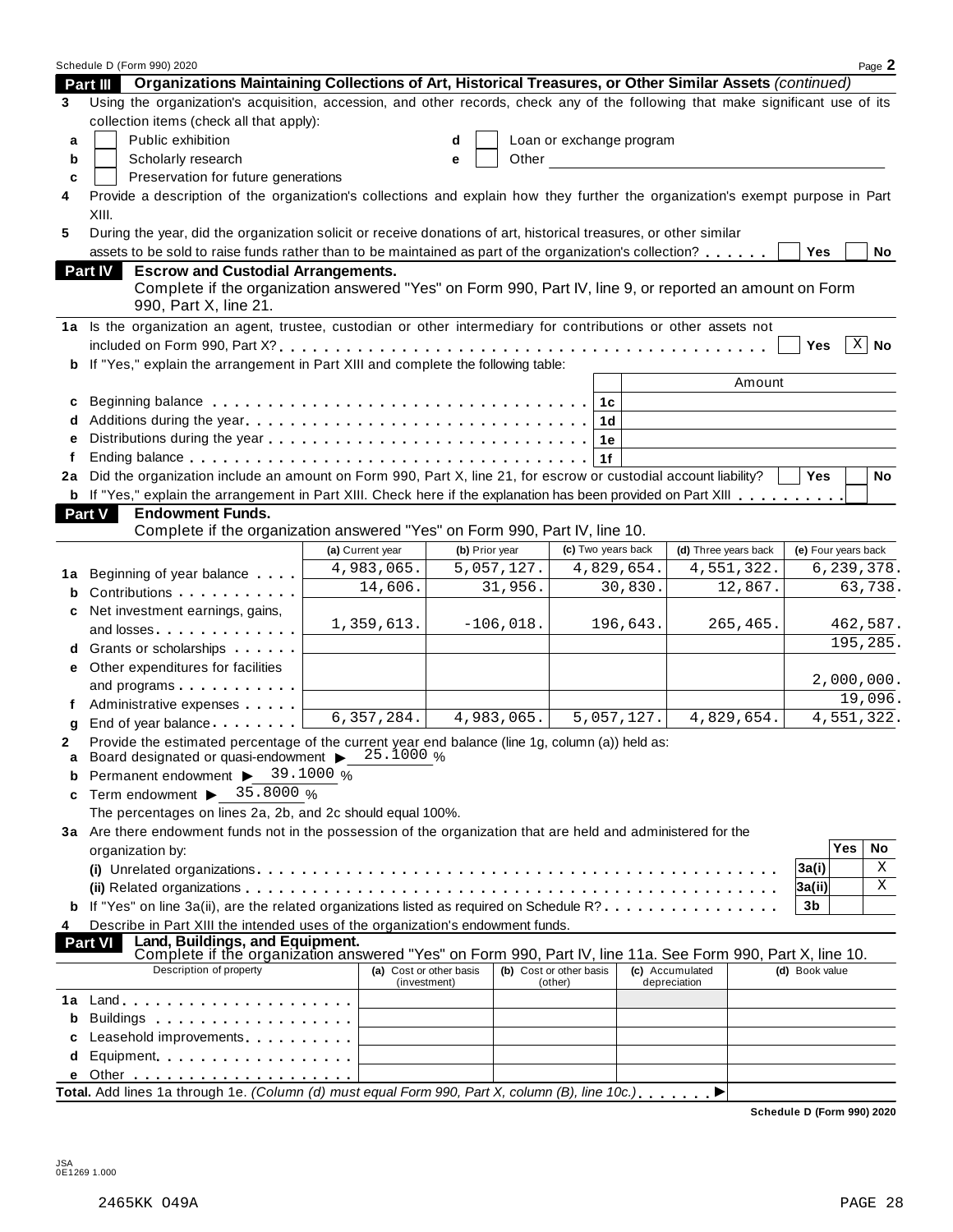| Part VII         | <b>Investments - Other Securities.</b><br>Complete if the organization answered "Yes" on Form 990, Part IV, line 11b. See Form 990, Part X, line 12. |                              |                                  |                |
|------------------|------------------------------------------------------------------------------------------------------------------------------------------------------|------------------------------|----------------------------------|----------------|
|                  | (a) Description of security or category                                                                                                              | (b) Book value               | (c) Method of valuation:         |                |
|                  | (including name of security)                                                                                                                         |                              | Cost or end-of-year market value |                |
|                  | (1) Financial derivatives                                                                                                                            |                              |                                  |                |
|                  | (2) Closely held equity interests                                                                                                                    |                              |                                  |                |
| (A)              | $(3)$ Other                                                                                                                                          |                              |                                  |                |
| (B)              |                                                                                                                                                      |                              |                                  |                |
| (C)              |                                                                                                                                                      |                              |                                  |                |
| (D)              |                                                                                                                                                      |                              |                                  |                |
| (E)              |                                                                                                                                                      |                              |                                  |                |
| (F)              |                                                                                                                                                      |                              |                                  |                |
| (G)              |                                                                                                                                                      |                              |                                  |                |
| (H)              |                                                                                                                                                      |                              |                                  |                |
|                  | Total. (Column (b) must equal Form 990, Part X, col. (B) line 12.) $\blacktriangleright$                                                             |                              |                                  |                |
| <b>Part VIII</b> | <b>Investments - Program Related.</b>                                                                                                                |                              |                                  |                |
|                  | Complete if the organization answered "Yes" on Form 990, Part IV, line 11c. See Form 990, Part X, line 13.                                           |                              |                                  |                |
|                  | (a) Description of investment                                                                                                                        | (b) Book value               | (c) Method of valuation:         |                |
|                  |                                                                                                                                                      |                              | Cost or end-of-year market value |                |
| (1)              |                                                                                                                                                      |                              |                                  |                |
| (2)              |                                                                                                                                                      |                              |                                  |                |
| (3)              |                                                                                                                                                      |                              |                                  |                |
| (4)              |                                                                                                                                                      |                              |                                  |                |
| (5)              |                                                                                                                                                      |                              |                                  |                |
| (6)              |                                                                                                                                                      |                              |                                  |                |
| (7)              |                                                                                                                                                      |                              |                                  |                |
| (8)<br>(9)       |                                                                                                                                                      |                              |                                  |                |
|                  | Total. (Column (b) must equal Form 990, Part X, col. (B) line 13.) $\blacktriangleright$                                                             |                              |                                  |                |
| Part IX          | <b>Other Assets.</b>                                                                                                                                 |                              |                                  |                |
|                  | Complete if the organization answered "Yes" on Form 990, Part IV, line 11d. See Form 990, Part X, line 15.                                           |                              |                                  |                |
|                  |                                                                                                                                                      | (a) Description              |                                  | (b) Book value |
| (1)              |                                                                                                                                                      |                              |                                  |                |
| (2)              |                                                                                                                                                      |                              |                                  |                |
| (3)              |                                                                                                                                                      |                              |                                  |                |
| (4)              |                                                                                                                                                      |                              |                                  |                |
| (5)              |                                                                                                                                                      |                              |                                  |                |
| (6)              |                                                                                                                                                      |                              |                                  |                |
| (7)              |                                                                                                                                                      |                              |                                  |                |
| (8)              |                                                                                                                                                      |                              |                                  |                |
| (9)              |                                                                                                                                                      |                              |                                  |                |
|                  |                                                                                                                                                      |                              |                                  |                |
| Part X           | <b>Other Liabilities.</b><br>Complete if the organization answered "Yes" on Form 990, Part IV, line 11e or 11f. See Form 990, Part X,                |                              |                                  |                |
|                  | line 25.                                                                                                                                             |                              |                                  |                |
| 1.               |                                                                                                                                                      | (a) Description of liability |                                  | (b) Book value |
| (1)              | Federal income taxes                                                                                                                                 |                              |                                  |                |
| (2)              |                                                                                                                                                      |                              |                                  |                |
| (3)              |                                                                                                                                                      |                              |                                  |                |
| (4)              |                                                                                                                                                      |                              |                                  |                |
| (5)              |                                                                                                                                                      |                              |                                  |                |
| (6)              |                                                                                                                                                      |                              |                                  |                |
| (7)              |                                                                                                                                                      |                              |                                  |                |
| (8)              |                                                                                                                                                      |                              |                                  |                |
| (9)              |                                                                                                                                                      |                              |                                  |                |
|                  | Total. (Column (b) must equal Form 990, Part X, col. (B) line 25.)                                                                                   |                              |                                  |                |
|                  |                                                                                                                                                      |                              |                                  |                |

**2.** Liability for uncertain tax positions. In Part XIII, provide the text of the footnote to the organization's financial statements that reports the organization's liability for uncertain tax positions under FASB ASC 740. Check here if the text of the footnote has been provided in Part XIII

X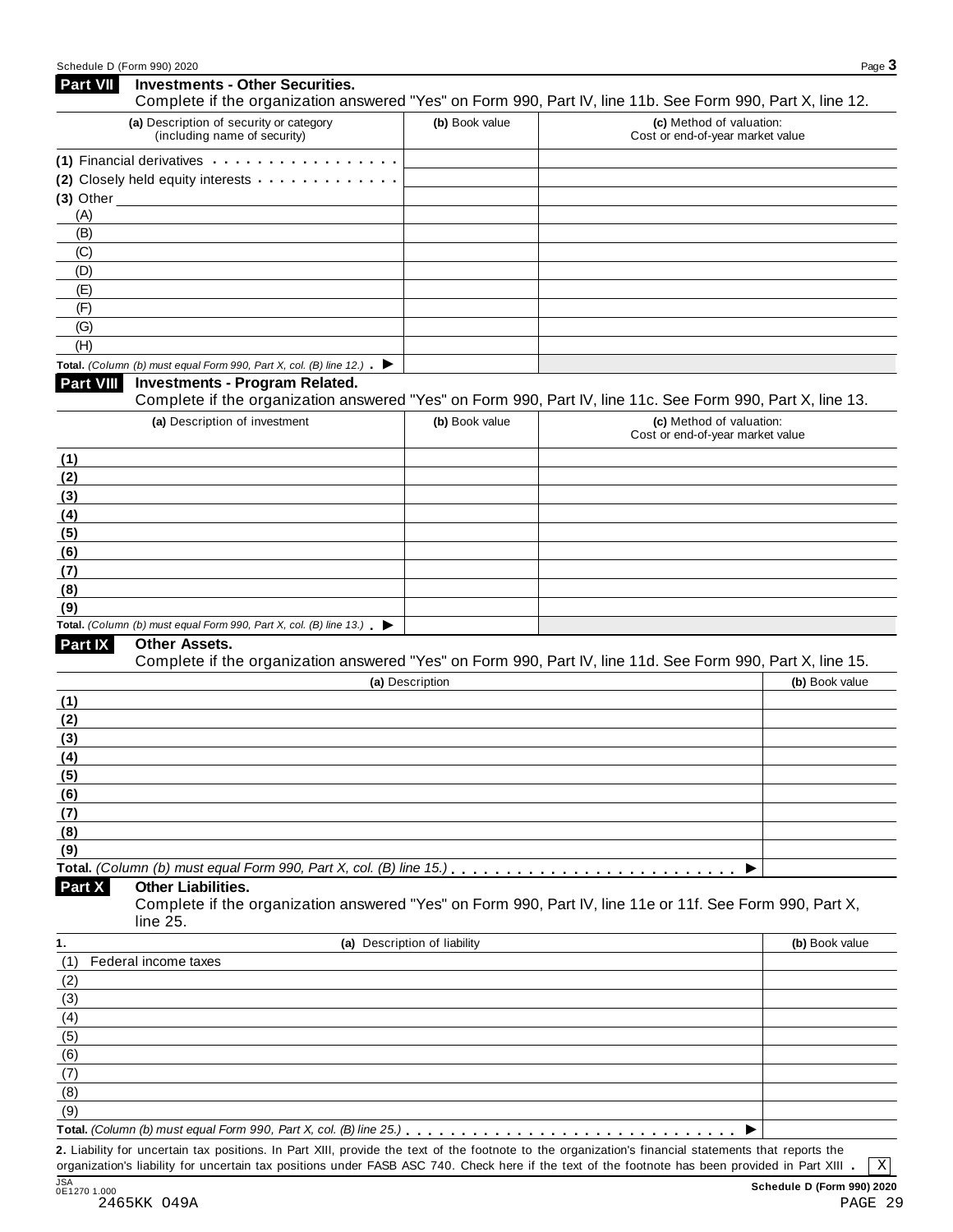|                | Schedule D (Form 990) 2020                                                                                                                                         |                | Page 4 |
|----------------|--------------------------------------------------------------------------------------------------------------------------------------------------------------------|----------------|--------|
| <b>Part XI</b> | Reconciliation of Revenue per Audited Financial Statements With Revenue per Return.<br>Complete if the organization answered "Yes" on Form 990, Part IV, line 12a. |                |        |
| 1              | Total revenue, gains, and other support per audited financial statements                                                                                           | $\overline{1}$ |        |
| $\mathbf{2}$   | Amounts included on line 1 but not on Form 990, Part VIII, line 12:                                                                                                |                |        |
| a              | 2a                                                                                                                                                                 |                |        |
| b              | 2 <sub>b</sub>                                                                                                                                                     |                |        |
| c              |                                                                                                                                                                    |                |        |
| d              |                                                                                                                                                                    |                |        |
| е              |                                                                                                                                                                    | <b>2e</b>      |        |
| 3              |                                                                                                                                                                    | 3              |        |
| 4              | Amounts included on Form 990, Part VIII, line 12, but not on line 1:                                                                                               |                |        |
| a              | Investment expenses not included on Form 990, Part VIII, line 7b $\frac{4a}{4a}$                                                                                   |                |        |
| b              |                                                                                                                                                                    |                |        |
| c              |                                                                                                                                                                    | 4с             |        |
| 5.             | Total revenue. Add lines 3 and 4c. (This must equal Form 990, Part I, line 12.)                                                                                    | 5              |        |
| Part XII       | Reconciliation of Expenses per Audited Financial Statements With Expenses per Return.                                                                              |                |        |
|                | Complete if the organization answered "Yes" on Form 990, Part IV, line 12a.                                                                                        |                |        |
| 1              |                                                                                                                                                                    | $\mathbf{1}$   |        |
| 2              | Amounts included on line 1 but not on Form 990, Part IX, line 25:                                                                                                  |                |        |
| a              | 2a                                                                                                                                                                 |                |        |
| b              | 2 <b>b</b>                                                                                                                                                         |                |        |
| c              | 2c                                                                                                                                                                 |                |        |
| d              |                                                                                                                                                                    |                |        |
| е              |                                                                                                                                                                    | <b>2e</b>      |        |
| 3              |                                                                                                                                                                    | $\overline{3}$ |        |
| 4              | Amounts included on Form 990, Part IX, line 25, but not on line 1:                                                                                                 |                |        |
| a              | Investment expenses not included on Form 990, Part VIII, line 7b $\boxed{4a}$                                                                                      |                |        |
| b              |                                                                                                                                                                    |                |        |
| C              |                                                                                                                                                                    | 4с             |        |
| 5.             | Total expenses. Add lines 3 and 4c. (This must equal Form 990, Part I, line 18.).                                                                                  | 5              |        |
|                | Part XIII Supplemental Information.                                                                                                                                |                |        |
|                | Provide the descriptions required for Part II, lines 3, 5, and 9; Part III, lines 1a and 4; Part IV, lines 1b and 2b; Part V, line 4; Part X, line                 |                |        |

2; Part XI, lines 2d and 4b; and Part XII, lines 2d and 4b. Also complete this part to provide any additional information.

SEE PAGE 5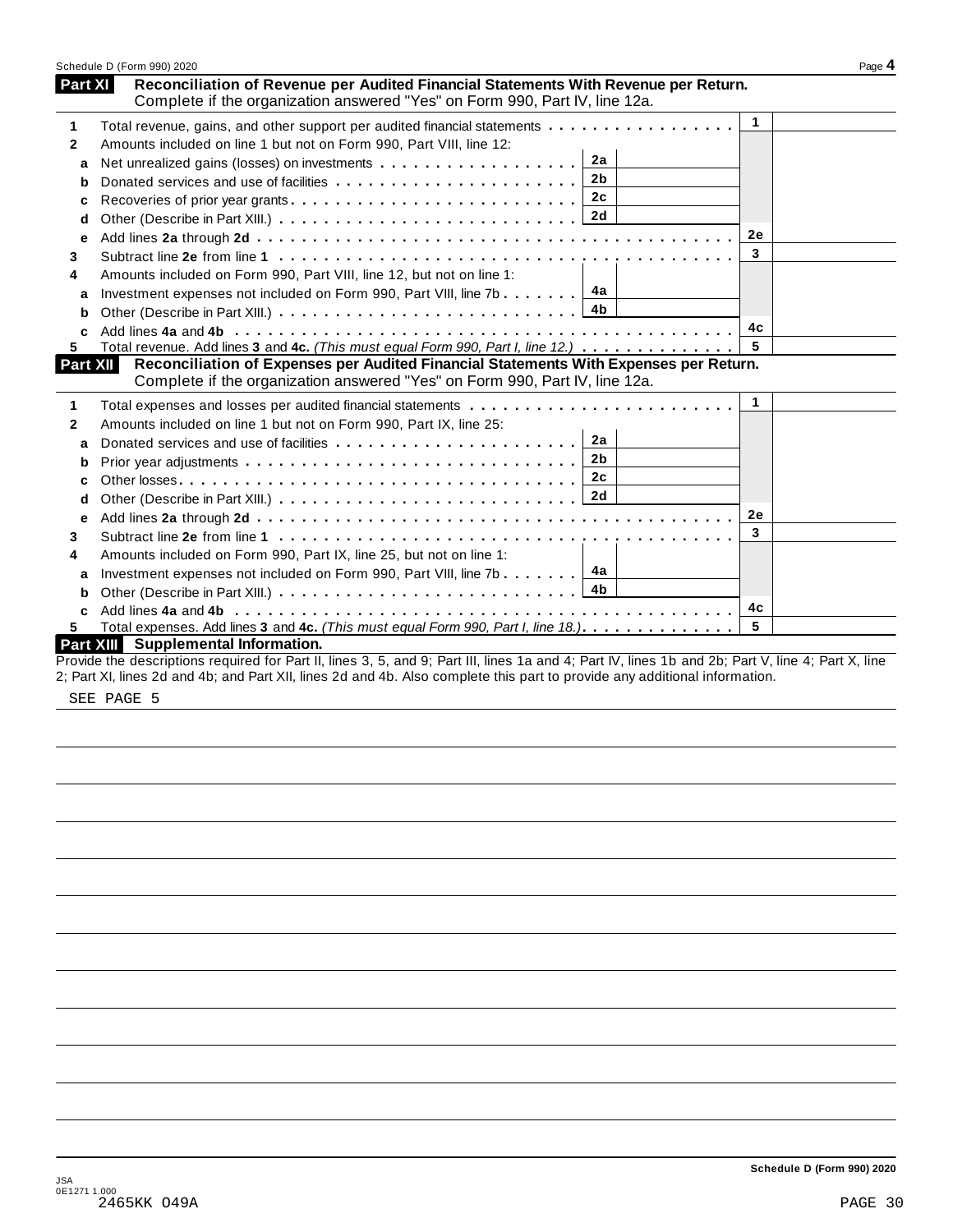#### **Part XIII Supplemental Information** *(continued)*

PART V, LINE 4:

INVESTMENT INCOME DERIVED FROM PERMANENT ENDOWMENT FUNDS AS WELL AS QUASI-ENDOWMENT AND TERM ENDOWMENT PRINCIPAL AND INVESTMENT INCOME FUNDS ARE AVAILABLE TO PROVIDE SUPPORT TO THE FLORIDA BAR FOUNDATION, INC. (SUPPORTED ORGANIZATION) TO CARRY ON ITS EXEMPT PURPOSES AS REQUIRED BY THE SUPPORTED ORGANIZATION.

PART X, LINE 2:

THE FOUNDATION AND THE ENDOWMENT IDENTIFY AND EVALUATE UNCERTAIN TAX POSITIONS, IF ANY, AND RECOGNIZE THE IMPACT OF UNCERTAIN TAX POSITIONS FOR WHICH THERE IS A LESS THAN MORE-LIKELY-THAN-NOT PROBABILITY OF THE POSTION BEING UPHELD WHEN REVIEWED BY THE RELEVANT TAXING AUTHORITY. SUCH POSITIONS ARE DEEMED TO BE UNRECOGNIZED TAX BENEFITS AND A CORRESPONDING LIABILITY IS ESTABLISHED ON THE CONSOLIDATED STATEMENTS OF FINANCIAL POSITION. THE FOUNDATION AND THE ENDOWMENT HAVE NOT RECOGNIZED A LIABILITY FOR UNCERTAIN TAX POSITIONS. IF THERE WERE AN UNRECOGNIZED TAX BENEFIT, THE FOUNDATION AND THE ENDOWMENT WOULD RECOGNIZE INTEREST ACCRUED RELATED TO UNRECOGNIZED TAX BENEFITS IN INTEREST EXPENSE AND PENALTIES IN OPERATING EXPENSES. THE FOUNDATION'S AND THE ENDOWMENT'S TAX YEARS SUBJECT TO EXAMINATION BY THE INTERNAL REVENUE SERVICE GENERALLY REMAIN OPEN FOR THREE YEARS FROM THE DATE OF FILING. THERE ARE NO OPEN INTERNAL REVENUE SERVICE EXAMINATIONS WITH THE FOUNDATION. TO DATE, THE FOUNDATION AND ENDOWMENT HAVE INCURRED NO UNRELATED BUSINESS INCOME FOR WHICH TAX IS DUE.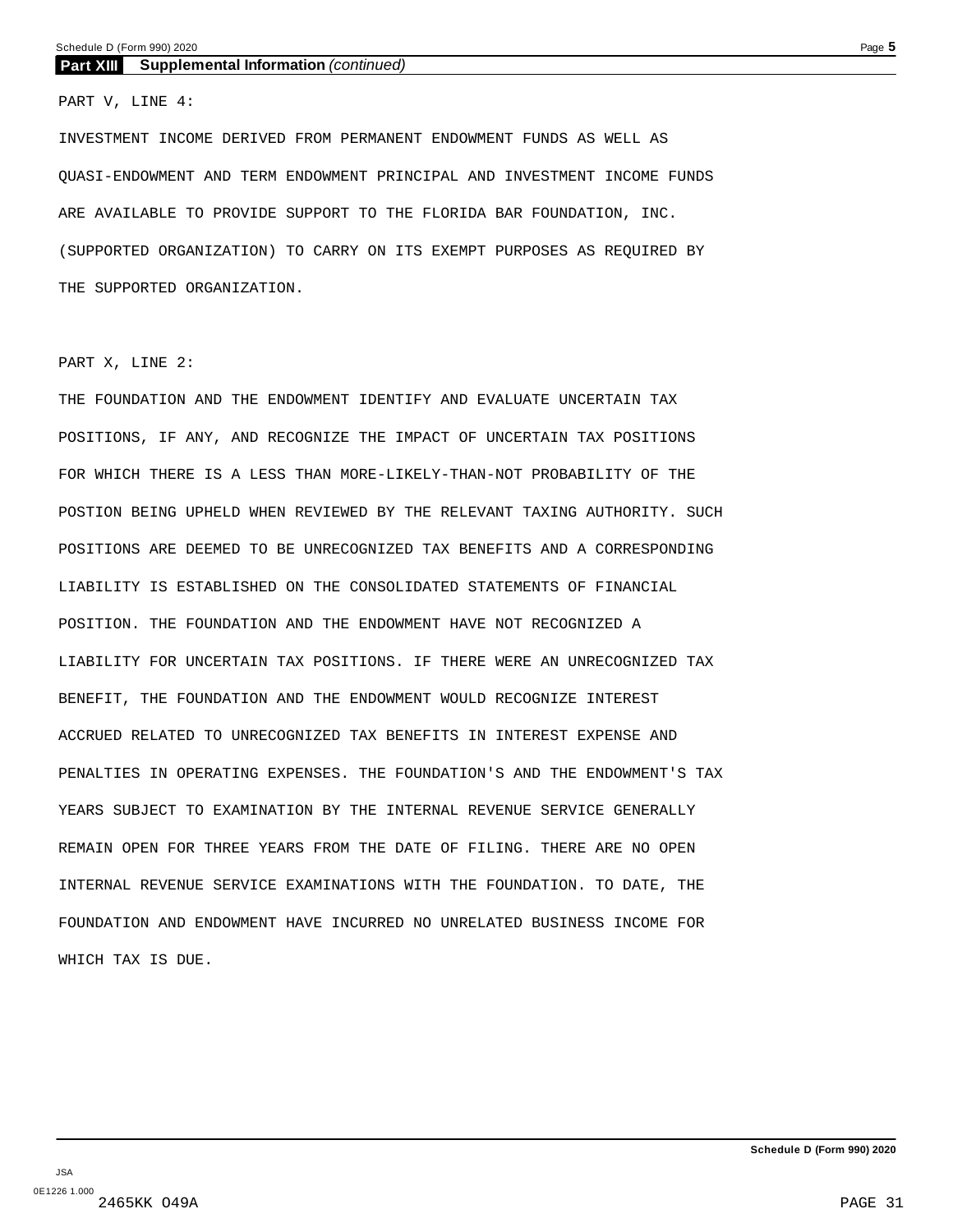| <b>SCHEDULE J</b> |                                                      | <b>Compensation Information</b>                                                                                                                                                                                     |                                                   | OMB No. 1545-0047     |                   |    |  |
|-------------------|------------------------------------------------------|---------------------------------------------------------------------------------------------------------------------------------------------------------------------------------------------------------------------|---------------------------------------------------|-----------------------|-------------------|----|--|
|                   | (Form 990)                                           | For certain Officers, Directors, Trustees, Key Employees, and Highest                                                                                                                                               |                                                   |                       |                   |    |  |
|                   |                                                      | <b>Compensated Employees</b><br>Complete if the organization answered "Yes" on Form 990, Part IV, line 23.                                                                                                          |                                                   |                       |                   |    |  |
|                   | Department of the Treasury                           | Attach to Form 990.                                                                                                                                                                                                 |                                                   | <b>Open to Public</b> |                   |    |  |
|                   | Internal Revenue Service<br>Name of the organization | Go to www.irs.gov/Form990 for instructions and the latest information.<br>THE FLORIDA BAR FOUNDATION ENDOWMENT                                                                                                      | <b>Employer identification number</b>             |                       | <b>Inspection</b> |    |  |
| TRUST             |                                                      |                                                                                                                                                                                                                     | 59-6972443                                        |                       |                   |    |  |
| Part I            |                                                      | <b>Questions Regarding Compensation</b>                                                                                                                                                                             |                                                   |                       |                   |    |  |
|                   |                                                      |                                                                                                                                                                                                                     |                                                   |                       | Yes               | No |  |
|                   |                                                      | 1a Check the appropriate box(es) if the organization provided any of the following to or for a person listed on Form                                                                                                |                                                   |                       |                   |    |  |
|                   |                                                      | 990, Part VII, Section A, line 1a. Complete Part III to provide any relevant information regarding these items.                                                                                                     |                                                   |                       |                   |    |  |
|                   |                                                      | First-class or charter travel                                                                                                                                                                                       | Housing allowance or residence for personal use   |                       |                   |    |  |
|                   |                                                      | Travel for companions                                                                                                                                                                                               | Payments for business use of personal residence   |                       |                   |    |  |
|                   |                                                      | Tax indemnification and gross-up payments<br>Health or social club dues or initiation fees                                                                                                                          |                                                   |                       |                   |    |  |
|                   |                                                      | Discretionary spending account                                                                                                                                                                                      | Personal services (such as maid, chauffeur, chef) |                       |                   |    |  |
|                   |                                                      |                                                                                                                                                                                                                     |                                                   |                       |                   |    |  |
| b                 |                                                      | If any of the boxes on line 1a are checked, did the organization follow a written policy regarding payment<br>or reimbursement or provision of all of the expenses described above? If "No," complete Part III to   |                                                   |                       |                   |    |  |
|                   |                                                      |                                                                                                                                                                                                                     |                                                   | 1b                    |                   |    |  |
| $\mathbf{2}$      |                                                      | Did the organization require substantiation prior to reimbursing or allowing expenses incurred by all                                                                                                               |                                                   |                       |                   |    |  |
|                   |                                                      | directors, trustees, and officers, including the CEO/Executive Director, regarding the items checked on line                                                                                                        |                                                   |                       |                   |    |  |
|                   |                                                      |                                                                                                                                                                                                                     |                                                   | $\mathbf{2}$          |                   |    |  |
| 3                 |                                                      | Indicate which, if any, of the following the organization used to establish the compensation of the                                                                                                                 |                                                   |                       |                   |    |  |
|                   |                                                      | organization's CEO/Executive Director. Check all that apply. Do not check any boxes for methods used by a<br>related organization to establish compensation of the CEO/Executive Director, but explain in Part III. |                                                   |                       |                   |    |  |
|                   |                                                      |                                                                                                                                                                                                                     |                                                   |                       |                   |    |  |
|                   |                                                      | Compensation committee<br>Written employment contract<br>Independent compensation consultant<br>Compensation survey or study                                                                                        |                                                   |                       |                   |    |  |
|                   |                                                      | Form 990 of other organizations                                                                                                                                                                                     | Approval by the board or compensation committee   |                       |                   |    |  |
|                   |                                                      |                                                                                                                                                                                                                     |                                                   |                       |                   |    |  |
| 4                 |                                                      | During the year, did any person listed on Form 990, Part VII, Section A, line 1a, with respect to the filing<br>organization or a related organization:                                                             |                                                   |                       |                   |    |  |
| а                 |                                                      |                                                                                                                                                                                                                     |                                                   | 4a                    |                   |    |  |
| b                 |                                                      | Participate in or receive payment from a supplemental nonqualified retirement plan?                                                                                                                                 |                                                   | 4b                    |                   |    |  |
| c                 |                                                      | Participate in or receive payment from an equity-based compensation arrangement?                                                                                                                                    |                                                   | 4c                    |                   |    |  |
|                   |                                                      | If "Yes" to any of lines 4a-c, list the persons and provide the applicable amounts for each item in Part III.                                                                                                       |                                                   |                       |                   |    |  |
|                   |                                                      |                                                                                                                                                                                                                     |                                                   |                       |                   |    |  |
|                   |                                                      | Only section $501(c)(3)$ , $501(c)(4)$ , and $501(c)(29)$ organizations must complete lines 5-9.                                                                                                                    |                                                   |                       |                   |    |  |
| 5                 |                                                      | For persons listed on Form 990, Part VII, Section A, line 1a, did the organization pay or accrue any                                                                                                                |                                                   |                       |                   |    |  |
|                   |                                                      | compensation contingent on the revenues of:                                                                                                                                                                         |                                                   |                       |                   |    |  |
| а                 |                                                      |                                                                                                                                                                                                                     |                                                   | 5a                    |                   |    |  |
| b                 |                                                      |                                                                                                                                                                                                                     |                                                   | 5b                    |                   |    |  |
|                   |                                                      | If "Yes" on line 5a or 5b, describe in Part III.                                                                                                                                                                    |                                                   |                       |                   |    |  |
| 6                 |                                                      | For persons listed on Form 990, Part VII, Section A, line 1a, did the organization pay or accrue any                                                                                                                |                                                   |                       |                   |    |  |
|                   |                                                      | compensation contingent on the net earnings of:                                                                                                                                                                     |                                                   |                       |                   |    |  |
| а                 |                                                      |                                                                                                                                                                                                                     |                                                   | 6a<br>6b              |                   |    |  |
| b                 |                                                      | If "Yes" on line 6a or 6b, describe in Part III.                                                                                                                                                                    |                                                   |                       |                   |    |  |
|                   |                                                      |                                                                                                                                                                                                                     |                                                   |                       |                   |    |  |
| 7                 |                                                      | For persons listed on Form 990, Part VII, Section A, line 1a, did the organization provide any nonfixed<br>payments not described on lines 5 and 6? If "Yes," describe in Part III.                                 |                                                   | 7                     |                   |    |  |
| 8                 |                                                      | Were any amounts reported on Form 990, Part VII, paid or accrued pursuant to a contract that was subject                                                                                                            |                                                   |                       |                   |    |  |
|                   |                                                      | to the initial contract exception described in Regulations section 53.4958-4(a)(3)? If "Yes," describe                                                                                                              |                                                   |                       |                   |    |  |
|                   |                                                      |                                                                                                                                                                                                                     |                                                   | 8                     |                   |    |  |
| 9                 |                                                      | If "Yes" on line 8, did the organization also follow the rebuttable presumption procedure described in                                                                                                              |                                                   |                       |                   |    |  |
|                   |                                                      |                                                                                                                                                                                                                     |                                                   | 9                     |                   |    |  |

**For Paperwork Reduction Act Notice, see the Instructions for Form 990. Schedule J (Form 990) 2020**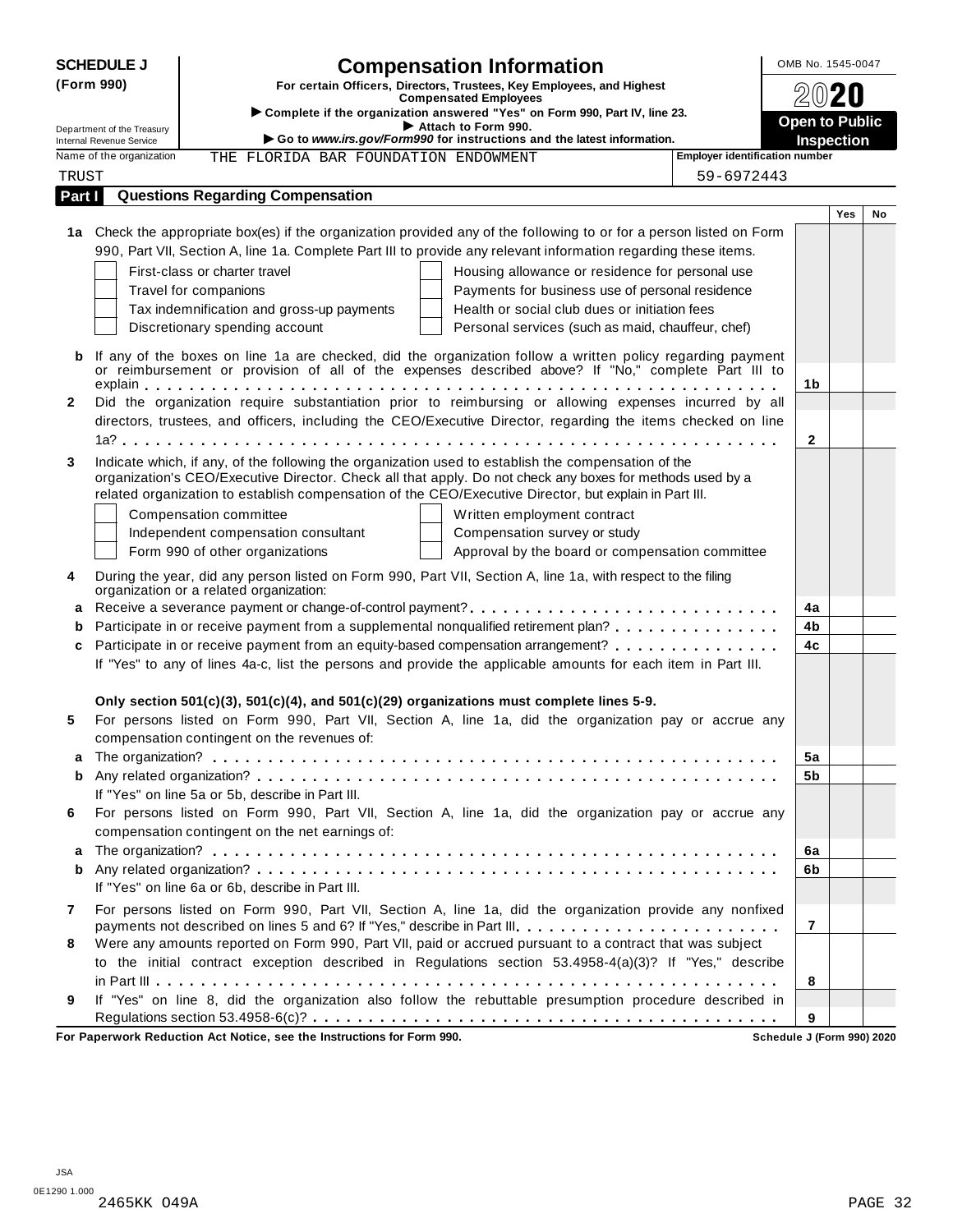### **Part II Officers, Directors, Trustees, Key Employees, and Highest Compensated Employees.** Use duplicate copies ifadditional space is needed.

For each individual whose compensation must be reported on Schedule J, report compensation from the organization on row (i) and from related organizations, described in the instructions, on row (ii). Do not list any individuals that aren't listed on Form 990, Part VII.

Note: The sum of columns (B)(i)-(iii) for each listed individual must equal the total amount of Form 990, Part VII, Section A, line 1a, applicable column (D) and (E) amounts for that individual.

|                    |                              |                          | (B) Breakdown of W-2 and/or 1099-MISC compensation |                                           | (C) Retirement and             | (D) Nontaxable   | (E) Total of columns | (F) Compensation                                           |  |
|--------------------|------------------------------|--------------------------|----------------------------------------------------|-------------------------------------------|--------------------------------|------------------|----------------------|------------------------------------------------------------|--|
| (A) Name and Title |                              | (i) Base<br>compensation | (ii) Bonus & incentive<br>compensation             | (iii) Other<br>reportable<br>compensation | other deferred<br>compensation | benefits         | $(B)(i)-(D)$         | in column (B) reported<br>as deferred on prior<br>Form 990 |  |
| LOU ANN POWELL     | (i)                          | $\overline{0}$ .         | $0$ .                                              | $\overline{0}$ .                          | $\overline{0}$ .               | $\overline{0}$ . | $\overline{0}$ .     | $\overline{0}$ .                                           |  |
| 1SECRETARY         | (ii)                         | 163,068                  | $\overline{0}$ .                                   | 1,188.                                    | $\overline{0}$ .               | $\overline{0}$ . | 164, 256.            | $\overline{0}$ .                                           |  |
|                    | (i)                          |                          |                                                    |                                           |                                |                  |                      |                                                            |  |
| $\overline{2}$     | (ii)                         |                          |                                                    |                                           |                                |                  |                      |                                                            |  |
|                    | (i)                          |                          |                                                    |                                           |                                |                  |                      |                                                            |  |
| $\mathbf{3}$       | (ii)                         |                          |                                                    |                                           |                                |                  |                      |                                                            |  |
|                    | (i)                          |                          |                                                    |                                           |                                |                  |                      |                                                            |  |
| -4                 | (ii)                         |                          |                                                    |                                           |                                |                  |                      |                                                            |  |
|                    | (i)                          |                          |                                                    |                                           |                                |                  |                      |                                                            |  |
| $\sqrt{5}$         | (ii)                         |                          |                                                    |                                           |                                |                  |                      |                                                            |  |
|                    | (i)                          |                          |                                                    |                                           |                                |                  |                      |                                                            |  |
| 6                  | (ii)                         |                          |                                                    |                                           |                                |                  |                      |                                                            |  |
|                    | (i)                          |                          |                                                    |                                           |                                |                  |                      |                                                            |  |
| $\overline{7}$     | (ii)                         |                          |                                                    |                                           |                                |                  |                      |                                                            |  |
|                    | (i)                          |                          |                                                    |                                           |                                |                  |                      |                                                            |  |
| 8                  | (i)                          |                          |                                                    |                                           |                                |                  |                      |                                                            |  |
|                    | $\qquad \qquad \textbf{(i)}$ |                          |                                                    |                                           |                                |                  |                      |                                                            |  |
| 9                  | (ii)                         |                          |                                                    |                                           |                                |                  |                      |                                                            |  |
|                    | (i)                          |                          |                                                    |                                           |                                |                  |                      |                                                            |  |
| 10                 | (ii)                         |                          |                                                    |                                           |                                |                  |                      |                                                            |  |
|                    | (i)                          |                          |                                                    |                                           |                                |                  |                      |                                                            |  |
| 11                 | (ii)                         |                          |                                                    |                                           |                                |                  |                      |                                                            |  |
|                    | (i)                          |                          |                                                    |                                           |                                |                  |                      |                                                            |  |
| $12$               | (ii)                         |                          |                                                    |                                           |                                |                  |                      |                                                            |  |
|                    | (i)                          |                          |                                                    |                                           |                                |                  |                      |                                                            |  |
| 13                 | (ii)                         |                          |                                                    |                                           |                                |                  |                      |                                                            |  |
|                    | (i)                          |                          |                                                    |                                           |                                |                  |                      |                                                            |  |
| 14                 | (ii)                         |                          |                                                    |                                           |                                |                  |                      |                                                            |  |
|                    | (i)                          |                          |                                                    |                                           |                                |                  |                      |                                                            |  |
| 15                 | (ii)                         |                          |                                                    |                                           |                                |                  |                      |                                                            |  |
|                    | (i)                          |                          |                                                    |                                           |                                |                  |                      |                                                            |  |
| $16$               | (ii)                         |                          |                                                    |                                           |                                |                  |                      |                                                            |  |

**Schedule J (Form 990) 2020**

JSA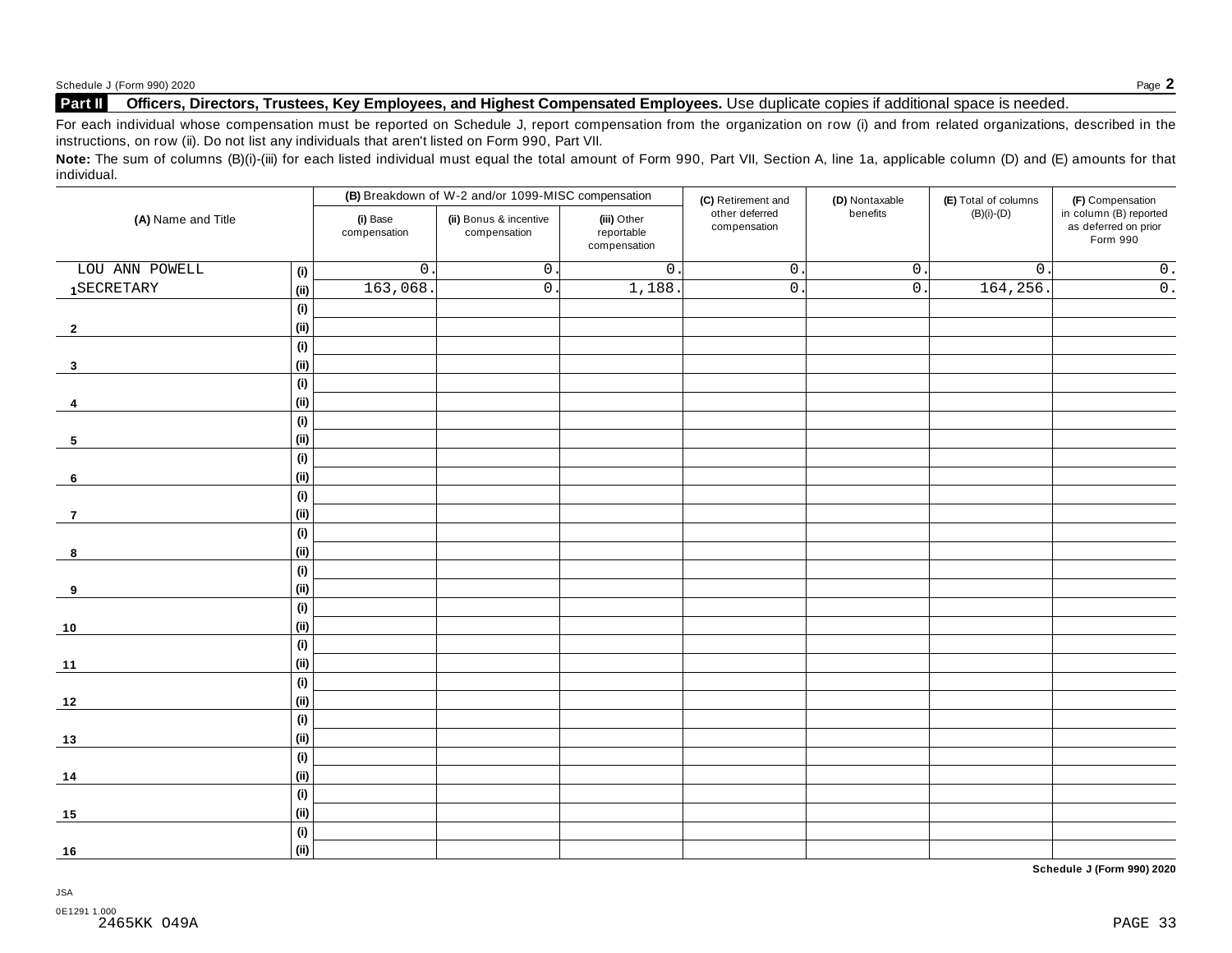Department of the Treasury

### **SCHEDULE O** Supplemental Information to Form 990 or 990-EZ DAMB No. 1545-0047

**(Form 990 or 990-EZ) Complete to provide information for responses to specific questions on** plete to provide information for responses to specific questions on  $\mathbb{Z} \oplus \mathbb{Z}$ I **Attach to Form <sup>990</sup> or 990-EZ. Open to Public**



| <b>PUPUL MILLION WILD THOUGHTY</b><br>Internal Revenue Service |  |                                      | Information about Schedule O (Form 990 or 990-EZ) and its instructions is at www.irs.gov/form990. |            | <b>Inspection</b>                     |
|----------------------------------------------------------------|--|--------------------------------------|---------------------------------------------------------------------------------------------------|------------|---------------------------------------|
| Name of the organization                                       |  | THE FLORIDA BAR FOUNDATION ENDOWMENT |                                                                                                   |            | <b>Employer identification number</b> |
| TRUST                                                          |  |                                      |                                                                                                   | 59-6972443 |                                       |

FORM 990, PART VI, SECTION B, LINE 11:

FORM 990 FOR THE FLORIDA BAR FOUNDATION ENDOWMENT TRUST'S FISCAL YEAR ENDED JUNE 30, 2021 WAS SENT BY E-MAIL TO THE TRUSTEES BEFORE FILING. THE TRUSTEES WERE ASKED TO ACKNOWLEDGE RECEIPT OF THE FORM 990 AND INVITED TO CONTACT THE FOUNDATION'S CFO WITH ANY QUESTIONS OR CONCERNS.

#### FORM 990, PART VI, SECTION C, LINE 19:

FORM 990 AND THE CONSOLIDATED FINANCIAL STATEMENTS OF THE FLORIDA BAR FOUNDATION, INC. AND THE FLORIDA BAR FOUNDATION ENDOWMENT TRUST ARE AVAILABLE TO THE PUBLIC UPON REQUEST OR THROUGH THE FLORIDA BAR FOUNDATION'S WEBSITE. THE GOVERNING DOCUMENTS OF THE FLORIDA BAR FOUNDATION ENDOWMENT TRUST ARE AVAILABLE UPON REQUEST IN PERSON OR BY TELEPHONE, MAIL, OR E-MAIL.

#### FORM 990, PART XII, LINE 2C:

THE FLORIDA BAR FOUNDATION ENDOWMENT TRUST'S FINANCIAL STATEMENTS ARE CONSOLIDATED WITH THE FLORIDA BAR FOUNDATION'S FINANCIAL STATEMENTS. THE CONSOLIDATED FINANCIAL STATEMENTS ARE AUDITED BY INDEPENDENT ACCOUNTANTS. THE AUDIT COMMITTEE OF THE FLORIDA BAR FOUNDATION, INC. HAS OVERSIGHT RESPONSIBILITY FOR THE AUDIT AND SELECTION OF THE INDEPENDENT AUDITORS AS THE ENDOWMENT TRUST HAS NO COMMITTEES.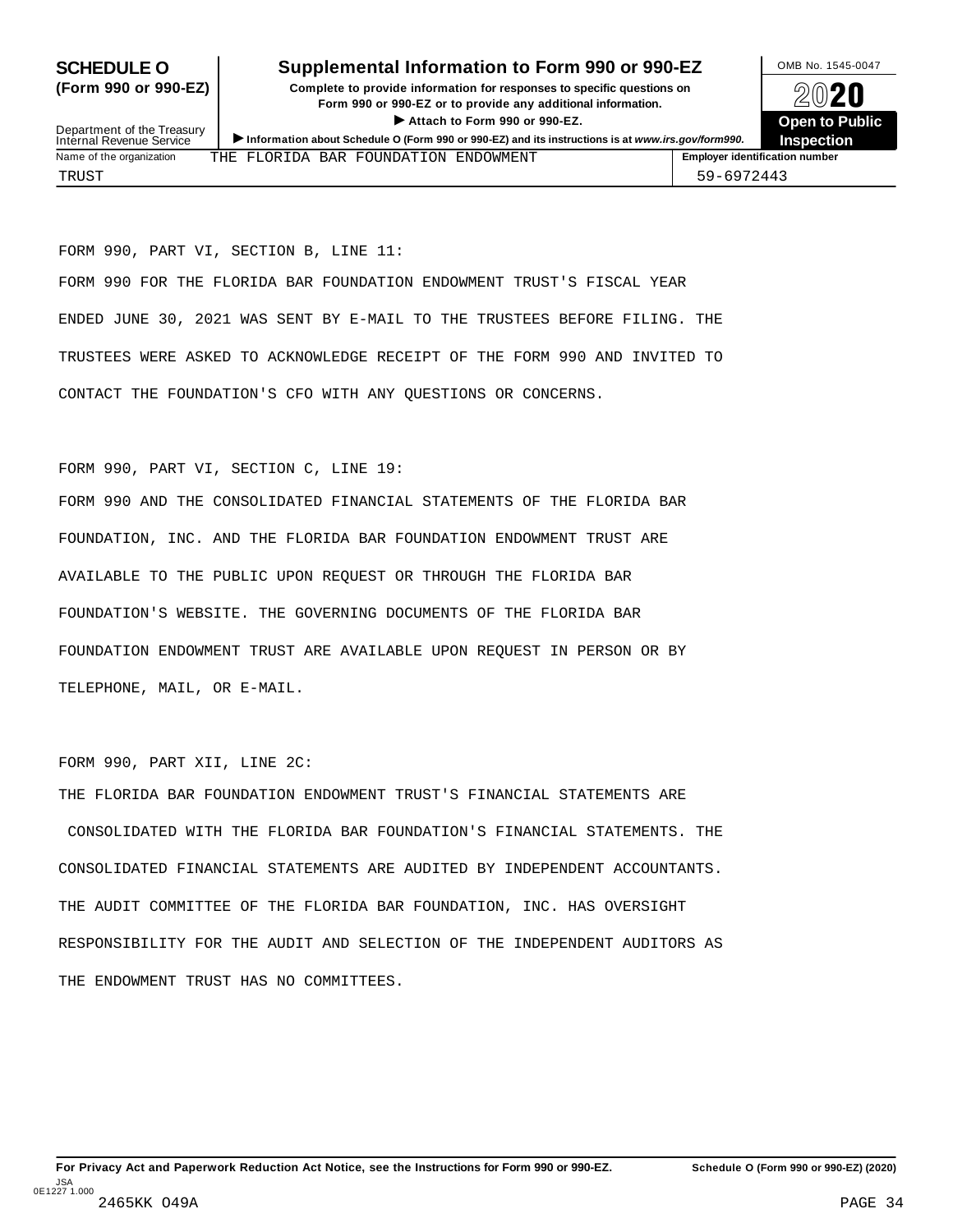|  | (Form 990 |  |
|--|-----------|--|
|  |           |  |

## OMB No. 1545-0047 **SCHEDULE R (Form 990) Related Organizations and Unrelated Partnerships**

 $\triangleright$  Complete if the organization answered "Yes" on Form 990, Part IV, line 33, 34, 35b, 36, or 37.  $\angle$  **COLO**<br>  $\angle$  Attach to Form 990.<br>  $\angle$  Attach to Form 990.

**Inspection**

Department of the Treasury

Department of the Treasury<br>Internal Revenue Service **Department of the Treasury** Open to Public<br>Name of the organization THE FLORIDA BAR FOUNDATION ENDOWMENT

TRUST 59-6972443

#### **Part I Identification of Disregarded Entities.** Complete if the organization answered "Yes" on Form 990, Part IV, line 33.

THE FLORIDA BAR FOUNDATION ENDOWMENT

| (a)<br>Name, address, and EIN (if applicable) of disregarded entity | (b)<br>Primary activity | (c)<br>Legal domicile (state<br>or foreign country) | (d)<br>Total income | (e)<br>End-of-year assets | (f)<br>Direct controlling<br>entity |
|---------------------------------------------------------------------|-------------------------|-----------------------------------------------------|---------------------|---------------------------|-------------------------------------|
| (1)                                                                 |                         |                                                     |                     |                           |                                     |
| (2)                                                                 |                         |                                                     |                     |                           |                                     |
| (3)                                                                 |                         |                                                     |                     |                           |                                     |
| (4)                                                                 |                         |                                                     |                     |                           |                                     |
| (5)                                                                 |                         |                                                     |                     |                           |                                     |
| (6)                                                                 |                         |                                                     |                     |                           |                                     |

#### **Identification of Related Tax-Exempt Organizations.** Complete if the organization answered "Yes" on Form 990, Part IV, line 34, because it had **Part II** one or more related tax-exempt organizations during the tax year.

| (a)<br>Name, address, and EIN of related organization             | (b)<br>Primary activity | (c)<br>Legal domicile (state  <br>or foreign country) | (d)<br>Exempt Code section | (e)<br>Public charity status<br>(if section $501(c)(3)$ ) | (f)<br>Direct controlling<br>entity | (g)<br>Section 512(b)(13)<br>controlled<br>entity? |    |
|-------------------------------------------------------------------|-------------------------|-------------------------------------------------------|----------------------------|-----------------------------------------------------------|-------------------------------------|----------------------------------------------------|----|
|                                                                   |                         |                                                       |                            |                                                           |                                     | Yes                                                | No |
| (1) THE FLORIDA BAR FOUNDATION, INC.<br>$\overline{59} - 1004604$ |                         |                                                       |                            |                                                           |                                     |                                                    |    |
| SUITE 195 MAITLAND, FL 327<br>875 CONCOURSE PARKWAY SOUTH         | SUPPORT                 | FL                                                    | 501(C)(3)                  | 10                                                        | N/A                                 |                                                    | Χ  |
| (2)                                                               |                         |                                                       |                            |                                                           |                                     |                                                    |    |
|                                                                   |                         |                                                       |                            |                                                           |                                     |                                                    |    |
| (3)                                                               |                         |                                                       |                            |                                                           |                                     |                                                    |    |
|                                                                   |                         |                                                       |                            |                                                           |                                     |                                                    |    |
| (4)                                                               |                         |                                                       |                            |                                                           |                                     |                                                    |    |
|                                                                   |                         |                                                       |                            |                                                           |                                     |                                                    |    |
| (5)                                                               |                         |                                                       |                            |                                                           |                                     |                                                    |    |
|                                                                   |                         |                                                       |                            |                                                           |                                     |                                                    |    |
| (6)                                                               |                         |                                                       |                            |                                                           |                                     |                                                    |    |
|                                                                   |                         |                                                       |                            |                                                           |                                     |                                                    |    |
| (7)                                                               |                         |                                                       |                            |                                                           |                                     |                                                    |    |
|                                                                   |                         |                                                       |                            |                                                           |                                     |                                                    |    |

**For Paperwork Reduction Act Notice, see the Instructions for Form 990. Schedule R (Form 990) 2020**

JSA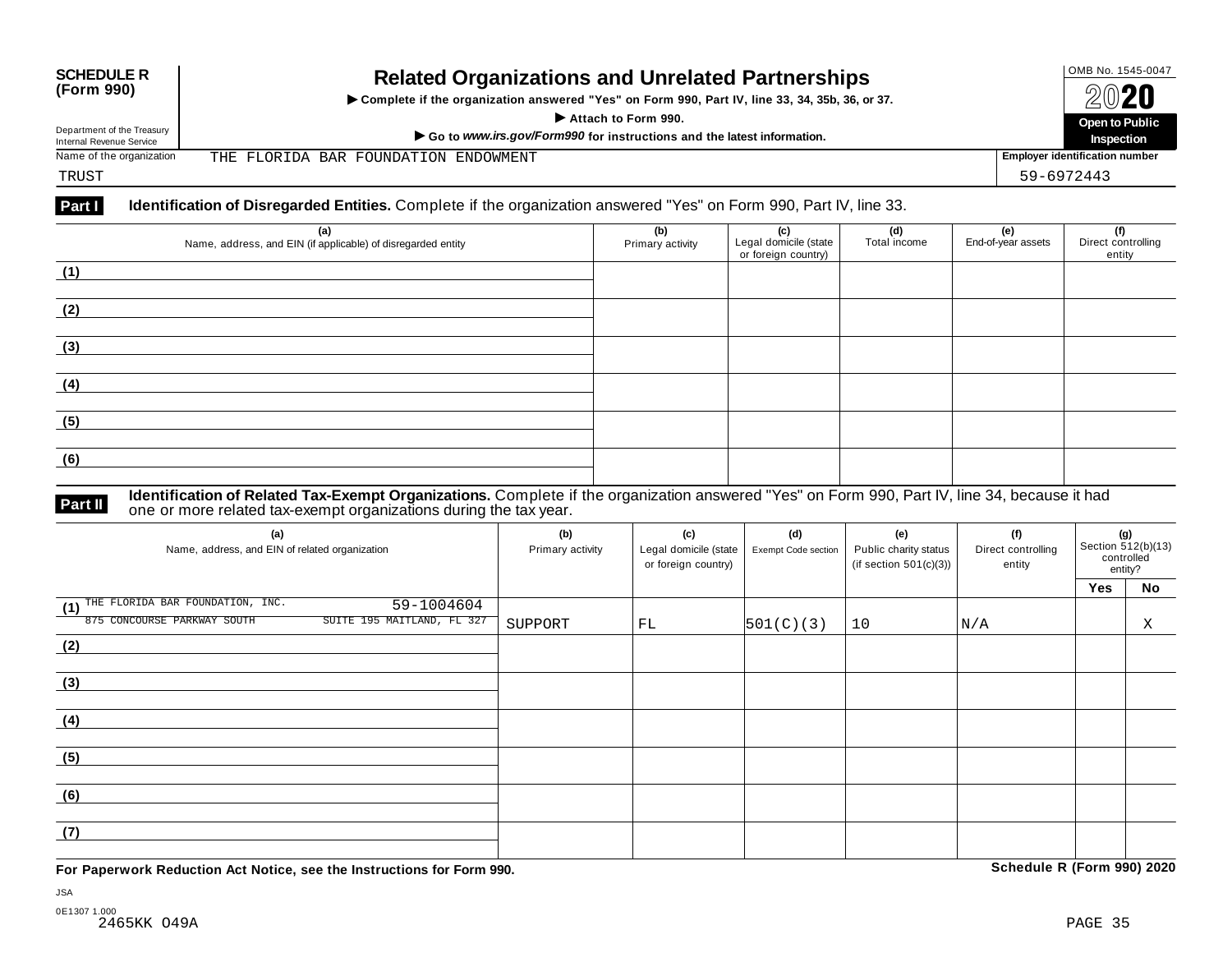Schedule <sup>R</sup> (Form 990) <sup>2020</sup> Page **2**

**Part III** Identification of Related Organizations Taxable as a Partnership. Complete if the organization answered "Yes" on Form 990, Part IV, line 34,<br>because it had one or more related organizations treated as a partners

| (a)<br>Name, address, and EIN of<br>related organization | (b)<br>Primary activity | (c)<br>Legal<br>domicile<br>(state or<br>foreign<br>country) | (d)<br>Direct controlling<br>entity | (e)<br>Predominant<br>income (related,<br>unrelated,<br>excluded from<br>tax under<br>sections 512 - 514) | (f)<br>Share of total<br>income | (g)<br>Share of end-of-<br>year assets | (h)<br>Disproportionate<br>allocations? |  |  |  |        |  |  |  |  |  | (i)<br>Code V - UBI<br>amount in box 20<br>of Schedule K-1<br>(Form 1065) | (i)<br>General or<br>managing<br>partner? |  | (k)<br>Percentage<br>ownership |
|----------------------------------------------------------|-------------------------|--------------------------------------------------------------|-------------------------------------|-----------------------------------------------------------------------------------------------------------|---------------------------------|----------------------------------------|-----------------------------------------|--|--|--|--------|--|--|--|--|--|---------------------------------------------------------------------------|-------------------------------------------|--|--------------------------------|
|                                                          |                         |                                                              |                                     |                                                                                                           |                                 |                                        | Yes No                                  |  |  |  | Yes No |  |  |  |  |  |                                                                           |                                           |  |                                |
| (1)                                                      |                         |                                                              |                                     |                                                                                                           |                                 |                                        |                                         |  |  |  |        |  |  |  |  |  |                                                                           |                                           |  |                                |
| (2)                                                      |                         |                                                              |                                     |                                                                                                           |                                 |                                        |                                         |  |  |  |        |  |  |  |  |  |                                                                           |                                           |  |                                |
| (3)                                                      |                         |                                                              |                                     |                                                                                                           |                                 |                                        |                                         |  |  |  |        |  |  |  |  |  |                                                                           |                                           |  |                                |
| (4)                                                      |                         |                                                              |                                     |                                                                                                           |                                 |                                        |                                         |  |  |  |        |  |  |  |  |  |                                                                           |                                           |  |                                |
| (5)                                                      |                         |                                                              |                                     |                                                                                                           |                                 |                                        |                                         |  |  |  |        |  |  |  |  |  |                                                                           |                                           |  |                                |
| (6)                                                      |                         |                                                              |                                     |                                                                                                           |                                 |                                        |                                         |  |  |  |        |  |  |  |  |  |                                                                           |                                           |  |                                |
| (7)                                                      |                         |                                                              |                                     |                                                                                                           |                                 |                                        |                                         |  |  |  |        |  |  |  |  |  |                                                                           |                                           |  |                                |

# **Part IV** Identification of Related Organizations Taxable as a Corporation or Trust. Complete if the organization answered "Yes" on Form 990, Part IV,<br>line 34, because it had one or more related organizations treated as a

| (a)<br>Name, address, and EIN of related organization | (b)<br>Primary activity | (c)<br>Legal domicile<br>(state or foreign<br>country) | (d)<br>Direct controlling<br>entity | (e)<br>Type of entity<br>(C corp, S corp, or trust) | (f)<br>Share of total<br>income | (g) (h) $\frac{1}{\sqrt{3}}$ (i) $\frac{1}{\sqrt{3}}$ (i) $\frac{1}{\sqrt{3}}$ (i) $\frac{1}{\sqrt{3}}$ (b) $\frac{1}{\sqrt{3}}$ (c) $\frac{1}{\sqrt{3}}$ (c) $\frac{1}{\sqrt{3}}$ (c) $\frac{1}{\sqrt{3}}$ (c) $\frac{1}{\sqrt{3}}$ (c) $\frac{1}{\sqrt{3}}$ (c) $\frac{1}{\sqrt{3}}$ (c) $\frac{1}{\sqrt{3}}$ (c) $\frac{1}{\sqrt{$ |        |  |
|-------------------------------------------------------|-------------------------|--------------------------------------------------------|-------------------------------------|-----------------------------------------------------|---------------------------------|---------------------------------------------------------------------------------------------------------------------------------------------------------------------------------------------------------------------------------------------------------------------------------------------------------------------------------------|--------|--|
| (1)                                                   |                         |                                                        |                                     |                                                     |                                 |                                                                                                                                                                                                                                                                                                                                       | Yes No |  |
|                                                       |                         |                                                        |                                     |                                                     |                                 |                                                                                                                                                                                                                                                                                                                                       |        |  |
| (2)                                                   |                         |                                                        |                                     |                                                     |                                 |                                                                                                                                                                                                                                                                                                                                       |        |  |
| (3)                                                   |                         |                                                        |                                     |                                                     |                                 |                                                                                                                                                                                                                                                                                                                                       |        |  |
| (4)                                                   |                         |                                                        |                                     |                                                     |                                 |                                                                                                                                                                                                                                                                                                                                       |        |  |
| (5)                                                   |                         |                                                        |                                     |                                                     |                                 |                                                                                                                                                                                                                                                                                                                                       |        |  |
| (6)                                                   |                         |                                                        |                                     |                                                     |                                 |                                                                                                                                                                                                                                                                                                                                       |        |  |
| (7)                                                   |                         |                                                        |                                     |                                                     |                                 |                                                                                                                                                                                                                                                                                                                                       |        |  |

**Schedule R (Form 990) 2020**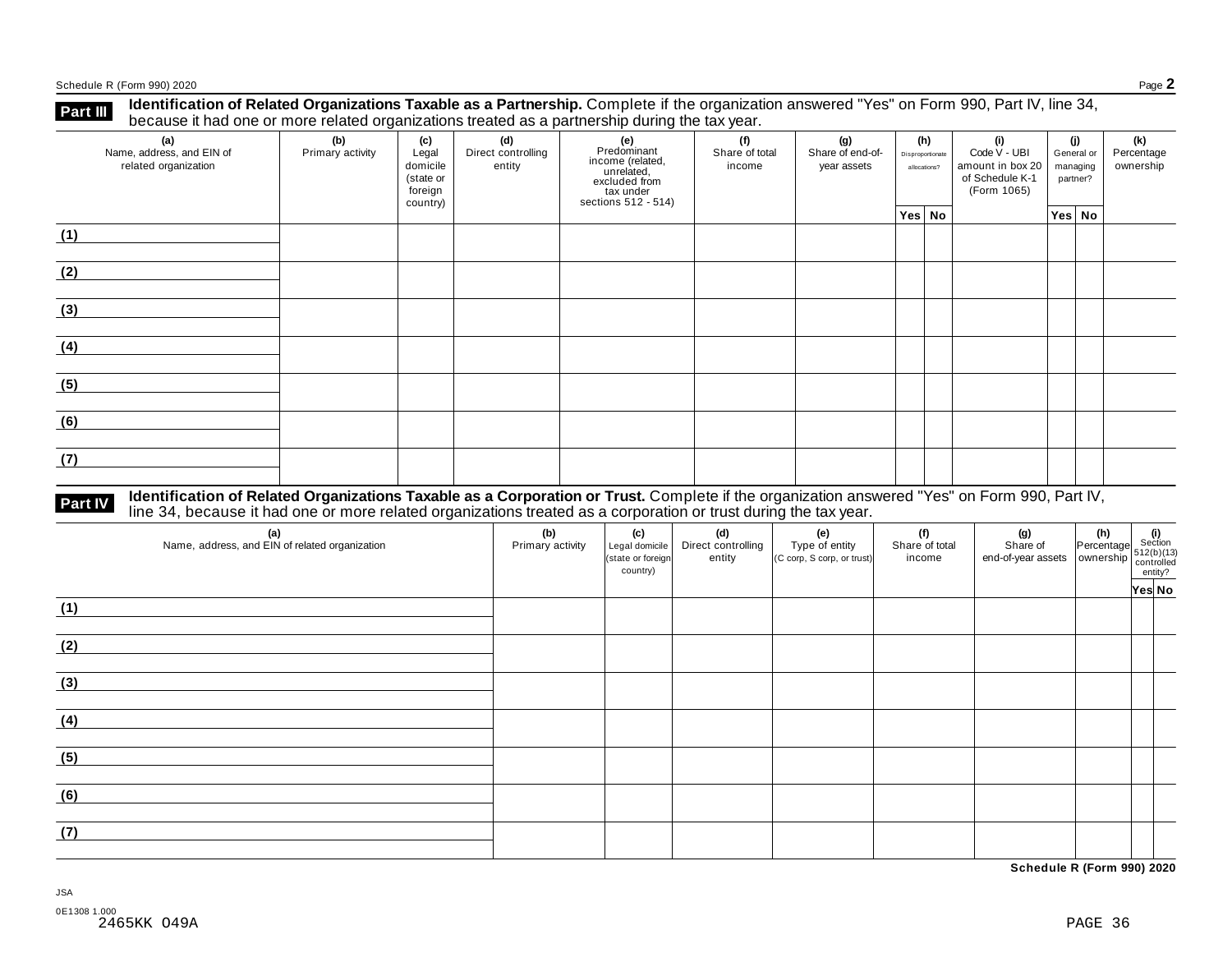| <b>Part V</b> | Transactions With Related Organizations. Complete if the organization answered "Yes" on Form 990, Part IV, line 34, 35b, or 36.                                              |                                    |                        |                                                 |                |                         |
|---------------|------------------------------------------------------------------------------------------------------------------------------------------------------------------------------|------------------------------------|------------------------|-------------------------------------------------|----------------|-------------------------|
|               | Note: Complete line 1 if any entity is listed in Parts II, III, or IV of this schedule.                                                                                      |                                    |                        |                                                 |                | Yes   No                |
|               | During the tax year, did the organization engage in any of the following transactions with one or more related organizations listed in Parts II-IV?                          |                                    |                        |                                                 |                |                         |
|               |                                                                                                                                                                              |                                    |                        | 1a                                              |                | X                       |
|               |                                                                                                                                                                              |                                    |                        | 1 <sub>b</sub>                                  |                | $\overline{X}$          |
|               |                                                                                                                                                                              |                                    |                        |                                                 | 1c             | $\mathbf{X}$            |
|               |                                                                                                                                                                              |                                    |                        | 1 <sub>d</sub>                                  |                | X                       |
|               |                                                                                                                                                                              |                                    |                        | 1e                                              |                | $\overline{X}$          |
| f             |                                                                                                                                                                              |                                    |                        | 1f                                              |                | X                       |
| g             |                                                                                                                                                                              |                                    |                        | 1 <sub>g</sub>                                  |                | $\overline{\mathbf{x}}$ |
|               |                                                                                                                                                                              |                                    |                        | 1 <sub>h</sub>                                  |                | $\overline{\text{X}}$   |
|               |                                                                                                                                                                              |                                    |                        | 11                                              |                | $\overline{\mathbf{x}}$ |
|               |                                                                                                                                                                              |                                    |                        |                                                 | 1j             | $\overline{X}$          |
|               |                                                                                                                                                                              |                                    |                        | 1 <sub>k</sub>                                  |                | X                       |
|               |                                                                                                                                                                              |                                    |                        | 11                                              |                | $\overline{\mathbf{x}}$ |
|               |                                                                                                                                                                              |                                    |                        | 1m                                              |                | $\mathbf{X}$            |
|               |                                                                                                                                                                              |                                    |                        |                                                 | 1n             | $\mathbf{X}$            |
|               |                                                                                                                                                                              |                                    |                        |                                                 | 1 <sub>o</sub> | $\,$ X                  |
|               |                                                                                                                                                                              |                                    |                        |                                                 |                |                         |
|               |                                                                                                                                                                              |                                    |                        | 1p                                              |                | X                       |
|               |                                                                                                                                                                              |                                    |                        | 1 <sub>q</sub>                                  |                | $\overline{\mathbf{x}}$ |
|               |                                                                                                                                                                              |                                    |                        | 1r                                              |                | X                       |
|               |                                                                                                                                                                              |                                    |                        |                                                 | 1s             | $\mathbf X$             |
|               | If the answer to any of the above is "Yes," see the instructions for information on who must complete this line, including covered relationships and transaction thresholds. |                                    |                        |                                                 |                |                         |
|               | (a)<br>Name of related organization                                                                                                                                          | (b)<br>Transaction<br>type $(a-s)$ | (c)<br>Amount involved | (d)<br>Method of determining<br>amount involved |                |                         |
| (1)           | THE FLORIDA BAR FOUNDATION, INC.                                                                                                                                             | $\mathsf{C}$                       | 9,180.                 | CASH                                            |                |                         |
| (2)           | THE FLORIDA BAR FOUNDATION, INC.                                                                                                                                             | S                                  | 34,471.                | CASH                                            |                |                         |
| (3)           |                                                                                                                                                                              |                                    |                        |                                                 |                |                         |
|               |                                                                                                                                                                              |                                    |                        |                                                 |                |                         |
| (4)           |                                                                                                                                                                              |                                    |                        |                                                 |                |                         |
| (5)           |                                                                                                                                                                              |                                    |                        |                                                 |                |                         |
| (6)           |                                                                                                                                                                              |                                    |                        |                                                 |                |                         |
| <b>JSA</b>    |                                                                                                                                                                              |                                    |                        | Schedule R (Form 990) 2020                      |                |                         |
| 0E1309 1.000  | 2465KK 049A                                                                                                                                                                  |                                    |                        | PAGE 37                                         |                |                         |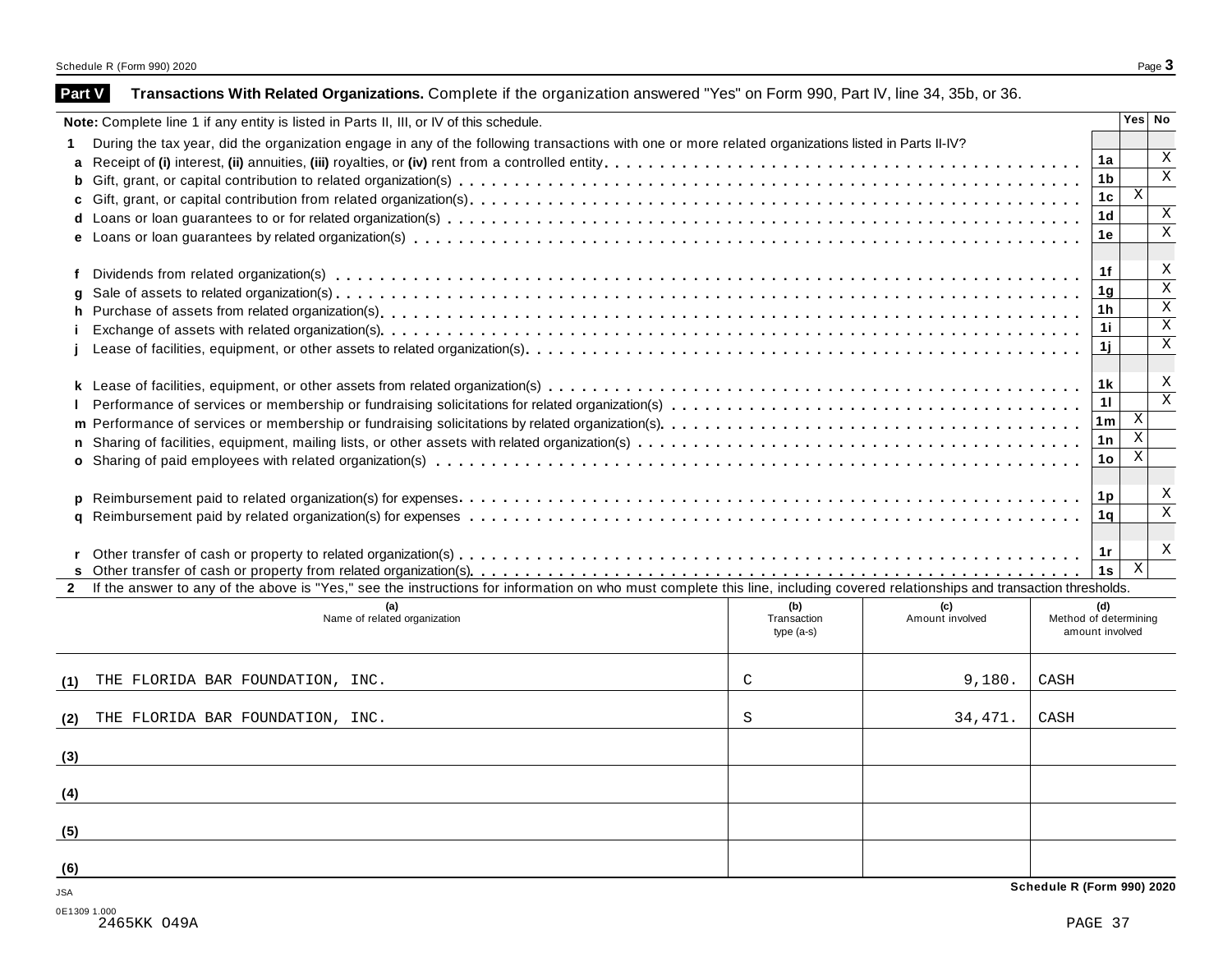### **Part VI Unrelated Organizations Taxable as a Partnership.** Complete if the organization answered "Yes" on Form 990, Part IV, line 37.

Provide the following information for each entity taxed as a partnership through which the organization conducted more than five percent of its activities (measured by total assets or gross revenue) that was not a related organization. See instructions regarding exclusion for certain investment partnerships.

| (a)<br>Name, address, and EIN of entity | (b)<br>Primary activity | (c)<br>Legal domicile<br>(state or foreign<br>country) | (d)<br>Predominant<br>income (related, Are all par<br>unrelated, excluded section<br>from tax under organizat<br>sections 512 - 514)<br>Yes | Are all partners<br>section<br>501(c)(3)<br>organizations? |    | . .<br>(f)<br>Share of<br>total income | (g)<br>Share of<br>end-of-year<br>assets | (h)<br>Disproportionate<br>allocations? |        | (i)<br>Code V - UBI<br>amount in box 20<br>of Schedule K-1<br>(Form 1065) |               | (i)<br>General or Percentage<br>managing ownership<br>partner? |
|-----------------------------------------|-------------------------|--------------------------------------------------------|---------------------------------------------------------------------------------------------------------------------------------------------|------------------------------------------------------------|----|----------------------------------------|------------------------------------------|-----------------------------------------|--------|---------------------------------------------------------------------------|---------------|----------------------------------------------------------------|
|                                         |                         |                                                        |                                                                                                                                             |                                                            | No |                                        |                                          |                                         | Yes No |                                                                           | $Yes \mid No$ |                                                                |
| (1)                                     |                         |                                                        |                                                                                                                                             |                                                            |    |                                        |                                          |                                         |        |                                                                           |               |                                                                |
| (2)                                     |                         |                                                        |                                                                                                                                             |                                                            |    |                                        |                                          |                                         |        |                                                                           |               |                                                                |
| (3)                                     |                         |                                                        |                                                                                                                                             |                                                            |    |                                        |                                          |                                         |        |                                                                           |               |                                                                |
| (4)                                     |                         |                                                        |                                                                                                                                             |                                                            |    |                                        |                                          |                                         |        |                                                                           |               |                                                                |
| (5)                                     |                         |                                                        |                                                                                                                                             |                                                            |    |                                        |                                          |                                         |        |                                                                           |               |                                                                |
| (6)                                     |                         |                                                        |                                                                                                                                             |                                                            |    |                                        |                                          |                                         |        |                                                                           |               |                                                                |
| (7)                                     |                         |                                                        |                                                                                                                                             |                                                            |    |                                        |                                          |                                         |        |                                                                           |               |                                                                |
| (8)                                     |                         |                                                        |                                                                                                                                             |                                                            |    |                                        |                                          |                                         |        |                                                                           |               |                                                                |
| (9)                                     |                         |                                                        |                                                                                                                                             |                                                            |    |                                        |                                          |                                         |        |                                                                           |               |                                                                |
| (10)                                    |                         |                                                        |                                                                                                                                             |                                                            |    |                                        |                                          |                                         |        |                                                                           |               |                                                                |
| (11)                                    |                         |                                                        |                                                                                                                                             |                                                            |    |                                        |                                          |                                         |        |                                                                           |               |                                                                |
| (12)                                    |                         |                                                        |                                                                                                                                             |                                                            |    |                                        |                                          |                                         |        |                                                                           |               |                                                                |
| (13)                                    |                         |                                                        |                                                                                                                                             |                                                            |    |                                        |                                          |                                         |        |                                                                           |               |                                                                |
|                                         |                         |                                                        |                                                                                                                                             |                                                            |    |                                        |                                          |                                         |        |                                                                           |               |                                                                |
| (14)                                    |                         |                                                        |                                                                                                                                             |                                                            |    |                                        |                                          |                                         |        |                                                                           |               |                                                                |
| (15)                                    |                         |                                                        |                                                                                                                                             |                                                            |    |                                        |                                          |                                         |        |                                                                           |               |                                                                |
| (16)                                    |                         |                                                        |                                                                                                                                             |                                                            |    |                                        |                                          |                                         |        |                                                                           |               |                                                                |

**Schedule R (Form 990) 2020**